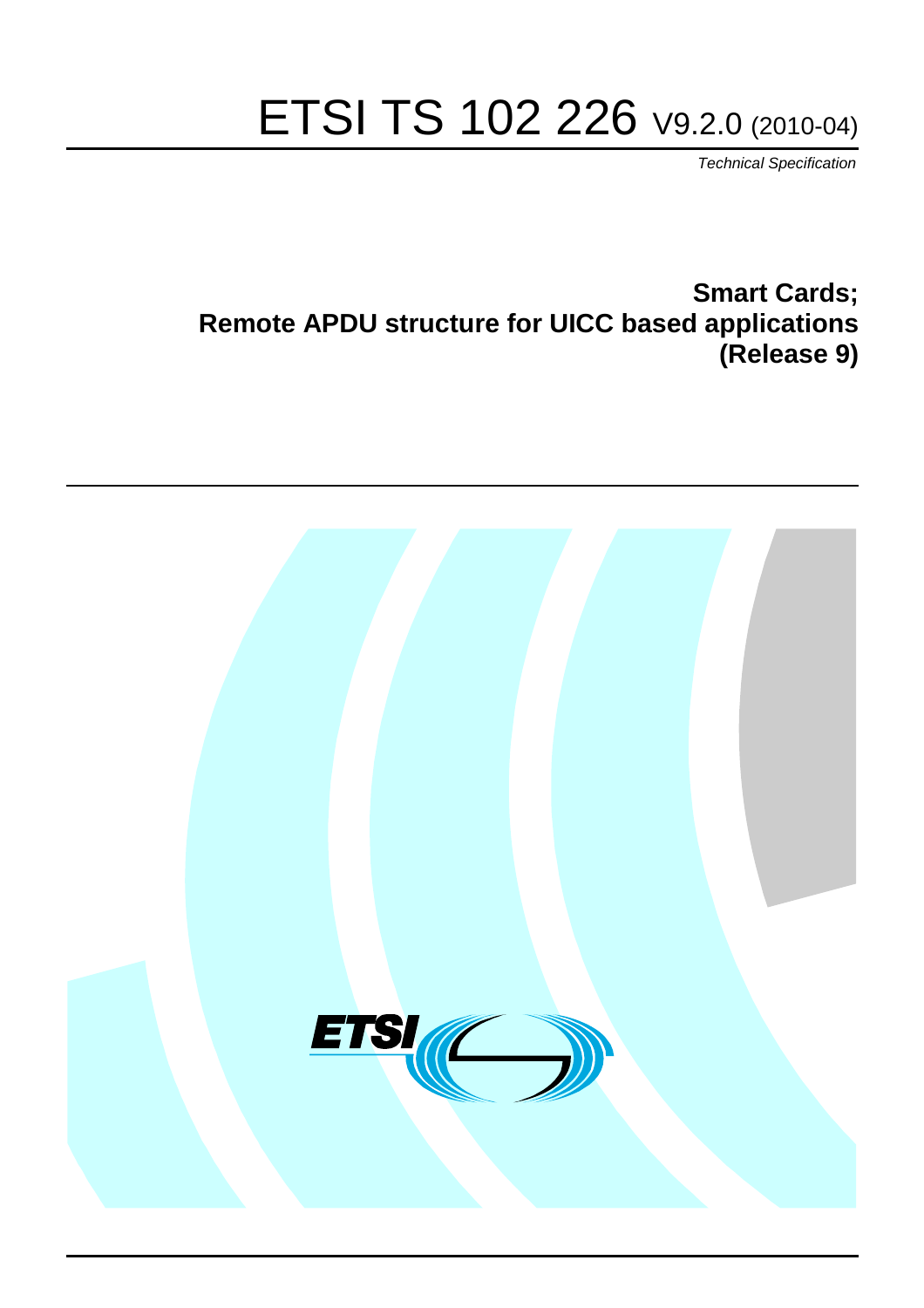Reference RTS/SCP-T02850v920

Keywords

protocol, smart card

#### *ETSI*

#### 650 Route des Lucioles F-06921 Sophia Antipolis Cedex - FRANCE

Tel.: +33 4 92 94 42 00 Fax: +33 4 93 65 47 16

Siret N° 348 623 562 00017 - NAF 742 C Association à but non lucratif enregistrée à la Sous-Préfecture de Grasse (06) N° 7803/88

#### *Important notice*

Individual copies of the present document can be downloaded from: [http://www.etsi.org](http://www.etsi.org/)

The present document may be made available in more than one electronic version or in print. In any case of existing or perceived difference in contents between such versions, the reference version is the Portable Document Format (PDF). In case of dispute, the reference shall be the printing on ETSI printers of the PDF version kept on a specific network drive within ETSI Secretariat.

Users of the present document should be aware that the document may be subject to revision or change of status. Information on the current status of this and other ETSI documents is available at <http://portal.etsi.org/tb/status/status.asp>

If you find errors in the present document, please send your comment to one of the following services: [http://portal.etsi.org/chaircor/ETSI\\_support.asp](http://portal.etsi.org/chaircor/ETSI_support.asp)

#### *Copyright Notification*

No part may be reproduced except as authorized by written permission. The copyright and the foregoing restriction extend to reproduction in all media.

> © European Telecommunications Standards Institute 2010. All rights reserved.

**DECT**TM, **PLUGTESTS**TM, **UMTS**TM, **TIPHON**TM, the TIPHON logo and the ETSI logo are Trade Marks of ETSI registered for the benefit of its Members.

**3GPP**TM is a Trade Mark of ETSI registered for the benefit of its Members and of the 3GPP Organizational Partners. **LTE**™ is a Trade Mark of ETSI currently being registered

for the benefit of its Members and of the 3GPP Organizational Partners.

**GSM**® and the GSM logo are Trade Marks registered and owned by the GSM Association.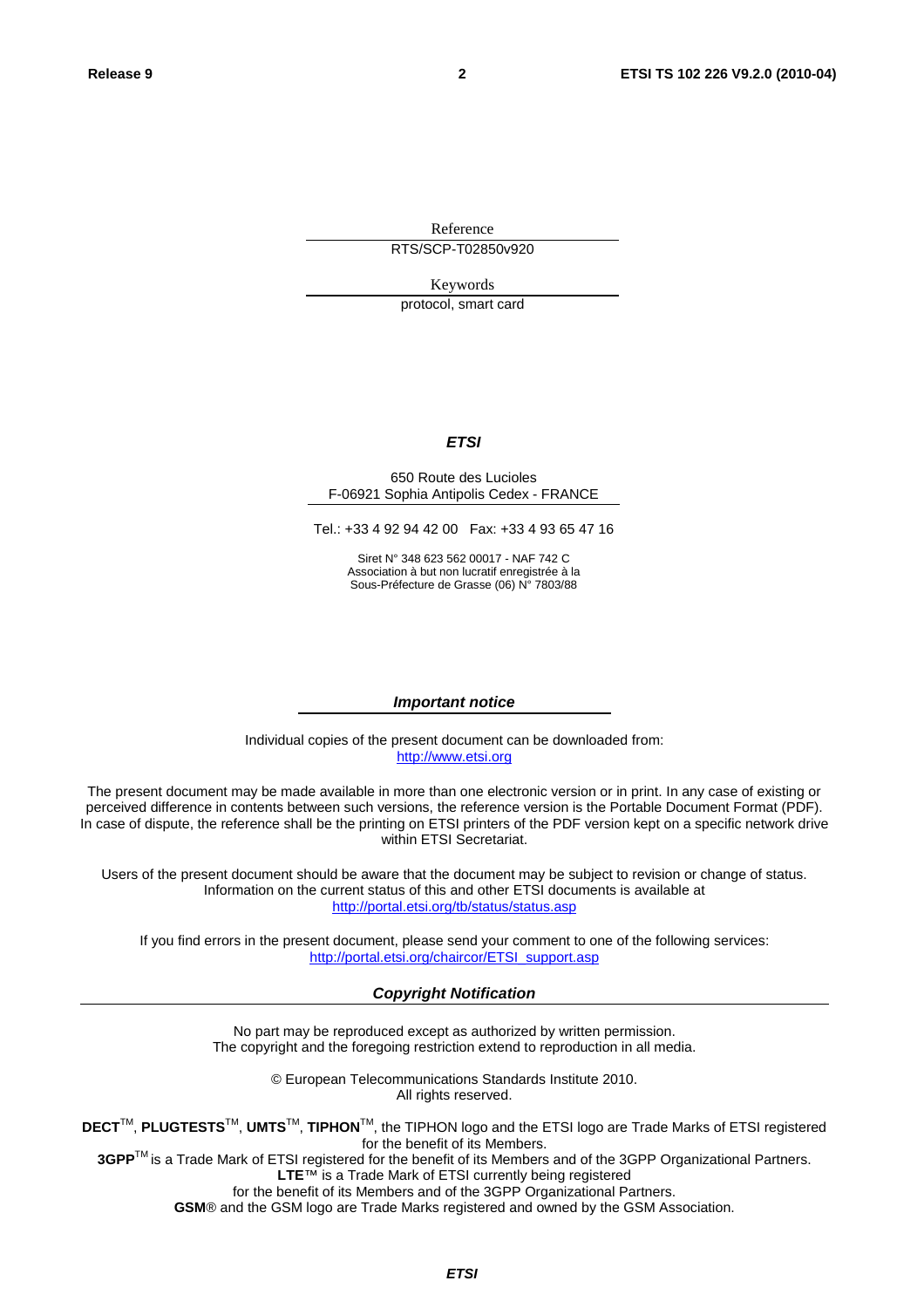### Contents

| 1                  |  |
|--------------------|--|
| 2                  |  |
| 2.1                |  |
| 2.2                |  |
| 3                  |  |
| 3.1                |  |
| 3.2                |  |
| 4                  |  |
|                    |  |
| 5                  |  |
| 5.1                |  |
| 5.1.1<br>5.1.2     |  |
| 5.2                |  |
| 5.2.1              |  |
| 5.2.1.1            |  |
| 5.2.1.2            |  |
| 5.2.1.3            |  |
| 5.2.1.4            |  |
| 5.2.2              |  |
| 5.3                |  |
|                    |  |
| 6                  |  |
| 6.1                |  |
| 6.2                |  |
| 7                  |  |
| 7.1                |  |
| 7.2                |  |
| 7.3                |  |
| 7.4                |  |
| 8                  |  |
| 8.1                |  |
| 8.2                |  |
| 8.2.1              |  |
| 8.2.1.1            |  |
| 8.2.1.2            |  |
| 8.2.1.3            |  |
| 8.2.1.3.1          |  |
| 8.2.1.3.2          |  |
| 8.2.1.4<br>8.2.1.5 |  |
| 8.2.1.5.1          |  |
| 8.2.1.6            |  |
| 8.2.1.6.1          |  |
| 8.2.1.7            |  |
| 8.2.1.7.1          |  |
| 8.2.1.7.2          |  |
| 8.2.1.8            |  |
| 8.3                |  |
| 9                  |  |
| 9.1                |  |
|                    |  |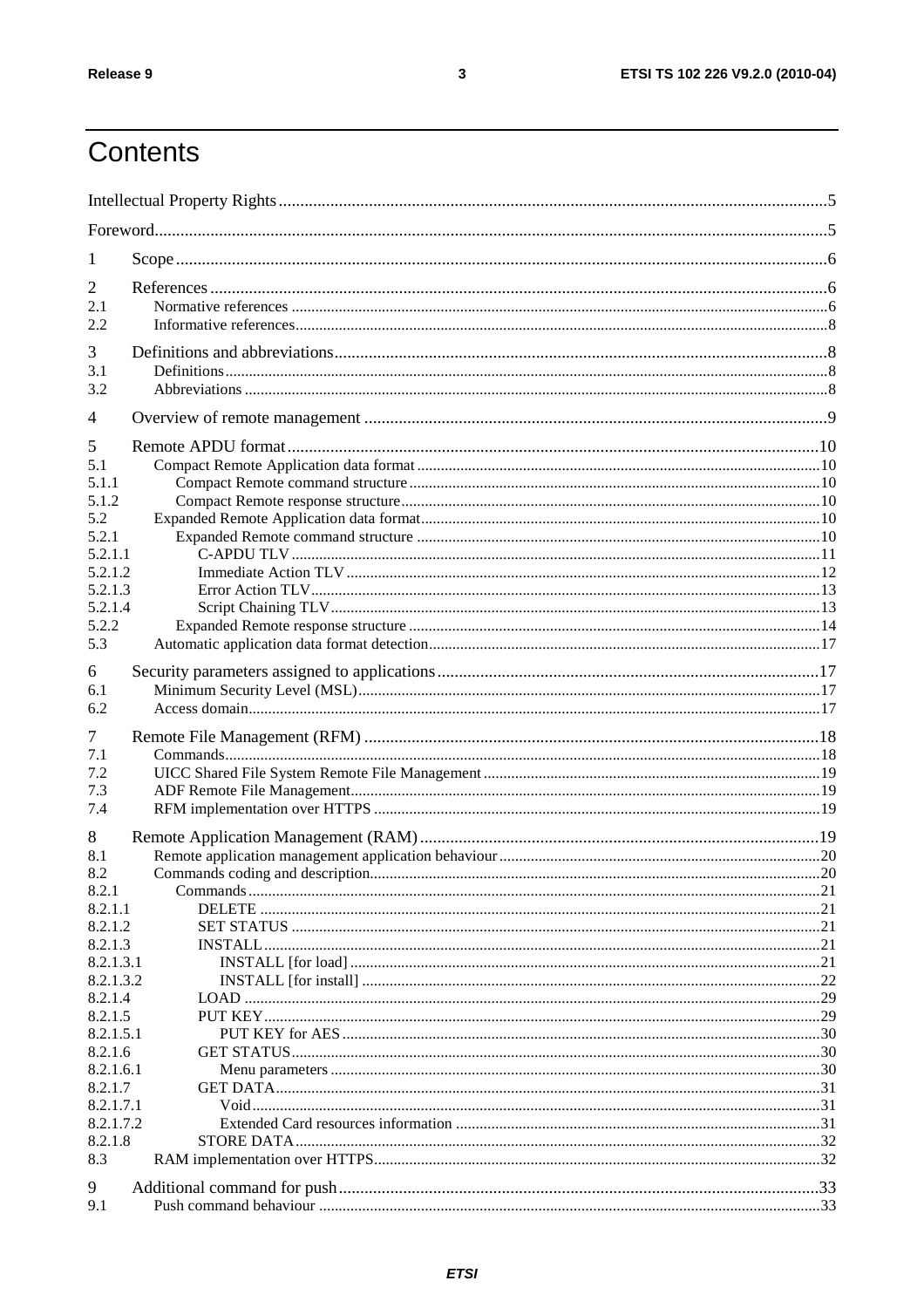| 9.1.1 |                               |  |  |
|-------|-------------------------------|--|--|
| 9.1.2 |                               |  |  |
| 9.1.3 |                               |  |  |
| 9.1.4 |                               |  |  |
| 9.1.5 |                               |  |  |
| 9.2   |                               |  |  |
| 9.2.1 |                               |  |  |
| 9.2.2 |                               |  |  |
| 9.2.3 |                               |  |  |
| 9.2.4 |                               |  |  |
| 9.3   |                               |  |  |
| 10    |                               |  |  |
| 10.1  |                               |  |  |
| 10.2  |                               |  |  |
| 10.3  |                               |  |  |
| 10.4  |                               |  |  |
|       | <b>Annex A (normative):</b>   |  |  |
|       | <b>Annex B</b> (informative): |  |  |
|       | <b>Annex C</b> (informative): |  |  |
|       |                               |  |  |
|       |                               |  |  |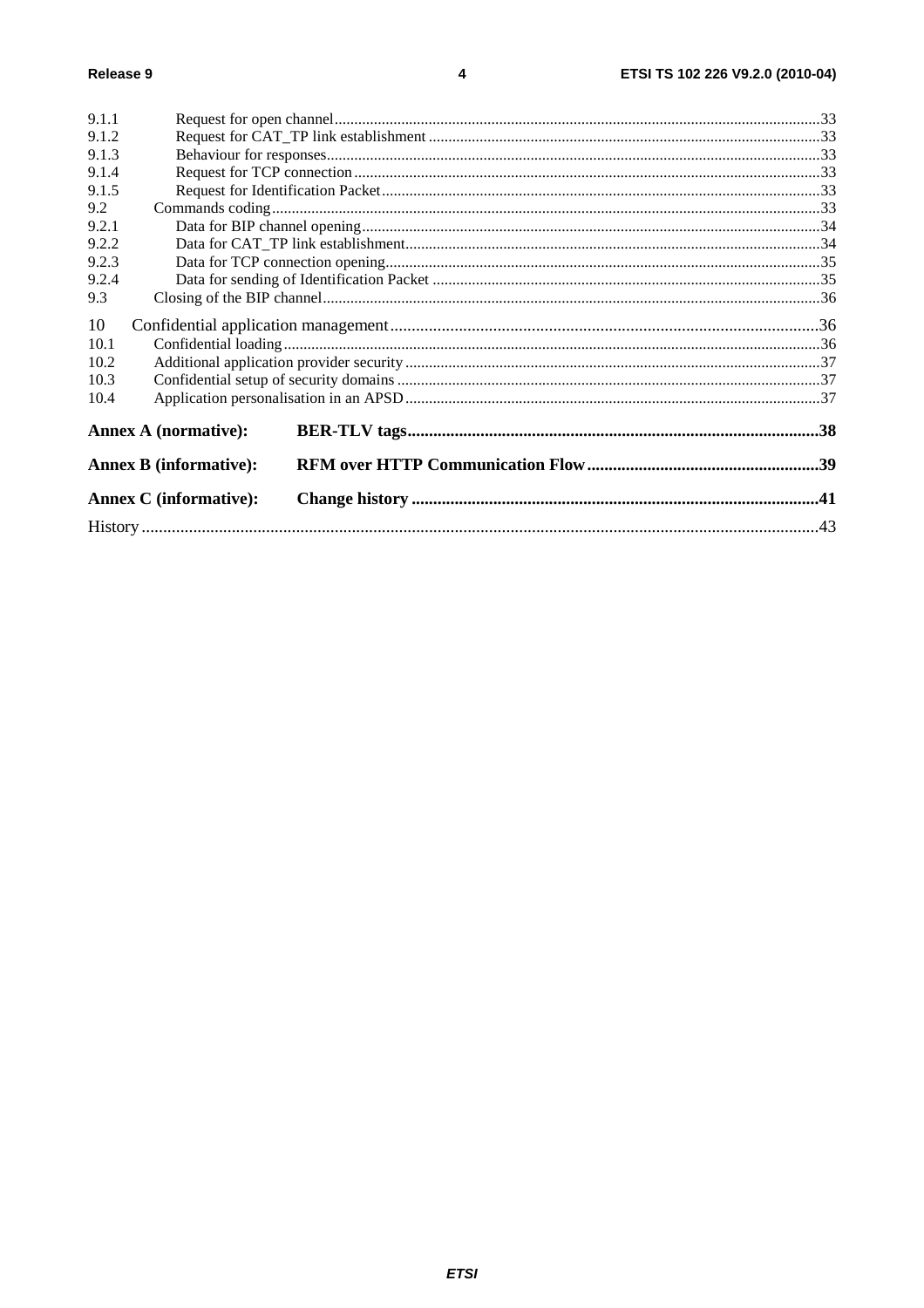### Intellectual Property Rights

IPRs essential or potentially essential to the present document may have been declared to ETSI. The information pertaining to these essential IPRs, if any, is publicly available for **ETSI members and non-members**, and can be found in ETSI SR 000 314: *"Intellectual Property Rights (IPRs); Essential, or potentially Essential, IPRs notified to ETSI in respect of ETSI standards"*, which is available from the ETSI Secretariat. Latest updates are available on the ETSI Web server [\(http://webapp.etsi.org/IPR/home.asp](http://webapp.etsi.org/IPR/home.asp)).

Pursuant to the ETSI IPR Policy, no investigation, including IPR searches, has been carried out by ETSI. No guarantee can be given as to the existence of other IPRs not referenced in ETSI SR 000 314 (or the updates on the ETSI Web server) which are, or may be, or may become, essential to the present document.

### Foreword

This Technical Specification (TS) has been produced by ETSI Technical Committee Smart Card Platform (SCP).

It is based on work originally done in the 3GPP in TSG-terminals WG3 and ETSI SMG.

The contents of the present document are subject to continuing work within EP SCP and may change following formal EP SCP approval. If EP SCP modifies the contents of the present document, it will then be republished by ETSI with an identifying change of release date and an increase in version number as follows:

Version x.y.z

where:

- x: the first digit:
	- 0 early working draft;
	- 1 presented to EP SCP for information;
	- 2 presented to EP SCP for approval;
	- 3 or greater indicates EP SCP approved document under change control.
- y: the second digit is incremented for all changes of substance, i.e. technical enhancements, corrections, updates, etc.
- z: the third digit is incremented when editorial only changes have been incorporated in the document.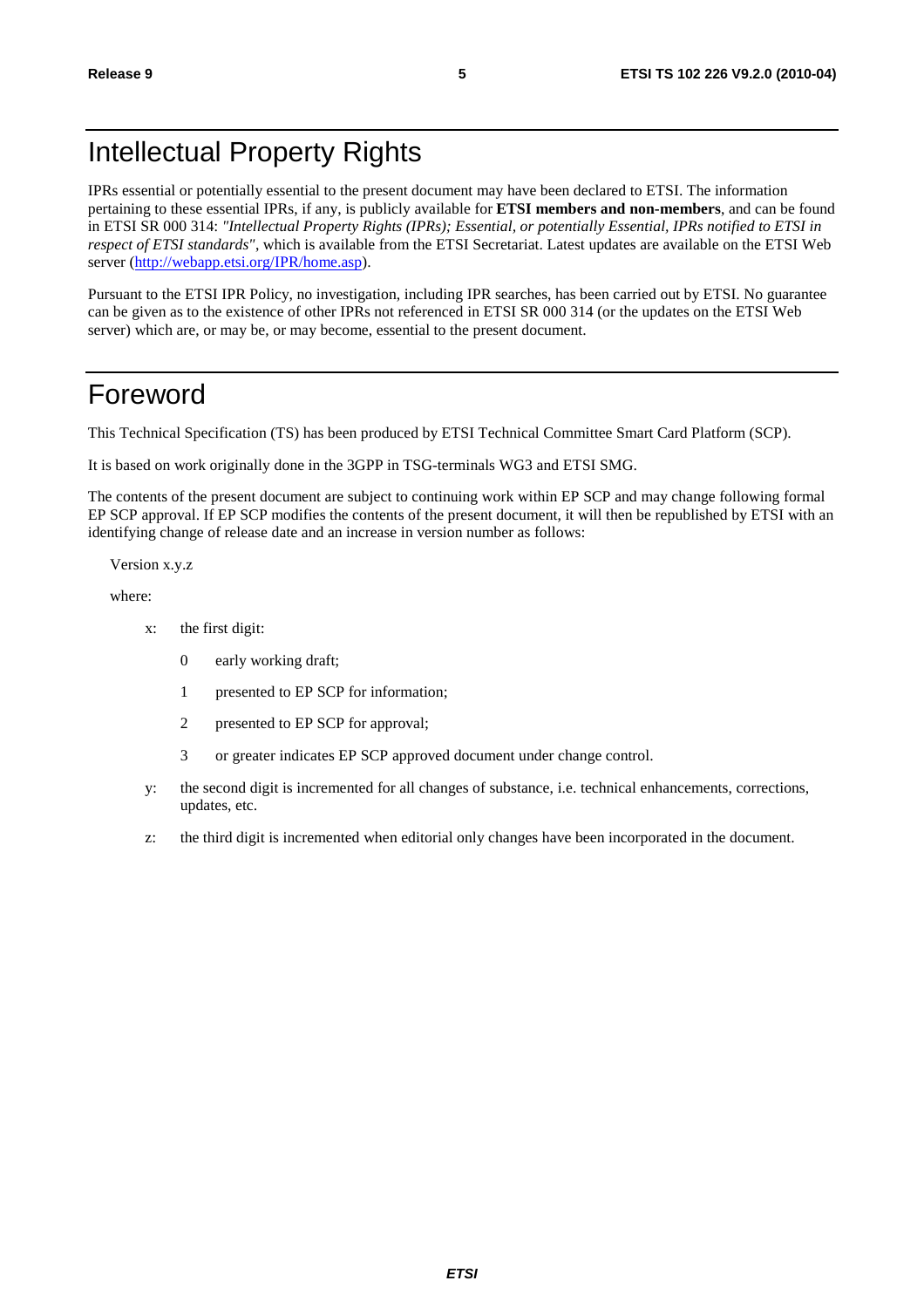### 1 Scope

The present document defines the remote management of the UICC based on any of the secured packet structures specified in TS 102 225 [1].

It specifies the APDU format for remote management.

- Furthermore the present document specifies: a set of commands coded according to this APDU structure and used in the remote file management on the UICC. This is based on TS 102 221 [2].
- A set of commands coded according to this APDU structure and used in the remote application management on the UICC. This is based on the GlobalPlatform Card Specifications.

### 2 References

References are either specific (identified by date of publication and/or edition number or version number) or non-specific.

- For a specific reference, subsequent revisions do not apply.
- In the case of a reference to a TC SCP document, a non specific reference implicitly refers to the latest version of that document in the same Release as the present document.
- Non-specific reference may be made only to a complete document or a part thereof and only in the following cases:
	- if it is accepted that it will be possible to use all future changes of the referenced document for the purposes of the referring document;
	- for informative references.

Referenced documents which are not found to be publicly available in the expected location might be found at [http://docbox.etsi.org/Reference.](http://docbox.etsi.org/Reference)

NOTE: While any hyperlinks included in this clause were valid at the time of publication ETSI cannot guarantee their long term validity.

### 2.1 Normative references

The following referenced documents are indispensable for the application of the present document. For dated references, only the edition cited applies. For non-specific references, the latest edition of the referenced document (including any amendments) applies.

- [1] ETSI TS 102 225: "Smart Cards; Secured packet structure for UICC based applications".
- [2] ETSI TS 102 221: "Smart Cards; UICC-Terminal interface; Physical and logical characteristics".
- [3] ETSI TS 102 223: "Smart Cards; Card Application Toolkit (CAT)".
- [4] GlobalPlatform: "GlobalPlatform Card Specification, Version 2.2" including "Errata and precision list" Version 0.2.
- NOTE: See<http://www.globalplatform.org/>.
- [5] ETSI TS 101 220: "Smart cards; ETSI numbering system for telecommunication application providers".
- [6] ETSI TS 102 241: "Smart Cards; UICC Application Programming Interface (UICC API) for Java Card (TM)".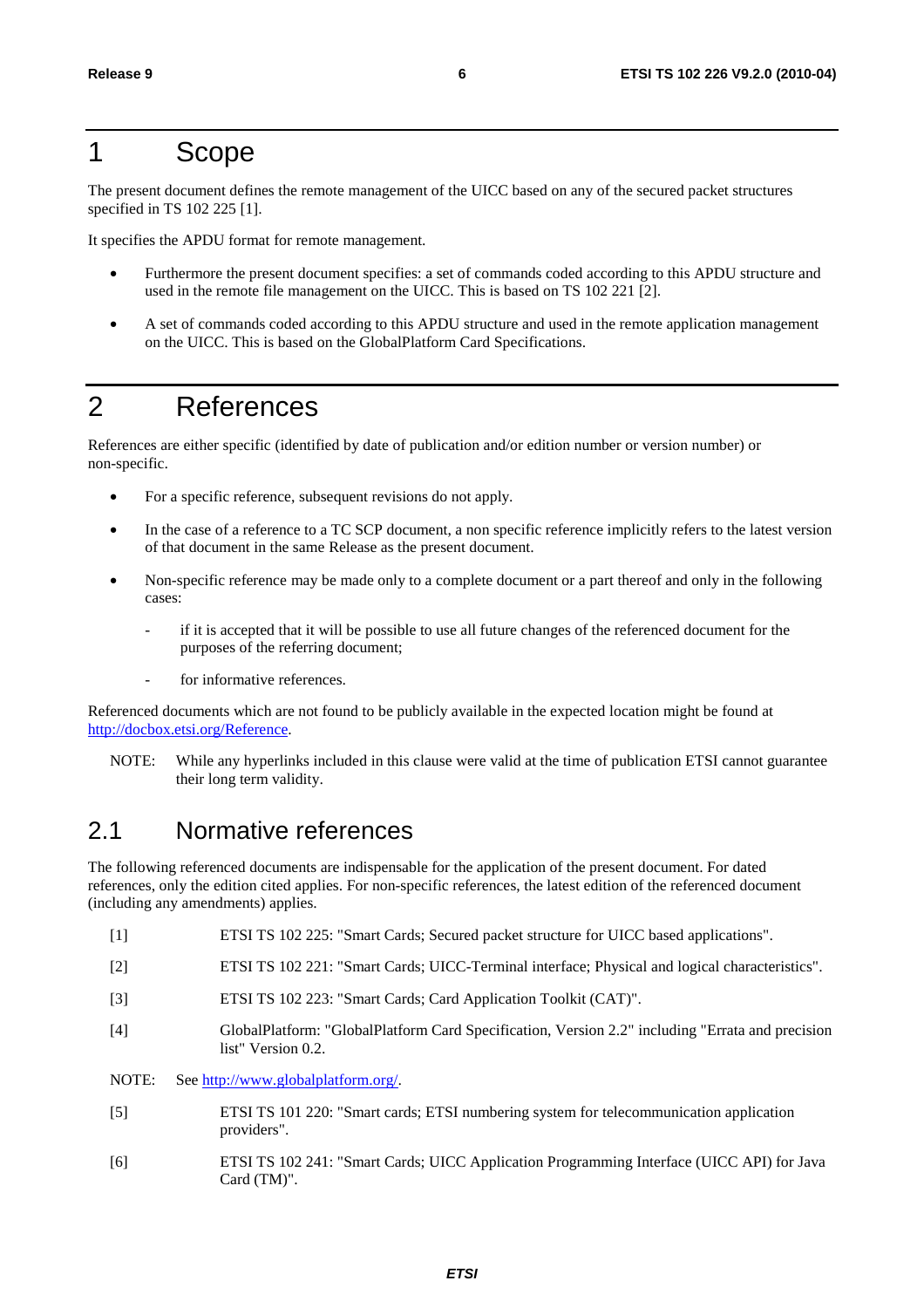| $[7]$  | GlobalPlatform: "GlobalPlatform Card Specification Version 2.0.1".                                                                                                                                                              |
|--------|---------------------------------------------------------------------------------------------------------------------------------------------------------------------------------------------------------------------------------|
| NOTE:  | See http://www.globalplatform.org/.                                                                                                                                                                                             |
| [8]    | Void.                                                                                                                                                                                                                           |
| [9]    | ETSI TS 102 222: "Integrated Circuit Cards (ICC); Administrative commands for<br>telecommunications applications".                                                                                                              |
| $[10]$ | ETSI TS 123 048: "Digital cellular telecommunications system (Phase 2+); Universal Mobile<br>Telecommunications System (UMTS); Security mechanisms for the (U)SIM application toolkit;<br>Stage 2 (3GPP TS 23.048, Release 5)". |
| $[11]$ | ETSI TS 102 127: "Smart Cards; Transport protocol for CAT applications; Stage 2".                                                                                                                                               |
| $[12]$ | ETSI TS 143 019: "Digital cellular telecommunications system (Phase 2+); Subscriber Identity<br>Module Application Programming Interface (SIM API) for Java Card; Stage 2 (3GPP TS 43.019<br>Release 5)".                       |
| $[13]$ | FIPS-197 (2001): "Advanced Encryption Standard (AES)".                                                                                                                                                                          |
| NOTE:  | See http://csrc.nist.gov/publications/fips/index.html.                                                                                                                                                                          |
| $[14]$ | NIST Special Publication 800-38A (2001): "Recommendation for Block Cipher Modes of<br>Operation - Methods and Techniques".                                                                                                      |
| NOTE:  | See http://csrc.nist.gov/publications/nistpubs/.                                                                                                                                                                                |
| $[15]$ | NIST Special Publication 800-38B (2001): "Recommendation for Block Cipher Modes of<br>Operation: The CMAC Mode for Authentication".                                                                                             |
| NOTE:  | See http://csrc.nist.gov/publications/nistpubs/.                                                                                                                                                                                |
| $[16]$ | "GlobalPlatform Card UICC Configuration", Version 1.0.                                                                                                                                                                          |
| NOTE:  | See http://www.globalplatform.org/.                                                                                                                                                                                             |
| $[17]$ | ETSI TS 102 588: "Smart Cards; Application invocation Application Programming Interface<br>(API) by a UICC webserver for Java Card™ platform".                                                                                  |
| $[18]$ | GlobalPlatform: "GlobalPlatform Card Specification Version 2.2, Amendment A" Version 1.0<br>including "Errata and Precisions" Version 1.0.                                                                                      |
| NOTE:  | See http://www.globalplatform.org/.                                                                                                                                                                                             |
| $[19]$ | "GlobalPlatform Card Specification Version 2.2, Amendment B" Version 1.1.                                                                                                                                                       |
| NOTE:  | See http://www.globalplatform.org/.                                                                                                                                                                                             |
| $[20]$ | ETSI TS 102 483: "Smart cards; UICC-Terminal interface; Internet Protocol connectivity between<br>UICC and terminal".                                                                                                           |
| $[21]$ | ISO/IEC 8825-1: "Information technology - ASN.1 encoding rules: Specification of Basic<br>Encoding Rules (BER), Canonical Encoding Rules (CER) and Distinguished Encoding<br>Rules (DER)".                                      |
| $[22]$ | GlobalPlatform: "GlobalPlatform Card Specification Version 2.2, Amendment C: Contactless<br>Services" Version 1.0.                                                                                                              |
| NOTE:  | See http://www.globalplatform.org/.                                                                                                                                                                                             |
| $[23]$ | ETSI TS 102 622: "Smart card; UICC-Contactless Front-end (CLF) Interface, Host Controller<br>Interface (HCI)".                                                                                                                  |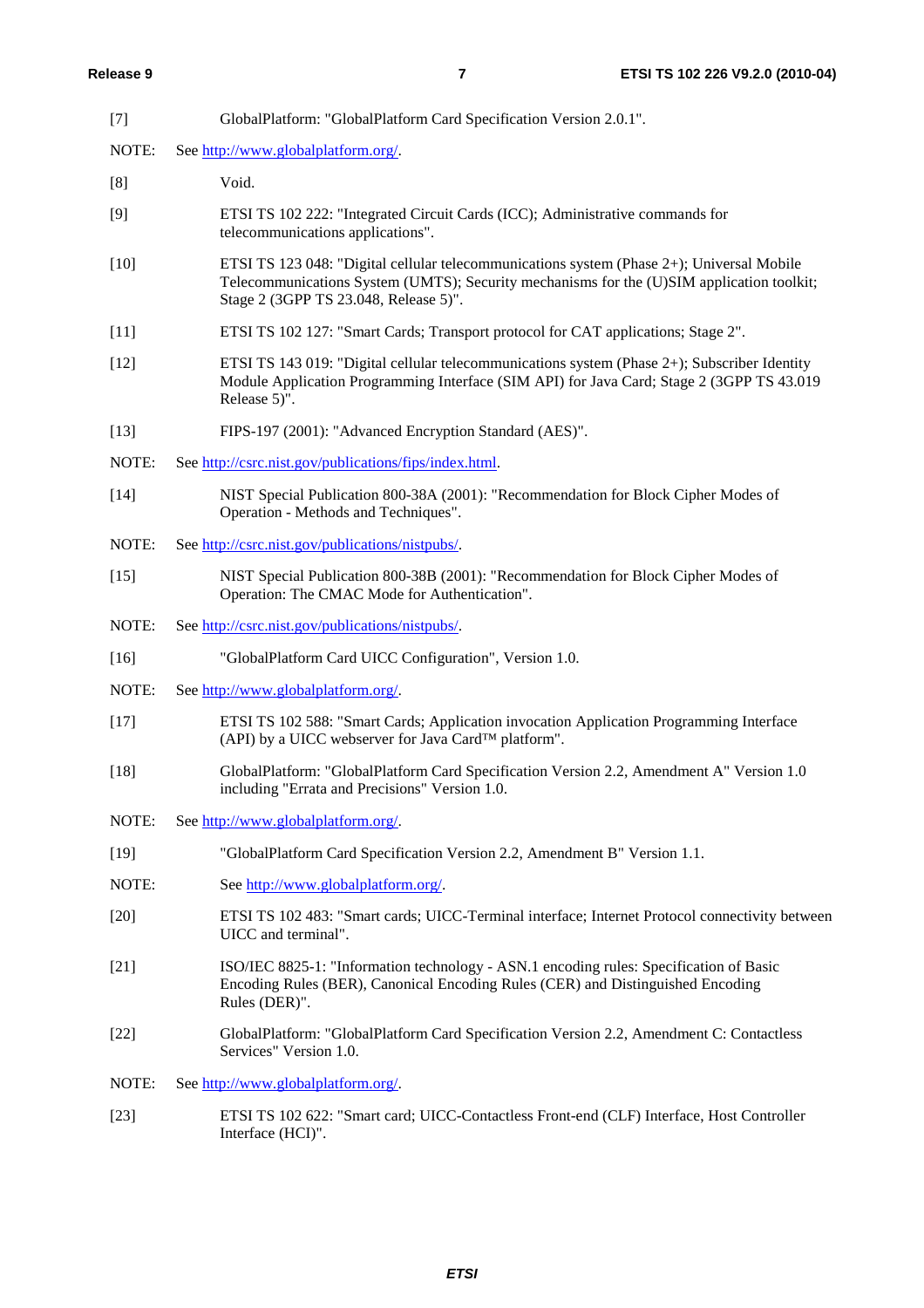### 2.2 Informative references

The following referenced documents are not essential to the use of the present document but they assist the user with regard to a particular subject area. For non-specific references, the latest version of the referenced document (including any amendments) applies.

Not applicable.

### 3 Definitions and abbreviations

### 3.1 Definitions

For the purposes of the present document, the terms and definitions given below and those in TS 102 225 [1] and TS 101 220 [5] apply.

**Controlling Authority Security Domain (CASD):** on-card controlling entity representing an off card trusted third party

NOTE: It provides services to confidentially load or generate Secure Channel keys of the APSD.

### 3.2 Abbreviations

For the purposes of the present document, the abbreviations given in TS 102 225 [1] and the following apply:

| ACK            | ACKnowledge                                   |
|----------------|-----------------------------------------------|
| <b>ADD</b>     | <b>Access Domain Data</b>                     |
| ADF            | <b>Application Data File</b>                  |
| ADP            | <b>Access Domain Parameter</b>                |
| <b>AES</b>     | <b>Advanced Encryption Standard</b>           |
| AID            | <b>Application IDentifier</b>                 |
| <b>APDU</b>    | <b>Application Protocol Data Unit</b>         |
| <b>API</b>     | <b>Application Programming Interface</b>      |
| <b>APSD</b>    | <b>Application Provider Security Domain</b>   |
| <b>BER-TLV</b> | Basic Encoding Rules - Tag, Length, Value     |
| <b>BIP</b>     | <b>Bearer Independent Protocol</b>            |
| <b>C-APDU</b>  | <b>Command Application Protocol Data Unit</b> |
| <b>CASD</b>    | <b>Controlling Authority Security Domain</b>  |
| <b>CBC</b>     | <b>Cell Broadcast Centre</b>                  |
| <b>CLA</b>     | Class                                         |
| <b>CMAC</b>    | Cipher-based Message Authentication Code      |
| DAP            | Data Authentication Pattern                   |
| <b>DEK</b>     | Data Encryption Key                           |
| <b>DES</b>     | Data Encryption Standard                      |
| DF             | Directory File                                |
| <b>ECB</b>     | Electronic Code Book                          |
| EF             | <b>Elementary File</b>                        |
| <b>HTTP</b>    | <b>HyperText Transfer Protocol</b>            |
| <b>HTTPS</b>   | HyperText Transfer Protocol Secure            |
| <b>ICCID</b>   | Integrated Circuit Card IDentification        |
| <b>INS</b>     | <b>INStruction</b>                            |
| KIc            | Key and algorithm Identifier for ciphering    |
| <b>KID</b>     | Key and algorithm IDentifier for RC/CC/DS     |
| <b>MAC</b>     | <b>Message Authentication Code</b>            |
| MF             | Management Field                              |
| MSL            | Minimum Security Level                        |
| <b>MSLD</b>    | Minimum Security Level Data                   |
| <b>OTA</b>     | Over The Air                                  |
| PDU            | Packet Data Unit                              |
|                |                                               |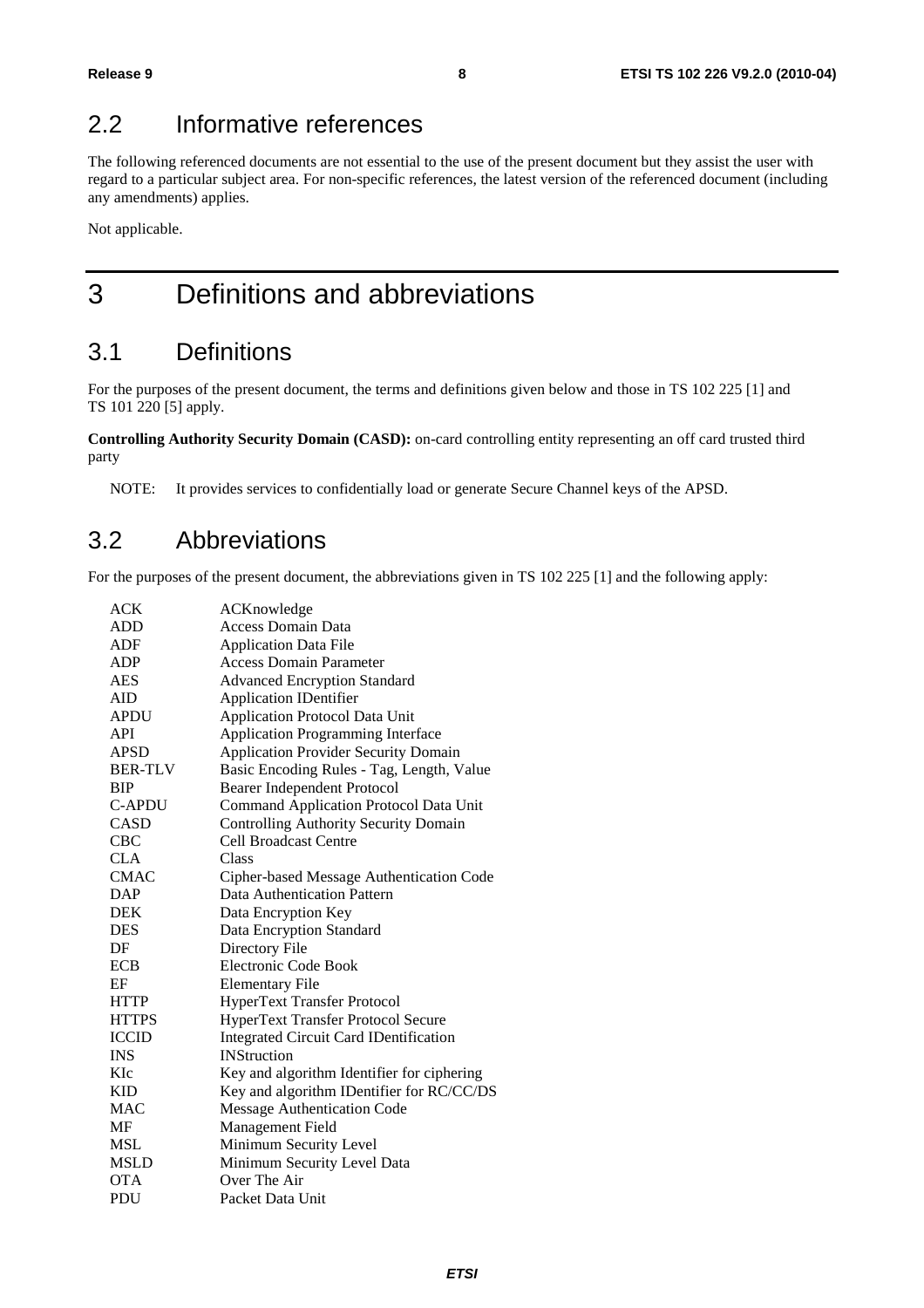| <b>RAM</b>        | <b>Remote Application Management</b>    |
|-------------------|-----------------------------------------|
| <b>R-APDU</b>     | Response Application Protocol Data Unit |
| <b>RFM</b>        | Remote File Management                  |
| <b>RFU</b>        | Reserved for Future Use                 |
| SCP <sub>02</sub> | Secure Channel Protocol 02              |
| <b>SDU</b>        | Service Data Unit                       |
| <b>TAR</b>        | <b>Toolkit Application Reference</b>    |
| <b>TCP</b>        | <b>Transmission Control Protocol</b>    |
| <b>TLS</b>        | <b>Transport Layer Security</b>         |
| <b>TLV</b>        | Tag Length Value                        |
|                   |                                         |

4 Overview of remote management



**Figure 4.1: Remote management** 

All data exchanged between the Sending Entity and Receiving Entity shall be formatted as "Secured data" according to TS 102 225 [1]:

- 1) The parameter(s) in the "Secured data" is either a single command, or a list of commands, which shall be processed sequentially.
- 2) The Remote Management application shall take parameters from the "Secured data" and shall act upon the files or applications or perform other actions according to these parameters. A Remote Management application is the on-card Receiving Application that performs either Remote File Management (RFM) or Remote Application Management (RAM) as defined in the following clauses.
- 3) Remote Management commands shall be executed by the dedicated Remote Management Application (RAM). A Command "session" is defined as starting upon receipt of the parameter/command list, and ends when the parameter list in the "Secured data" is completed, or when an error (i.e. SW1 of the command indicates an error condition) is detected which shall halt further processing of the command list. Warnings or procedure bytes do not halt processing of the command list.
- 4) At the beginning and end of a Command "session" the logical state of the UICC as seen from the terminal shall not be changed to an extent sufficient to disrupt the behaviour of the terminal. If changes in the logical state have occurred that the terminal needs to be aware of, the application on the UICC may issue a REFRESH command according to TS 102 223 [3].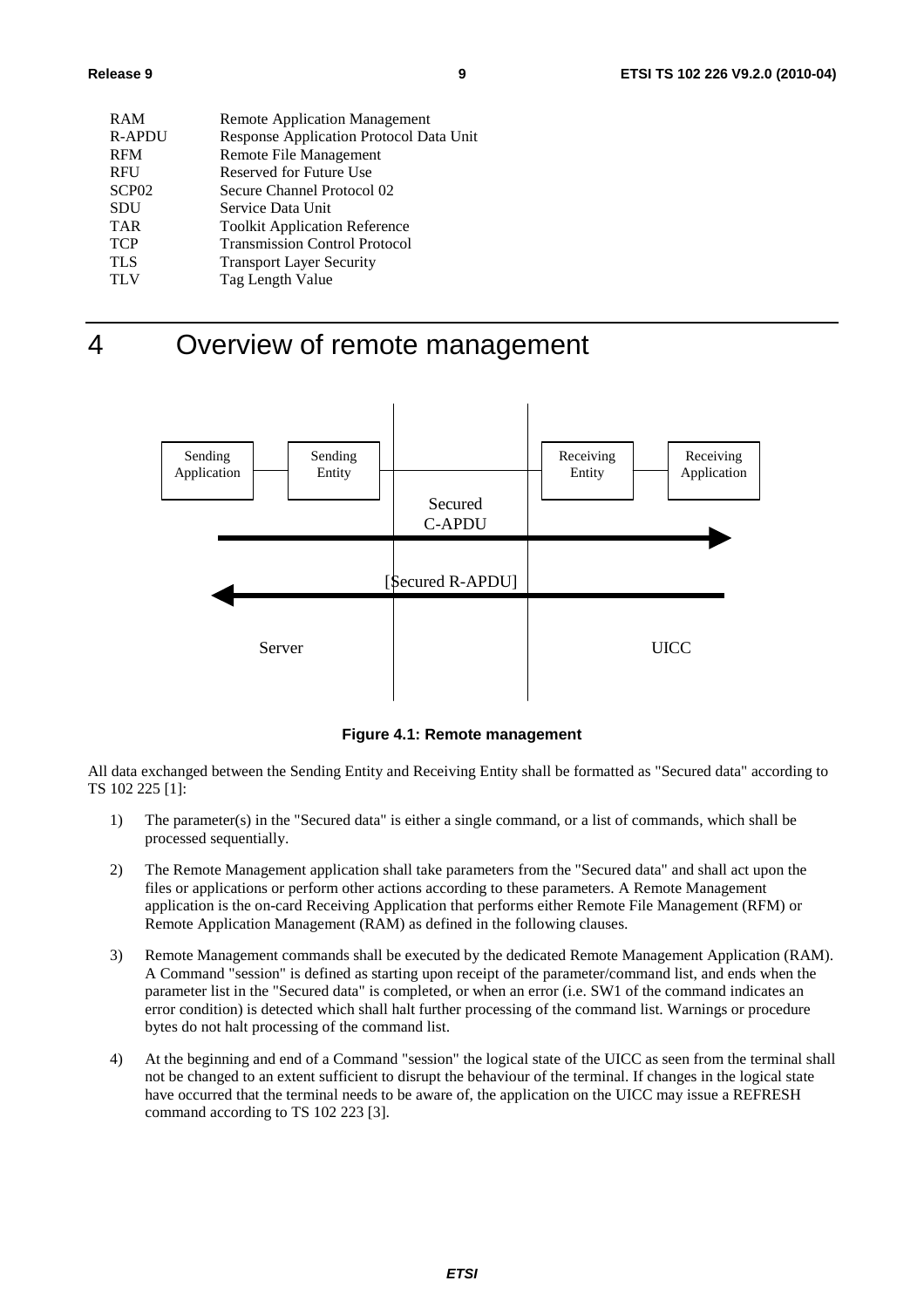### 5 Remote APDU format

### 5.1 Compact Remote Application data format

### 5.1.1 Compact Remote command structure

A command string may contain a single command or a sequence of commands. The structure of each command shall be according to the generalized structure defined below; each element other than the Data field is a single octet (see TS 102 221 [2]).

The format of the commands is the same as the one defined in TS 102 221 [2] for  $T = 0$  TPDU commands.

| Class byte | <b>Ilnstruction</b> | D <sub>1</sub> | n,<br>. .<br>- | DΩ<br>w | -<br>Data |
|------------|---------------------|----------------|----------------|---------|-----------|
| A<br>IICL. | (INS)<br>Icode      |                |                |         |           |

If the sending application needs to retrieve the Response parameters/data of a case 4 command, then a GET RESPONSE command shall follow this command in the command string.

The GET RESPONSE and any case 2 command (i.e. READ BINARY, READ RECORD) shall only occur once in a command string and, if present, shall be the last command in the string.

For all case 2 commands and for the GET RESPONSE command, if P3 = '00', then the UICC shall send back all available response parameters/data e.g. if a READ RECORD command has P3 = '00' the whole record shall be returned. The limitation of 256 bytes does not apply for the length of the response data. In case the data is truncated in the response, the remaining bytes are lost and the status words shall be set to '62 F1'.

### 5.1.2 Compact Remote response structure

If a proof of Receipt is required by the sending entity, the Additional Response Data sent by the Remote Management Application shall be formatted according to table 5.1.

| Length                  | <b>Name</b>                                                                                                                             |
|-------------------------|-----------------------------------------------------------------------------------------------------------------------------------------|
| $\overline{\mathbf{A}}$ | Number of commands executed within the command script (see note)                                                                        |
| $\overline{2}$          | Status bytes or '61 xx' procedure bytes of last executed command/GET RESPONSE                                                           |
| X                       | Response data of last executed command / GET RESPONSE if available (i.e. if the last<br>command was a case 2 command or a GET RESPONSE) |
| NOTE:                   | This field shall be set to '01' if one command was executed within the command script, '02' if two<br>commands were executed, etc.      |

### 5.2 Expanded Remote Application data format

### 5.2.1 Expanded Remote command structure

The "Secured data" sent to a Remote Management Application shall be a BER-TLV data object formatted according to table 5.2.

Two variants exist for the expanded remote command structure:

- The Command Scripting template is a BER-TLV data object as defined in TS 101 220 [5], i.e. it uses definite length coding; see table 5.2.
- The Command Scripting template is a BER-TLV data object which uses indefinite length coding as defined in ISO/IEC 8825-1 [21]; see table 5.2a.

NOTE: The variant with indefinite length coding is recommented to be used for RAM/RFM over HTTPS.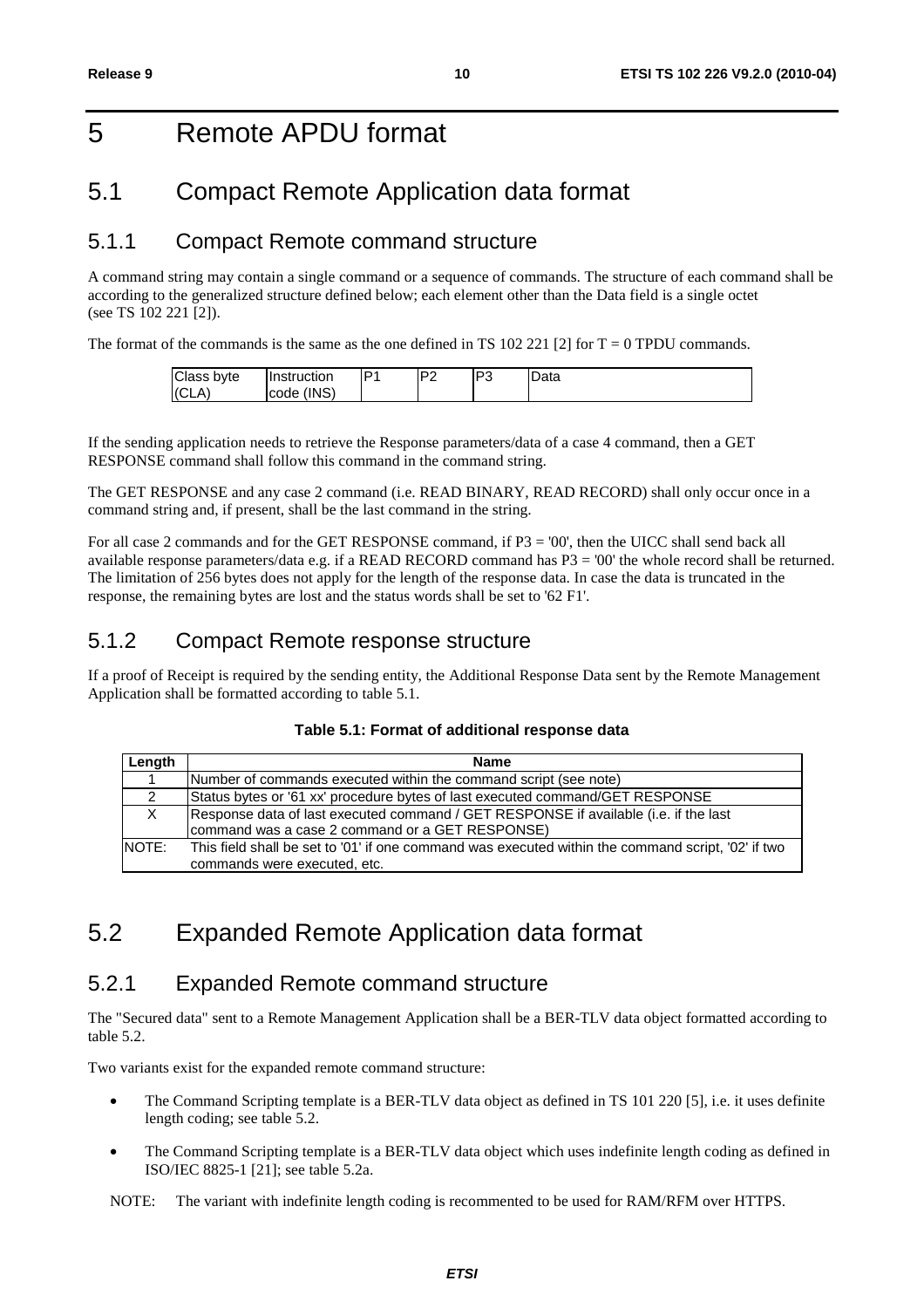The tags of these TLVs are defined in annex A.

#### **Table 5.2: Expanded format of Remote Management application command "secured data" - definite length coding**

| Length in bytes | <b>Name</b>                                               |
|-----------------|-----------------------------------------------------------|
|                 | Command Scripting template tag for definite length coding |
|                 | Length of Command Scripting template= A+B+C               |
|                 | Command TLV                                               |
|                 | Command TLV                                               |
|                 | .                                                         |
|                 | <b>Command TLV</b>                                        |

#### **Table 5.2a: Expanded format of Remote Management application command "secured data" - indefinite length coding**

| Length in bytes | <b>Name</b>                                                 |
|-----------------|-------------------------------------------------------------|
|                 | Command Scripting template tag for indefinite length coding |
|                 | Indicator for indefinite length coding (value '80')         |
|                 | Command TLV                                                 |
| в               | Command TLV                                                 |
|                 | .                                                           |
|                 | Command TLV                                                 |
| ົ               | End of content indicator (value '00 00')                    |

A Remote Management application command string may contain a single or several Command TLVs.

A Command TLV can be one of the following:

- A C-APDU, containing a remote management command.
- An Immediate Action TLV, containing a proactive command or another action to be performed when it is encountered while processing the sequence of Command TLVs.
- An Error Action TLV, containing a proactive command to be performed only if an error is encountered in a C-APDU following this TLV.
- A script Chaining TLV as first Command TLV.

#### 5.2.1.1 C-APDU TLV

The structure of each C-APDU shall be a TLV structure coded according to the C-APDU COMPREHENSION-TLV data object coding defined in TS 102 223 [3]. The restriction on the length of the C-APDU mentioned in the note in TS 102 223 [3] shall not apply.

For all case 2 and case 4 C-APDUs, if Le='00' in the C-APDU, then the UICC shall send back all available response parameters/data in the R-APDU e.g. if a READ RECORD command has Le='00' the whole record shall be returned. The limitation of 256 bytes does not apply for the length of the response data.

In case the data is truncated in the response of a C-APDU, the status words for this C-APDU shall be set to '62 F1' in the corresponding R-APDU. This shall terminate the processing of the command list.

If a R-APDU fills the response buffer so that no further R-APDU can be included in the response scripting template, this shall terminate the processing of the command list.

If Le field is empty in the C-APDU, then no response data is expected in the R-APDU. In that case, no R-APDU shall be returned by the UICC in the application additional response data except if the corresponding C-APDU is the last command executed in the script.

NOTE: In this expanded format the GET RESPONSE command is not used.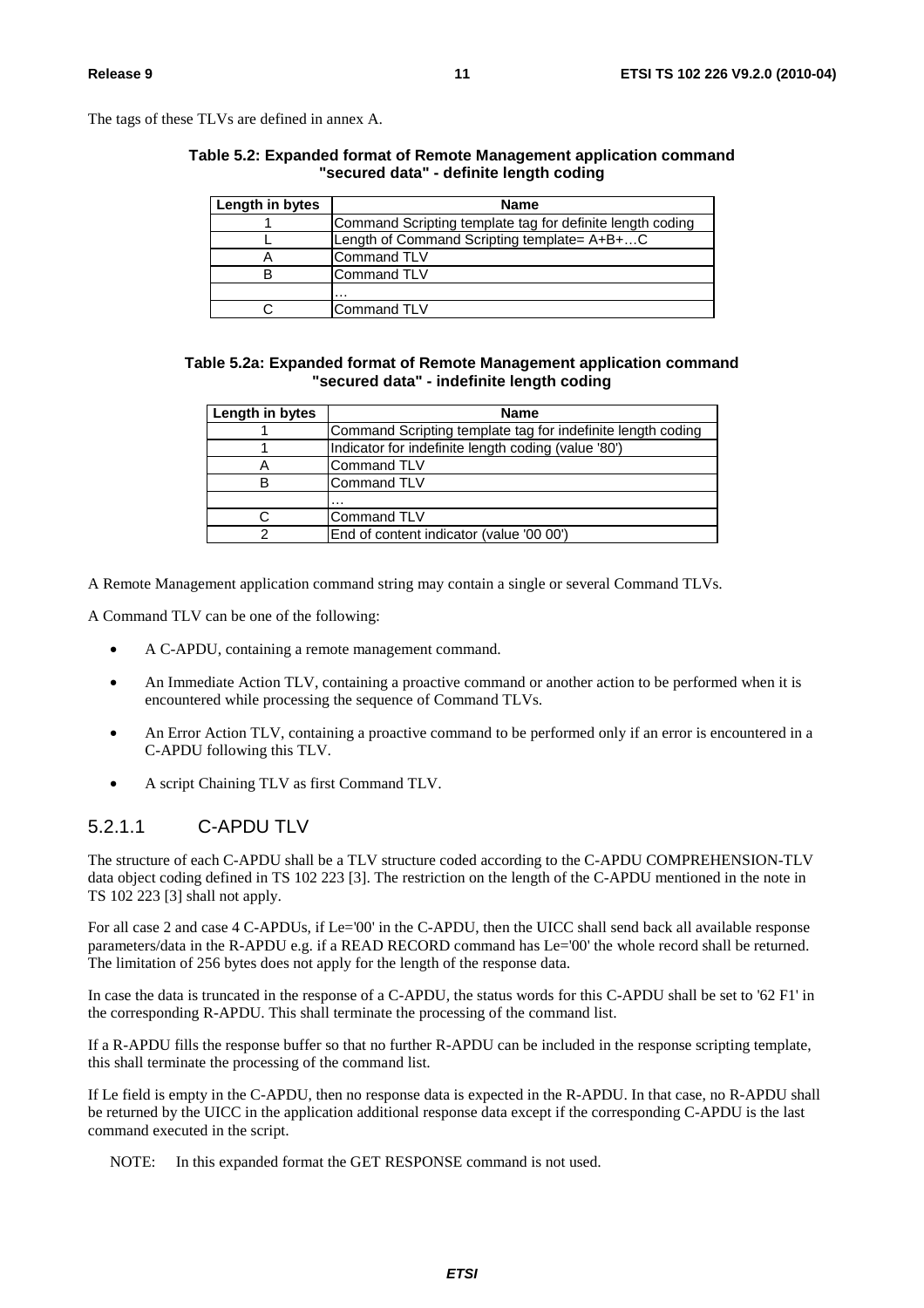#### 5.2.1.2 Immediate Action TLV

The Immediate Action TLV is a BER TLV data object that allows the Remote Management Application to issue a proactive command during the execution or that allows to abort the execution if a proactive session is ongoing. It shall be formatted as shown in table 5.3 or table 5.4.

#### **Table 5.3: Immediate Action TLV - normal format**

| Length in bytes | <b>Name</b>                           |
|-----------------|---------------------------------------|
|                 | (Immediate Action tag (see annex A)   |
|                 | Length of Immediate Action = $A > 1$  |
|                 | Set of COMPREHENSION-TLV data objects |

#### **Table 5.4: Immediate Action TLV - referenced format**

| Length in bytes | <b>Name</b>                                                 |
|-----------------|-------------------------------------------------------------|
|                 | Immediate Action tag (see annex A)                          |
|                 | Length of Immediate Action $= 1$                            |
|                 | $\sqrt{01}$ to '7F': Reference to a record in $EF_{RMA}$    |
|                 | l'81': Proactive session indication<br>'82": Early response |
|                 | other values: RFU                                           |

In case of reference to a record in  $EF_{RMA}$ , the referenced record shall contain the set of COMPREHENSION-TLV data objects preceded by a length value as defined for a BER TLV, see TS 123 048 [10].

If present, the Immediate Action TLV coding "proactive session indication" shall be:

- The first Command TLV in the script if there is no script chaining.
- The second Command TLV in the script if there is script chaining.

In case of "proactive session indication", execution of the remaining script shall be suspended if a proactive session is ongoing. Script processing shall be resumed after the end of the proactive session. If the UICC cannot suspend the script execution, e.g. because there is not enough internal resources available, the UICC shall terminate the processing of the script and return a "suspension error" in the response data.

If no "proactive session indication" is present as first Command TLV and another proactive session is ongoing, proactive commands in the script shall be silently ignored.

In case of "early response", the response to the sending entity shall be sent before processing the rest of the command TLVs. The number of executed commands TLV objects shall include all objects up to the immediate action TLV encoding the "early response". No other response data shall be sent after the response sent due to the early response action TLV.

NOTE: This is useful in case of some refresh modes, where the UICC might not be able to send a response after the refresh is performed by the terminal.

Proactive commands as defined in table 5.5 are allowed as Immediate Action. The behaviour of the card for other commands is undefined.

#### **Table 5.5: Allowed proactive commands for Immediate Action**

| DISPLAY TEXT     |
|------------------|
| <b>PLAY TONE</b> |
| <b>REFRESH</b>   |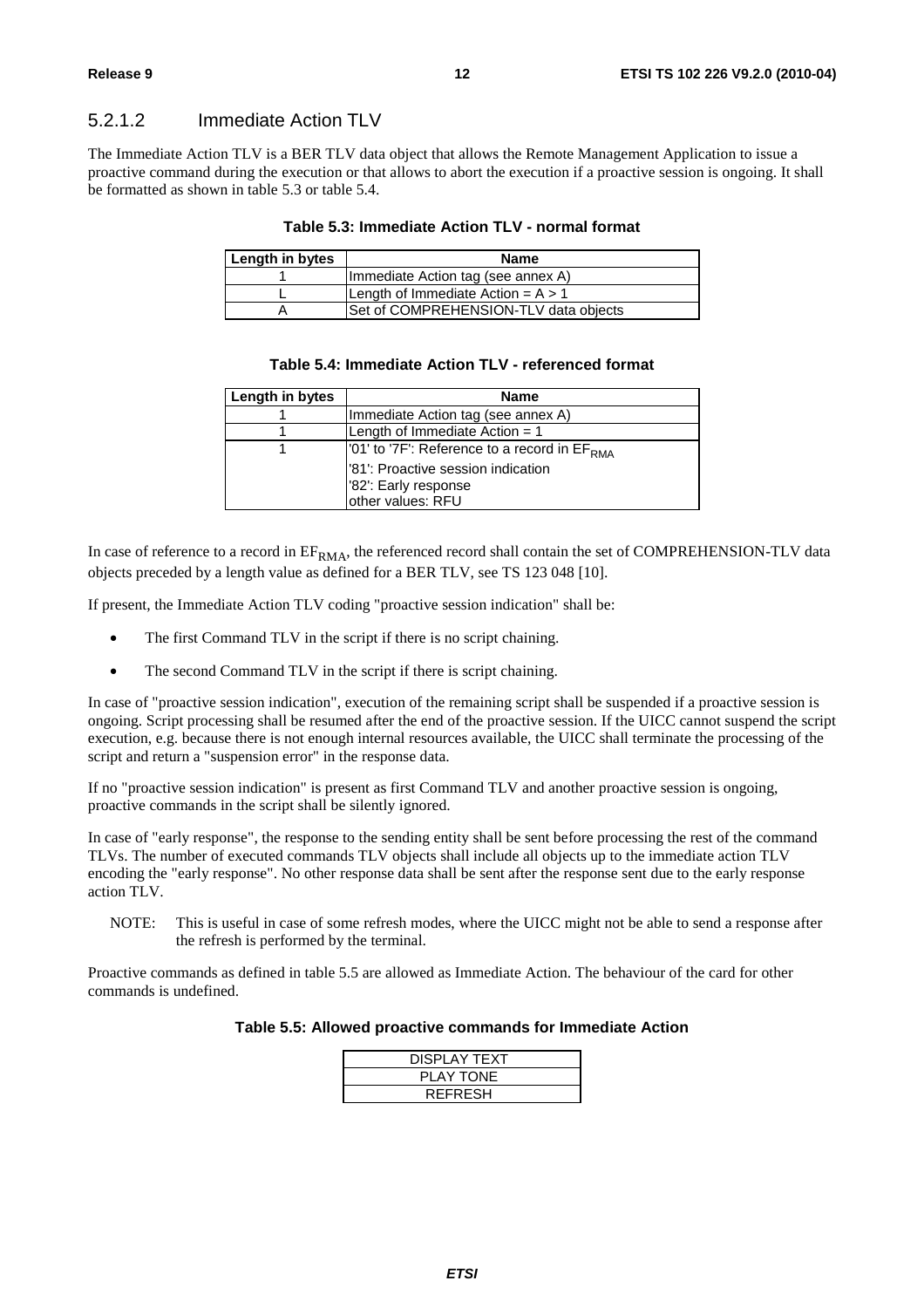#### 5.2.1.3 Error Action TLV

The Error Action TLV is a BER TLV data object that allows the Remote Management Application to issue a proactive command in case of error in the execution. It shall be formatted as shown in tables 5.6, 5.7 or 5.8.

The Error Action tag is defined in annex A.

#### **Table 5.6: Error Action TLV - normal format**

| Length in bytes | <b>Name</b>                           |
|-----------------|---------------------------------------|
|                 | Error Action tag                      |
|                 | Length of Error Action = $A > 1$      |
|                 | Set of COMPREHENSION-TLV data objects |

#### **Table 5.7: Error Action TLV - referenced format**

| Length in bytes | <b>Name</b>                                              |
|-----------------|----------------------------------------------------------|
|                 | Error Action tag                                         |
|                 | Length of Error Action $= 1$                             |
|                 | $\sqrt{01}$ to '7F': Reference to a record in $EF_{RMA}$ |
|                 | lother values: RFU                                       |

#### **Table 5.8: Error Action TLV - no action**

| Length in bytes | <b>Name</b>                  |
|-----------------|------------------------------|
|                 | <b>Error Action tag</b>      |
|                 | Length of Error Action = $0$ |

In case of referenced format, the referenced record in  $EF<sub>RMA</sub>$  shall contain the set of COMPREHENSION-TLV data objects preceded by a length value as defined for a BER TLV, see TS 123 048 [10].

Proactive commands as defined in table 5.9 are allowed as Error Action. The behaviour of the card for other commands is undefined.

#### **Table 5.9: Allowed proactive commands for Error Action**

| <b>DISPLAY TEXT</b> |
|---------------------|
| <b>PLAY TONE</b>    |

If an error is encountered when processing a C-APDU, error actions shall be performed as follows:

- If there is an Error Action TLV between the start of the script and the C-APDU resulting in an error, the action defined in the last Error Action TLVs shall be performed. If this last Error Action TLV has zero length, no action shall be performed.
- If there is no Error Action TLV between the start of the script and the C-APDU resulting in an error, no action shall be performed.

#### 5.2.1.4 Script Chaining TLV

The optional Script Chaining TLV is a BER-TLV data object and shall be coded as shown in table 5.9a.

#### **Table 5.9a: Script Chaining TLV**

| Length in bytes | <b>Name</b>                  |
|-----------------|------------------------------|
|                 | Script Chaining tag          |
|                 | Script Chaining Length $= 1$ |
|                 | Script Chaining Value        |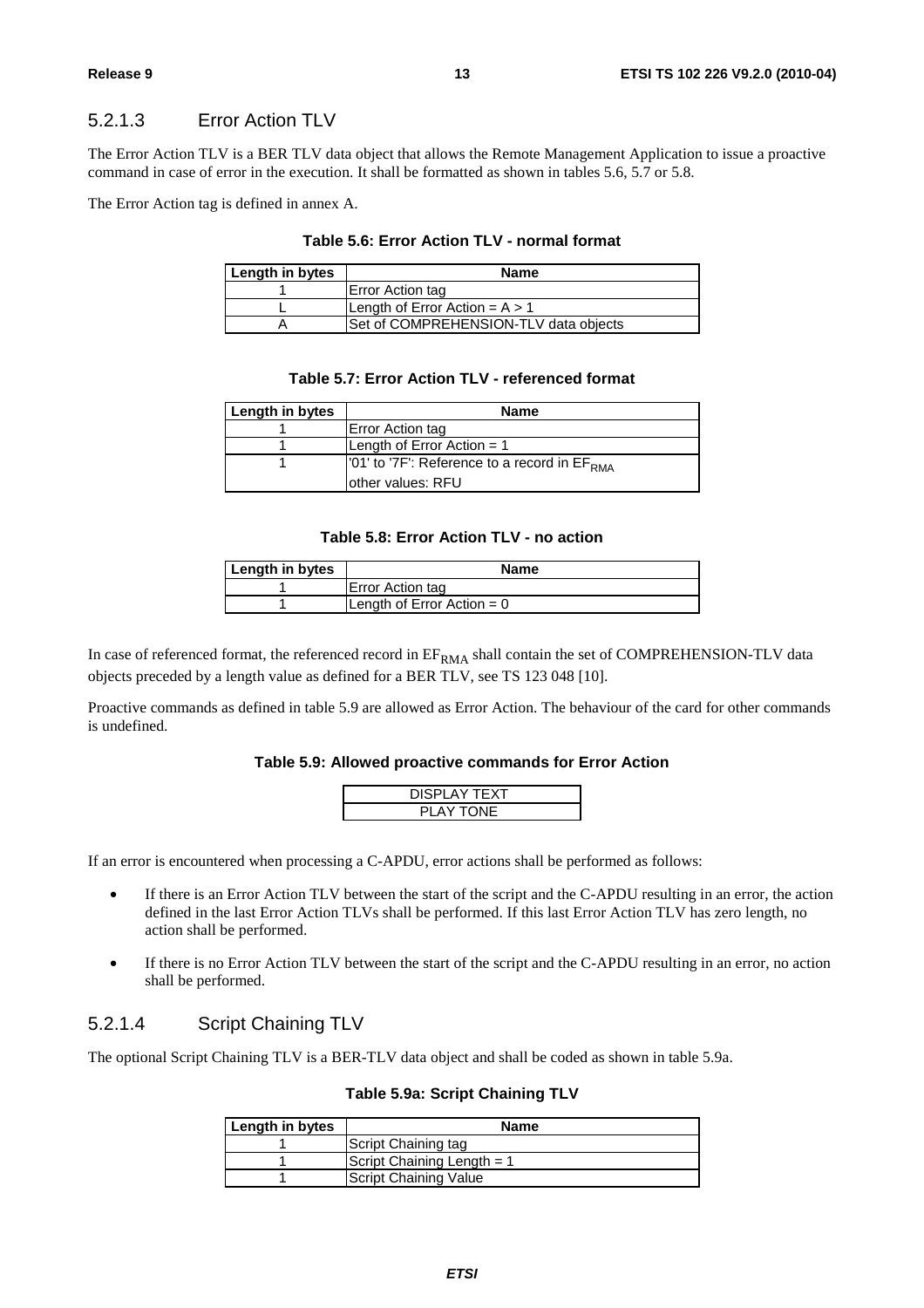The Script Chaining tag is defined in annex A.

If present, the Script Chaining TLV shall be present only once and shall be the first Command TLV in the Command Script. It may only be present for Remote File Management or Remote Application Management. If it is received by any other application standardized in the present document, the error "Script Chaining not supported by this application" shall be sent back to the sending entity.

The Script Chaining Value is defined as follows:

- '01': first script delete chaining information upon card reset valid for RFM and RAM.
- '11': first script keep chaining information across card reset valid for RFM only.
- '02': subsequent script subsequent script(s) will follow.
- '03': subsequent script last script.

Whether or not chaining information is kept across card reset(s) is defined in the first script for the whole chain.

### 5.2.2 Expanded Remote response structure

The additional response application data which may be sent by a Remote Management application is a BER-TLV data object.

In case no Script Chaining is present in the command list or processing of the Script Chaining produces no error, it shall be formatted according to table 5.10 or table 5.10a.

Two variants exist for the expanded remote response structure:

- The Response Scripting template is a BER-TLV data object as defined in TS 101 220 [5], i.e. it uses definite length coding; see table 5.2. It shall be used if the command scripting template used definite length coding.
- The Response Scripting template is a BER-TLV data object which uses indefinite length coding as defined in ISO/IEC 8825-1 [21]; see table 5.2a. It shall be used if the command scripting template used indefinite length coding.

The tags of these TLVs are defined in annex A.

| Table 5.10: Expanded Format of Remote Management application additional |
|-------------------------------------------------------------------------|
| response data - definite length coding                                  |

| Length in bytes | <b>Name</b>                                                                             |  |
|-----------------|-----------------------------------------------------------------------------------------|--|
|                 | Response Scripting template tag for definite length coding                              |  |
|                 | Length of Response Scripting template= X+A+BC                                           |  |
| X               | Number of executed Command TLV objects                                                  |  |
| Α               | R-APDU of first executed case 2/ case 4 C-APDU in the script                            |  |
| B               | R-APDU of second executed case 2/ case 4 C-APDU in the script                           |  |
|                 | .                                                                                       |  |
|                 | R-APDU of last executed C-APDU (case 1, 2, 3 or 4) in the script or Bad format TLV      |  |
| NOTE:           | If the last executed C-APDU is a case 2 or case 4 command, its corresponding R-APDU TLV |  |
|                 | shall only be present once in the Response Scripting template.                          |  |

#### **Table 5.10a: Expanded Format of Remote Management application additional response data - indefinite length coding**

| Length in bytes | <b>Name</b>                                                    |
|-----------------|----------------------------------------------------------------|
|                 | Response Scripting template tag for indefinite length coding   |
|                 | Indicator for indefinite length coding (value '80')            |
| A               | R-APDU of first executed C-APDU in the script                  |
|                 | <b>IR-APDU</b> of second executed C-APDU in the script         |
|                 | $\cdots$                                                       |
|                 | R-APDU of last executed C-APDU in the script or Bad format TLV |
|                 | End of content indicator (value '00 00')                       |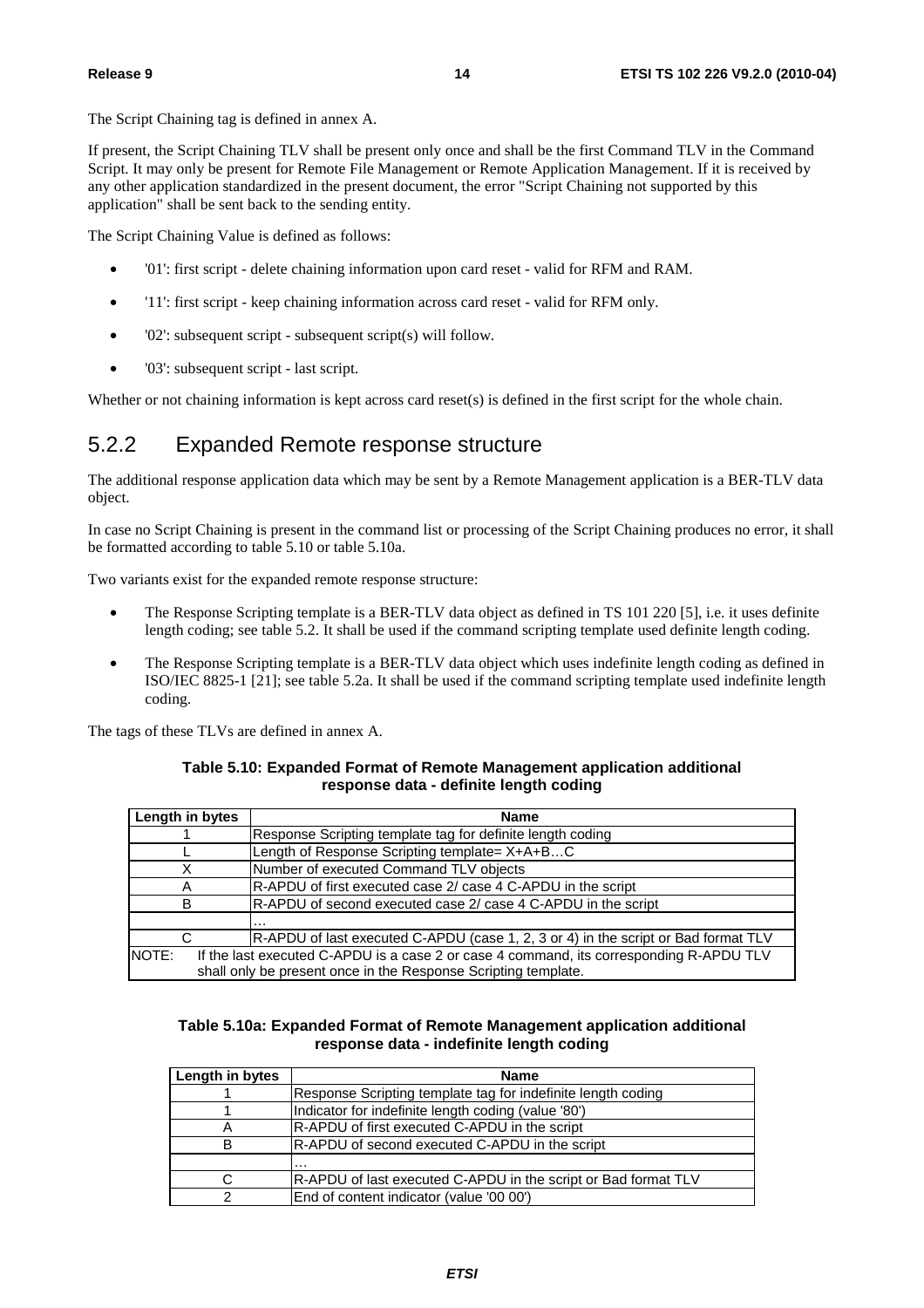The Number of executed command TLV objects is a BER-TLV data object and shall be coded as shown in table 5.11.

| Length in bytes | <b>Description</b>                         |
|-----------------|--------------------------------------------|
|                 | Number of executed command TLV objects tag |
|                 | $\mathsf{Length}=X$                        |
|                 | Number of executed command TLV objects     |

**Table 5.11: Number of executed command TLV objects** 

The Number of executed command TLV objects tag is defined in annex A. The Number of executed command TLV objects value corresponds to the number of command TLV objects executed within the command script.

The structure of each R-APDU shall be a TLV structure coded according to the R-APDU COMPREHENSION-TLV data object coding defined in TS 102 223 [3]. The restriction on the length of the R-APDU mentioned in the note in TS 102 223 [3] shall not apply. For Le='00', the length of the R-APDU may be coded on more than two bytes.

A Remote Management application response string may contain a single or several R-APDU TLVs.

In case of an unknown Tag, or TLV with a wrong format (e.g. length  $>$  length of BER-TLV or length  $<$  4) is encountered while processing the command script, a Bad format TLV shall be put into the response data and processing of the command script shall be aborted at that point.

The Number of executed C-APDUs shall take into account the incorrectly formatted TLV.

The Bad format TLV is a BER-TLV data object and shall be coded as shown in table 5.12.

#### **Table 5.12: Bad format TLV**

| Length in bytes | <b>Description</b> |
|-----------------|--------------------|
|                 | Bad format TLV tag |
|                 | Lenath             |
|                 | Error type         |

Error type Coding:

- '01': Unknown Tag found.
- '02': Wrong length found.
- '03': Length not found.
- other values: RFU.

If "proactive session indication" is present in the script and a proactive session is ongoing and the UICC is unable to suspend script processing, the additional response application data shall be formatted according to tables 5.13 or table 5.13a and table 5.14 and indicate "suspension error".

#### **Table 5.13: Expanded Format of Remote Management application additional response data in case of Immediate Action error - definite length coding**

| Length in bytes | <b>Name</b>                                                |
|-----------------|------------------------------------------------------------|
|                 | Response Scripting template tag for definite length coding |
|                 | Length of Response Scripting template= X+A                 |
|                 | Number of executed command TLV objects (value is 1)        |
|                 | Ilmmediate Action Response                                 |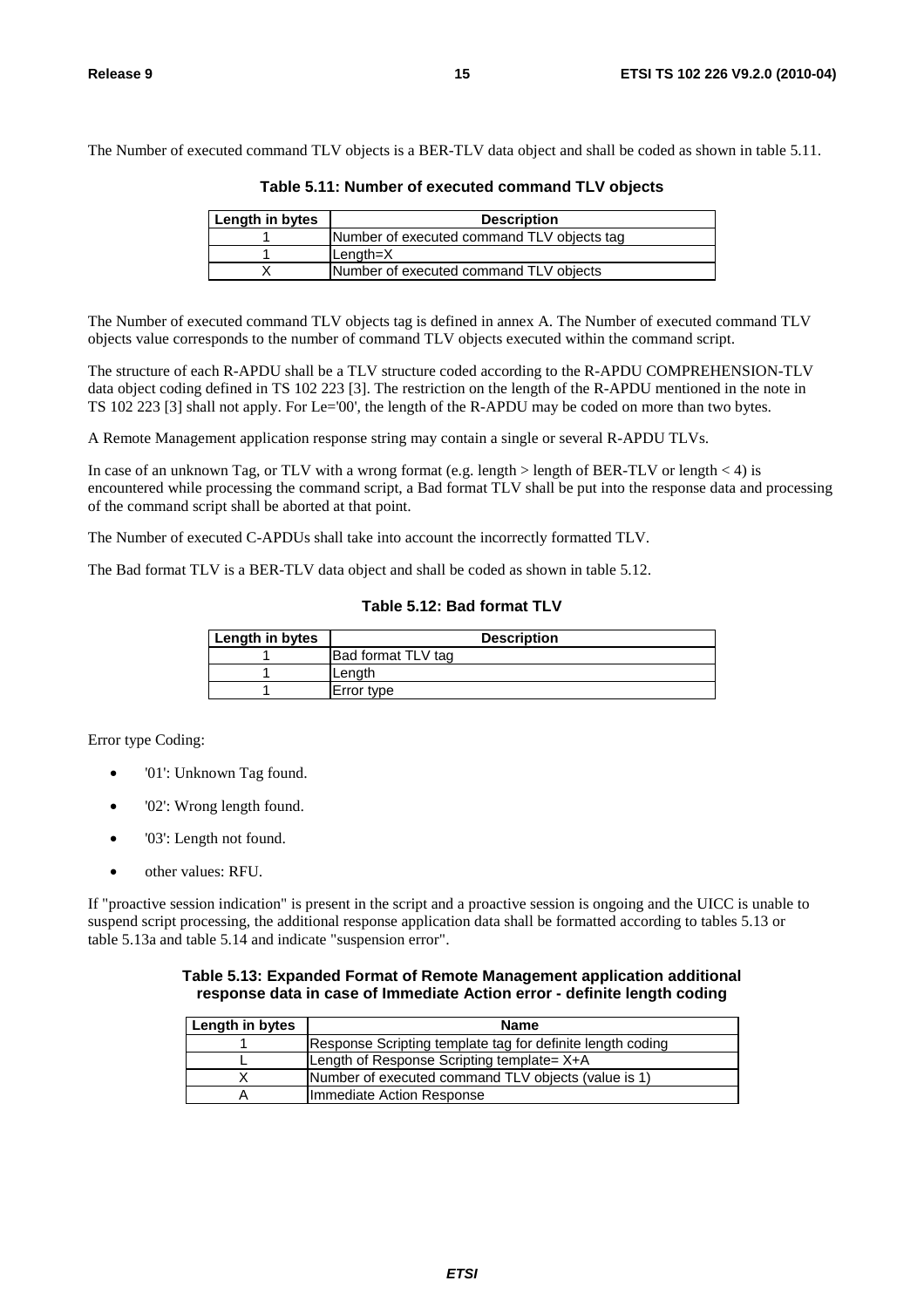| Length in bytes | <b>Name</b>                                                  |
|-----------------|--------------------------------------------------------------|
|                 | Response Scripting template tag for indefinite length coding |
|                 | Indicator for indefinite length coding (value '80')          |
| А               | Immediate Action Response                                    |
|                 | End of content indicator (value '00 00')                     |

#### **Table 5.13a: Expanded Format of Remote Management application additional response data in case of Immediate Action error - indefinite length coding**

The Immediate Action Response is an Immediate Action Response TLV which is a BER-TLV data object coded as shown in table 5.14.

| Table 5.14: Immediate Action Response TLV |
|-------------------------------------------|
|-------------------------------------------|

| Length in bytes | <b>Description</b>              |
|-----------------|---------------------------------|
|                 | Immediate Action Response tag   |
|                 | $Lenath=X$                      |
|                 | Immediate Action Response Value |

The Immediate Action Response tag is defined in annex A.

The Immediate Action Response Value is defined as follows:

• '01': Suspension error.

In case a Script Chaining TLV indicating "subsequent script - …" is present in the list, the following situations shall be considered as chaining errors:

- The previous script did not contain a Script Chaining TLV indicating "first script ..." or "subsequent script subsequent script(s) will follow".
- The first script of the chain indicating "first script delete chaining information upon card reset" was processed in an earlier card session.

In case of chaining errors, the additional response application data shall be formatted according to table 5.15 or table 5.15a.

#### **Table 5.15: Expanded Format of Remote Management application additional response data in case of Script Chaining error - definite length coding**

| Length in bytes | <b>Name</b>                                                |
|-----------------|------------------------------------------------------------|
|                 | Response Scripting template tag for definite length coding |
|                 | Length of Response Scripting template= X+A                 |
|                 | Number of executed Command TLV objects                     |
|                 | Script Chaining Response                                   |

#### **Table 5.15a: Expanded Format of Remote Management application additional response data in case of Script Chaining error - indefinite length coding**

| Length in bytes | <b>Name</b>                                                  |
|-----------------|--------------------------------------------------------------|
|                 | Response Scripting template tag for indefinite length coding |
|                 | Indicator for indefinite length coding (value '80')          |
|                 | Script Chaining Response                                     |
|                 | End of content indicator (value '00 00')                     |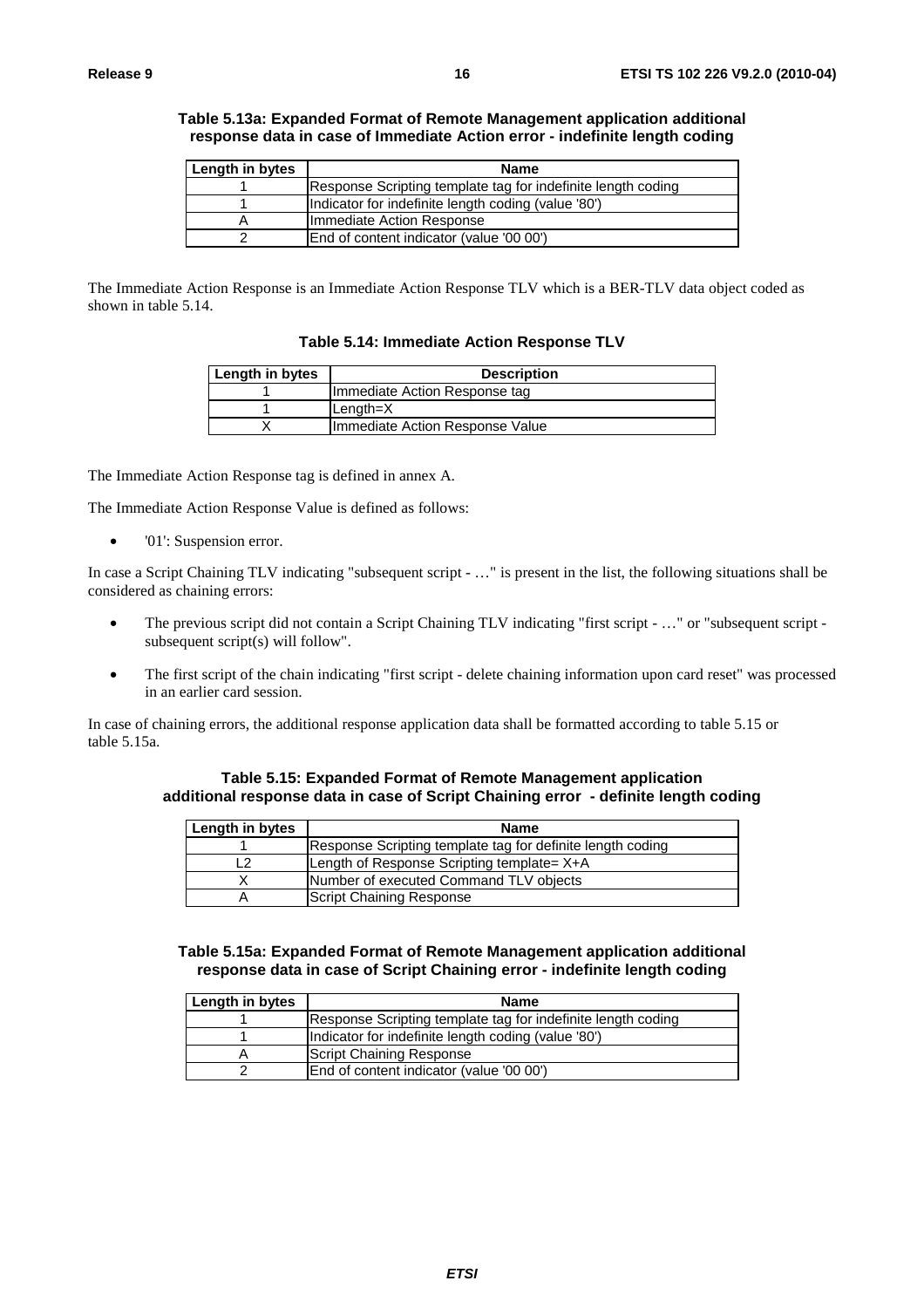The Script Chaining Response TLV is a BER-TLV data object and shall be coded as shown in table 5.16.

| Length in bytes | <b>Description</b>           |
|-----------------|------------------------------|
|                 | Script Chaining Response tag |
|                 | lLenath=X                    |
|                 | Script Chaining Result Value |

**Table 5.16: Script Chaining Response TLV** 

The Script Chaining Response tag is defined in annex A. The Script Chaining Result Value is defined as follows:

- '01': No previous script.
- '02': Script Chaining not supported by this application.
- '03': Unable to process script chaining (e.g. no resources to store chaining context).

### 5.3 Automatic application data format detection

If a TAR is configured for multiple data formats, the following automatic application data format detection shall apply:

- If b2b1 of the first data byte of the application data are 00, the format of the application data shall be the compact remote application data format.
- Otherwise, the first data byte of the application data shall indicate the format of the data packet.
- NOTE: b2b1 of the CLA byte, which is the first byte in compact format, indicate the logical channel. As logical channels are not used in remote management, these can be used to indicate other data formats. With the tag value chosen for the expanded format, this allows for co-existence of both formats even if the same TAR is used.

### 6 Security parameters assigned to applications

### 6.1 Minimum Security Level (MSL)

The Minimum Security Level (MSL) is used to specify the minimum level of security to be applied to Secured Packets sent to any Receiving Application. The Receiving Entity shall check the Minimum Security Level before processing the security of the Command Packet. If the check fails, the Receiving Entity shall reject the messages and a Response Packet with the "Insufficient Security Level" Response Status Code (see TS 102 225 [1]) shall be sent if required.

A Minimum Security Level as described in clause 8.2.1.3.2.4 shall be assigned to each Remote Management application (RFM/RAM).

### 6.2 Access domain

The Access Domain is a parameter used to define the access rights granted to an Application allowing it to perform operations on UICC files specified in TS 102 221 [2]. Access Conditions of UICC Files shall be coded as defined in TS 102 221 [2].

The access rights granted to an application by its Access Domain shall be independent from the access rights granted at the UICC/Terminal interface.

NOTE: This implies in particular that the status of a secret code (e.g. disabled PIN1, blocked PIN2, etc.) at the UICC/Terminal interface does not affect the access rights granted to an application.

An Access Domain as described in clause 8.2.1.3.2.5 shall be assigned to each Remote File Management Application.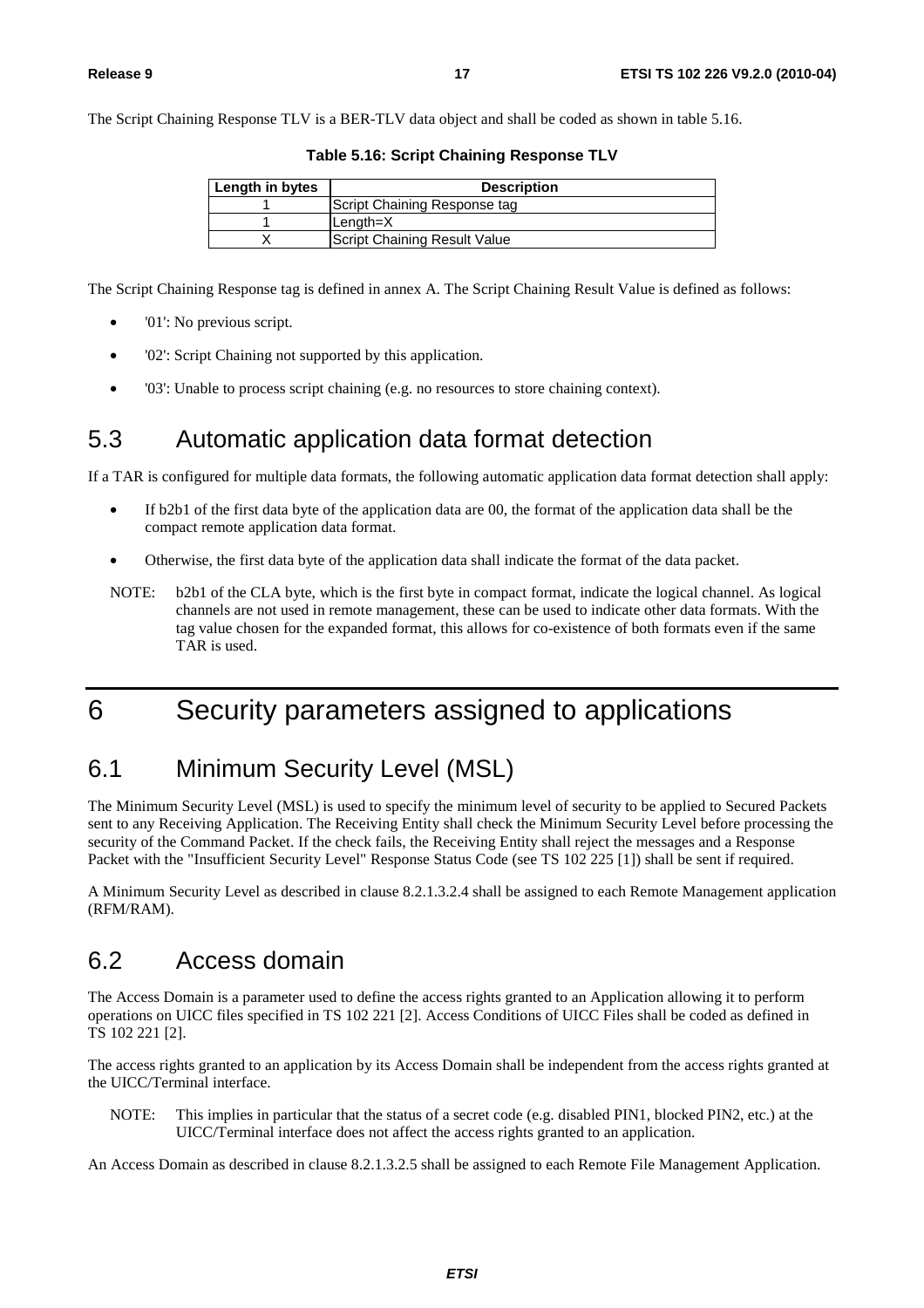### 7 Remote File Management (RFM)

The concept of embedding APDUs in a command packet and the Additional Response data in a response packet shall be as defined in the previous clauses describing the Compact and expanded Remote Application data format.

Unless a TAR is used that is configured for automatic application data format detection, the Compact and expanded Remote Application data formats shall be distinguished by different TAR values.

For the Expanded Remote Application data format, it is possible to chain two or more scripts using Script Chaining TLVs.

If a Script Chaining TLV indicating "first script - …" or "subsequent script - subsequent script(s) will follow" is processed successfully, the file context (current directory, current file, current tag pointer, etc.) and the PIN verification status at the end of the script shall be remembered until the next script is processed by the Remote File Management application. If the next script received successfully contains a Script Chaining TLV indicating "subsequent script - …", the remembered file context and PIN verification status shall be restored. Else the default context shall be used.

If a non-shareable file is selected by the remembered file context, the mechanisms defined in TS 102 221 [2] limiting the access to non-shareable files shall apply.

NOTE: It is up to the sending entity to guarantee that a sequence of scripts, each relying on the context of the previous one, is processed in the correct sequence by the UICC. This can be achieved by using a reliable transport mechanism, by waiting for a positive response of one script before sending the next, or by using appropriate settings in the security layer ("process only if counter value is one higher than previous value").

### 7.1 Commands

The standardized commands are listed in table 7.1. The commands are as defined in TS 102 221 [2] and TS 102 222 [9].

| <b>Operational command</b> |
|----------------------------|
| SELECT (see below)         |
| <b>UPDATE BINARY</b>       |
| <b>UPDATE RECORD</b>       |
| <b>SEARCH RECORD</b>       |
| <b>INCREASE</b>            |
| <b>VERIFY PIN</b>          |
| <b>CHANGE PIN</b>          |
| <b>DISABLE PIN</b>         |
| <b>ENABLE PIN</b>          |
| UNBLOCK PIN                |
| <b>DEACTIVATE FILE</b>     |
| <b>ACTIVATE FILE</b>       |
| <b>READ BINARY</b>         |
| <b>READ RECORD</b>         |
| <b>CREATE FILE</b>         |
| <b>DELETE FILE</b>         |
| RESIZE FILE                |
| <b>SET DATA</b>            |
| RETRIEVE DATA              |
|                            |

#### **Table 7.1: Remote File Management commands**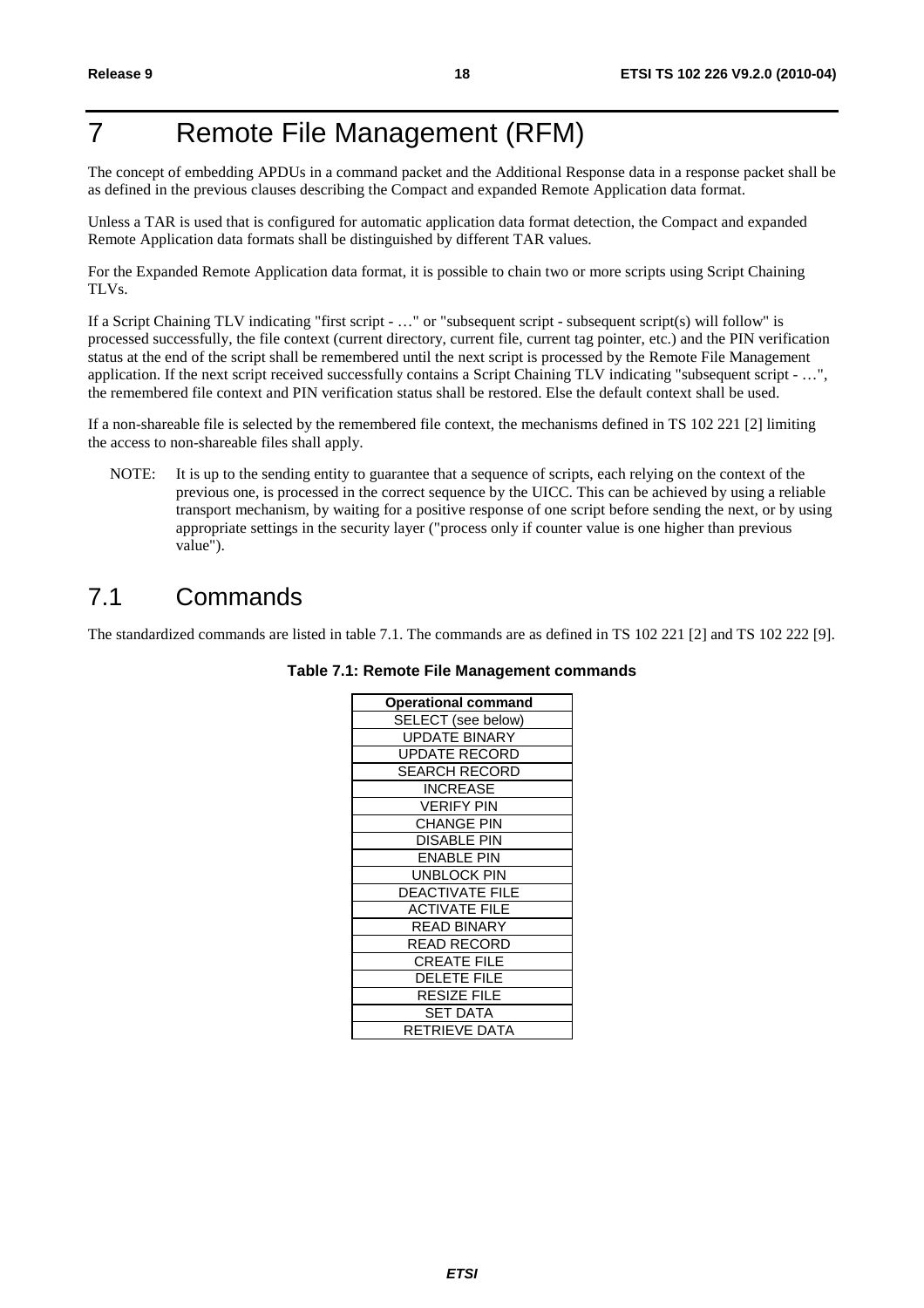The SELECT command shall not include the selection by DF name corresponding to P1='04' in the Command Parameters of SELECT (see TS 102 221 [2]).

The Response Data shall be placed in the Additional Response Data element of the Response Packet.

- If P3/Le = '00' in the READ RECORD command, then the UICC shall send back the whole record data.
- If  $P3/Le = 0'$  in the READ BINARY command, then the UICC shall send back all data until the end of the file, according to clause 5.1.
- If P3/Le = '00' in the RETRIEVE DATA command, then the UICC shall send back all data until the end of the data object from the current BER-TLV structure EF.

### 7.2 UICC Shared File System Remote File Management

A UICC Shared File System Remote File Management application shall have access only to the MF and all DFs and EFs that are located under the MF.

NOTE: ADFs are not considered to be files located under the MF.

Unless Script Chaining is used, the MF shall be implicitly selected and be the current directory at the beginning of a Command "session".

No ADF shall be accessed by the UICC Shared File System Remote File Management application.

All commands defined in clause 7.1 shall apply.

The TAR value of the UICC Shared File System Remote File Management application is defined in TS 101 220 [5].

### 7.3 ADF Remote File Management

An ADF Remote File Management application shall have access to the DFs and EFs located under the ADF.

Unless Script Chaining is used, the ADF shall be implicitly selected and be the current directory at the beginning of a Command "session".

The UICC Shared File System, i.e. the MF and all DFs and EFs that are located under the MF, may also be accessed, depending on the access rights granted to the ADF Remote File Management application.

NOTE: ADFs are not considered to be files located under the MF.

All commands defined in clause 7.1 shall apply.

The TAR of an ADF RFM application shall be linked to the AID of the application to which the ADF belongs.

The TAR value of an ADF Remote File Management application is defined in TS 101 220 [5].

### 7.4 RFM implementation over HTTPS

When using remote APDUs to perform RFM over HTTPS, the header values defined in TS 102 225 [1] apply. The RFM / HTTP communication flow is illustrated in Annex B.

### 8 Remote Application Management (RAM)

Remote Application Management on a UICC card includes the ability to load, install, and remove applications. This management is under the control of a security domain with card content management capabilities, such as the Issuer Security Domain or any Security Domain with Delegated Management privileges or Authorized Management as described in GlobalPlatform Card Specification [4].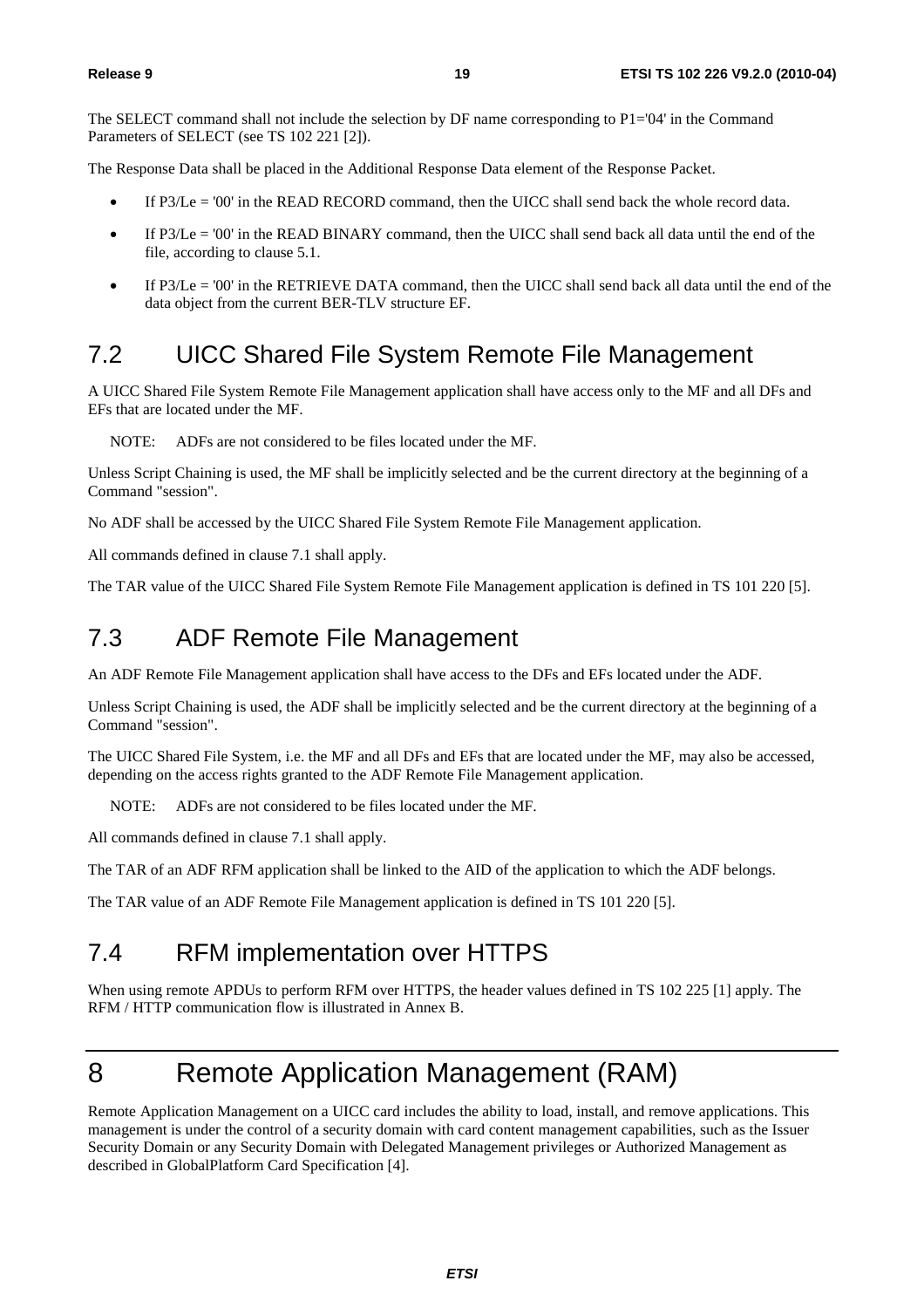All GlobalPlatform features and functionality that are described in the present clause, as well as the assignment of GlobalPlatform privileges shall comply with GlobalPlatform Card Specification [4] as detailed in the UICC Configuration [16].

A RAM Application shall support all features and functionality described in the present clause unless they are specifically described as optional.

The support of the APIs defined in GlobalPlatform Card Specification [4] (Java Card or Multos API) is optional. If implemented, it shall follow the specification in the UICC Configuration [16], especially concerning the Secure Channel Interface usage.

Remote Application Management commands shall be executed according to table "Authorized GlobalPlatform Commands per Card Life Cycle State" of GlobalPlatform Card Specification [4].

The TAR value allocated for the Issuer Security Domain are defined in TS 101 220 [5].

The concept of embedding APDUs in a command packet and the Additional Response data in a response packet shall be as defined in the previous clauses describing the Compact and expanded Remote Application data format.

Unless a TAR is used that is configured for automatic application data format detection, the Compact and expanded Remote Application data formats shall be distinguished by different TAR values.

The Minimum Security Level of a RAM Application shall require at least integrity using CC or DS.

A complying card shall support at least the triple DES algorithm in outer CBC mode for cryptographic computations.

### 8.1 Remote application management application behaviour

Remote Load File loading, Application installation, Load File removal, Application removal, Application locking/unlocking, Application information retrieval shall be compliant to GlobalPlatform Card Specification [4] as detailed in the UICC Configuration [16].

Support of the application personalization described in Global Platform Card Specification [4] is optional.

As a RAM Application is a Receiving Application per clause 4, application selection (SELECT command) and command dispatching as described in GlobalPlatform Card Specification [4] do not apply to Remote Application Management.

### 8.2 Commands coding and description

Commands and responses shall be coded according to GlobalPlatform Card Specification [4] as detailed in the UICC Configuration [16] unless otherwise specified in the present document.

Secure messaging shall be based on TS 102 225 [1]. Except for confidential application management, the secure messaging as defined in GlobalPlatform Card Specification [4] shall not apply to RAM APDU commands and responses (e.g. MAC shall not be present in the command data field). In addition the class byte shall indicate that an APDU command includes no secure messaging.

The logical channel number indicated in the class byte shall be zero.

Command status words placed in the Additional Response Data element of the Response Packet shall be coded according to the GlobalPlatform Card Specification [4] as detailed in the UICC Configuration [16].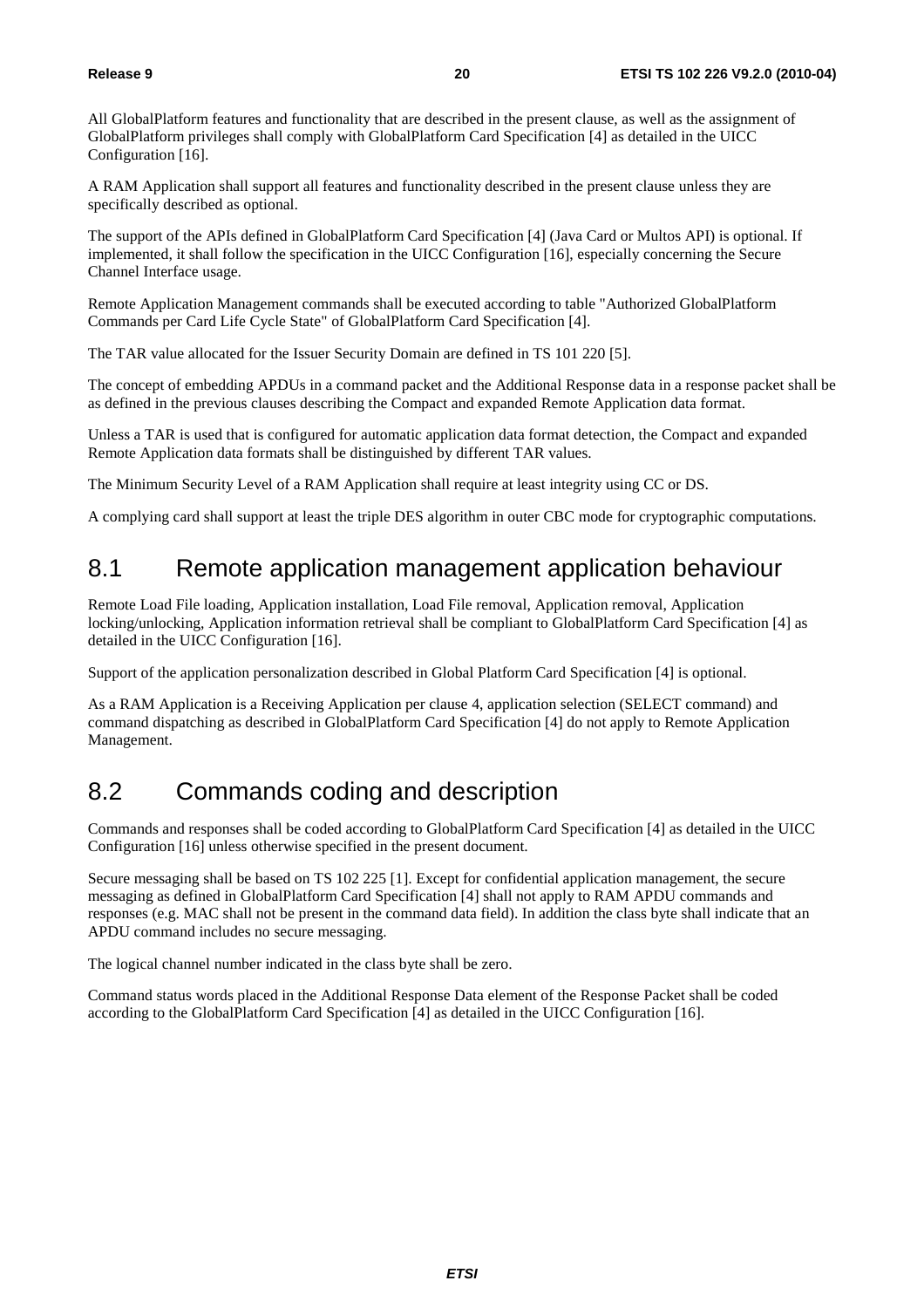### 8.2.1 Commands

The standardized commands are listed in table 8.1.

#### **Table 8.1: Application management commands**

| <b>Operational command</b> |
|----------------------------|
| <b>DELETE</b>              |
| <b>SET STATUS</b>          |
| <b>INSTALL</b>             |
| LOAD                       |
| <b>PUT KEY</b>             |
| <b>GET STATUS</b>          |
| GET DATA as case 2 command |
| GET DATA as case 4 command |
| (for Menu parameters)      |
| <b>STORE DATA</b>          |

The Response Data shall be placed in the Additional Response Data element of the Response Packet.

Script chaining may be used for confidential application management as specified in clause 10 or to chain a sequence of STORE DATA commands. It has no effect for other commands. However, whenever it is present for RAM, it shall be processed as defined in this specification.

#### 8.2.1.1 DELETE

The removal of Applications, of Executable Load Files, and of Executable Load Files and its related Applications shall be supported.

The warning status word '6200' (Application has been logically deleted) as defined in Open Platform Card Specification 2.0.1 [7] may be returned.

#### 8.2.1.2 SET STATUS

The management of Applications, Issuer Security Domain and Security Domains Life Cycle States shall be supported.

#### 8.2.1.3 INSTALL

INSTALL [for load], INSTALL [for install] and INSTALL [for make selectable] commands shall be supported.

INSTALL [for personalization] and Install [for extradition] command described in GlobalPlatform Card Specification [4] are optional. A UICC supporting confidential application management as specified in clause X shall support INSTALL [for personalization]. If implemented, both commands shall follow the specification in the UICC Configuration [16].

In addition the support of the combined [for install and make selectable] within the same INSTALL command is mandatory.

#### 8.2.1.3.1 INSTALL [for load]

Support and presence of the Load File Data Block Hash according to GlobalPlatform Card Specification [4] shall be as specified in the UICC Configuration [16].

NOTE: The exact generation of the DAP was not defined in pre-Release 6 predecessors of the present document. Inter-operability with pre-Release 6 implementations should be handled with care.

If present, the Load Parameter Field of the INSTALL [for load] command shall be coded according to GlobalPlatform Card Specification [4].

If the System Specific parameters "Non volatile code space limit" (Tag 'C6'), "Volatile data space limit" (Tag 'C7') and "Non volatile data space limit" (Tag 'C8') are present, the UICC shall be able to handle them.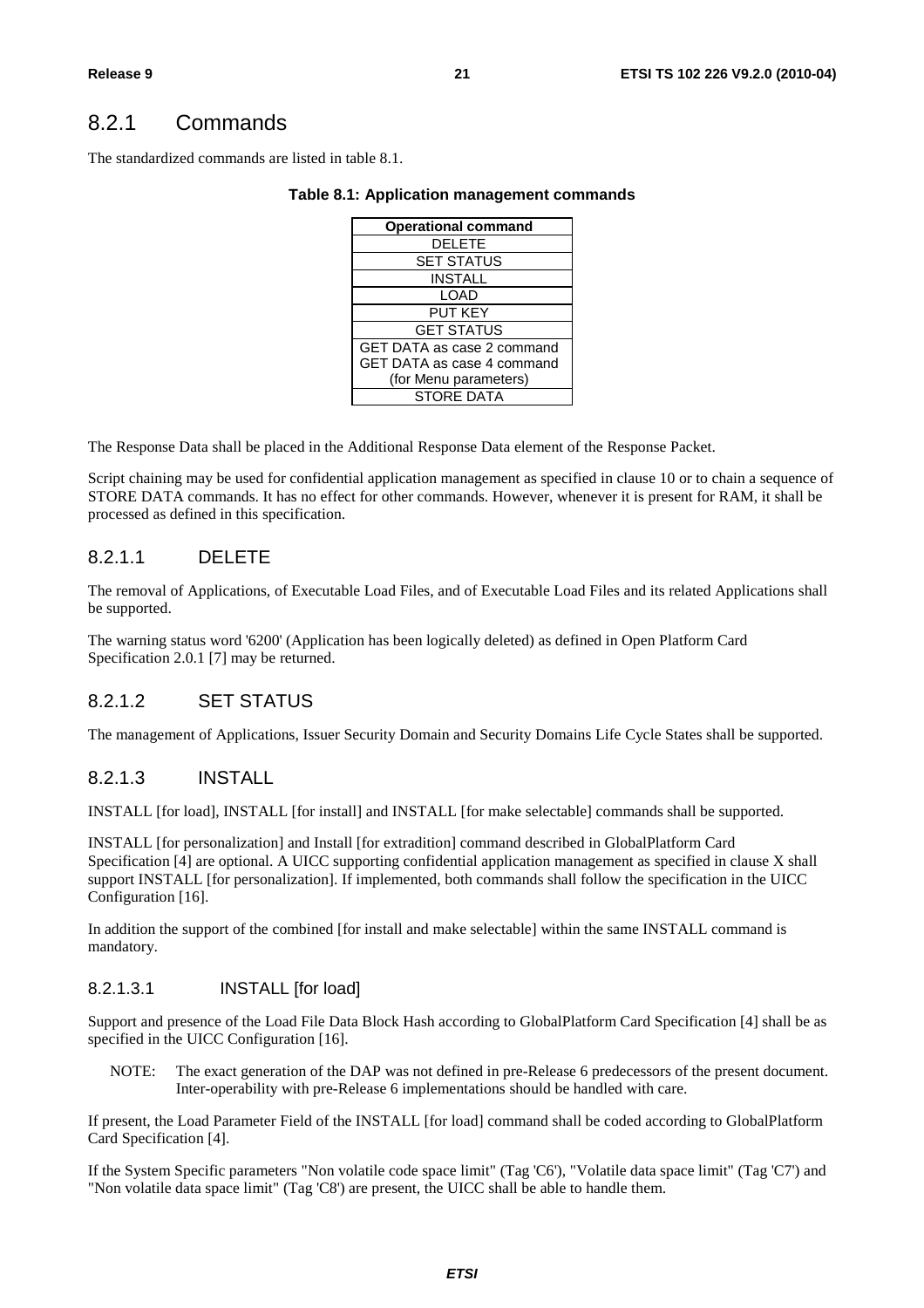#### 8.2.1.3.2 INSTALL [for install]

If present, the Install Parameter Field of the INSTALL [for install] command shall be coded according to GlobalPlatform Card Specification [4].

If the System Specific parameters "Volatile data space limit" (Tag 'C7') and "Non volatile data space limit" (Tag 'C8') are present, the UICC shall be able to handle them.

The application instance shall be registered with the instance AID present in the INSTALL [for install] command.

In case of JavaCard<sup>TM</sup> applications, the application may invoke the register(bArray, bOffset, bLength) or the register() method:

- If the register (bArray, bOffset, bLength) is invoked, the AID passed in the parameters shall be the instance AID provided in the install method buffer.
- If the register() method is invoked the instance AID present in the INSTALL [for install] command and the AID within the Load File, as specified in GlobalPlatform Card Specification [4], should be the same.

The "UICC System Specific Parameters" TLV object (Tag 'EA', as defined below) is included in the Install Parameter Field and shall be coded as follows.

| <b>Presence   Length</b> |        | <b>Name</b>                                                     | Value |
|--------------------------|--------|-----------------------------------------------------------------|-------|
| Optional                 |        | Tag of UICC System Specific Parameters constructed field        | l'EA  |
|                          |        | Length of UICC System Specific Parameters constructed field     |       |
|                          | 0 to n | <b>UICC System Specific Parameters constructed value field.</b> |       |

#### 8.2.1.3.2.1 Coding of the SIM File Access and Toolkit Application Specific Parameters

The "SIM File Access and Toolkit Application Specific Parameters" TLV object (Tag 'CA', as defined below) is included in the "System Specific Parameters" (Tag 'EF') and shall be coded as follows.

| <b>Presence   Length</b> |                                                                          | <b>Value</b><br>Name                                                        |      |
|--------------------------|--------------------------------------------------------------------------|-----------------------------------------------------------------------------|------|
| Optional                 | Tag of SIM file access and toolkit application specific parameters field |                                                                             | 'CA' |
|                          |                                                                          | Length of SIM file access and toolkit application specific parameters field |      |
|                          | 6 to n                                                                   | SIM file access and toolkit Application specific Parameters                 |      |

The SIM file access and toolkit application specific parameters field is used to specify the terminal and UICC resources the application instance can use. These resources include the timers, the Bearer Independent protocol channels, menu items for the Set Up Menu, the Minimum Security Level and the TAR Value(s) field. The Network Operator or Service Provider can also define the menu position and the menu identifier of the menus activating the application.

The SIM file access and toolkit parameters are mandatory for applications using the *sim.toolkit.ToolkitInterface* or *sim.access.SIMView* interface as defined in TS 143 019 [12]. The Access Domain is applicable to applications using the *sim.access.SIMView* interface as defined in TS 143 019 [12].

| Length | <b>Name</b>                                                    | Value                |
|--------|----------------------------------------------------------------|----------------------|
|        | Length of Access Domain field                                  |                      |
| 1 to p | <b>Access Domain</b>                                           |                      |
|        | Priority level of the Toolkit application instance             |                      |
|        | Maximum number of timers allowed for this application instance |                      |
|        | Maximum text length for a menu entry                           |                      |
|        | Maximum number of menu entries allowed for this application    | $=$ m                |
|        | instance                                                       |                      |
|        | Position of the first menu entry                               |                      |
|        | Identifier of the first menu entry ('00' means do not care)    |                      |
|        |                                                                | $= 2 \times m$ bytes |
|        | Position of the last menu entry                                |                      |
|        | Identifier of the last menu entry ('00' means do not care)     |                      |
|        | Maximum number of channels for this application instance       |                      |
|        | Length of Minimum Security Level field                         |                      |
| 0 to g | Minimum Security Level (MSL)                                   |                      |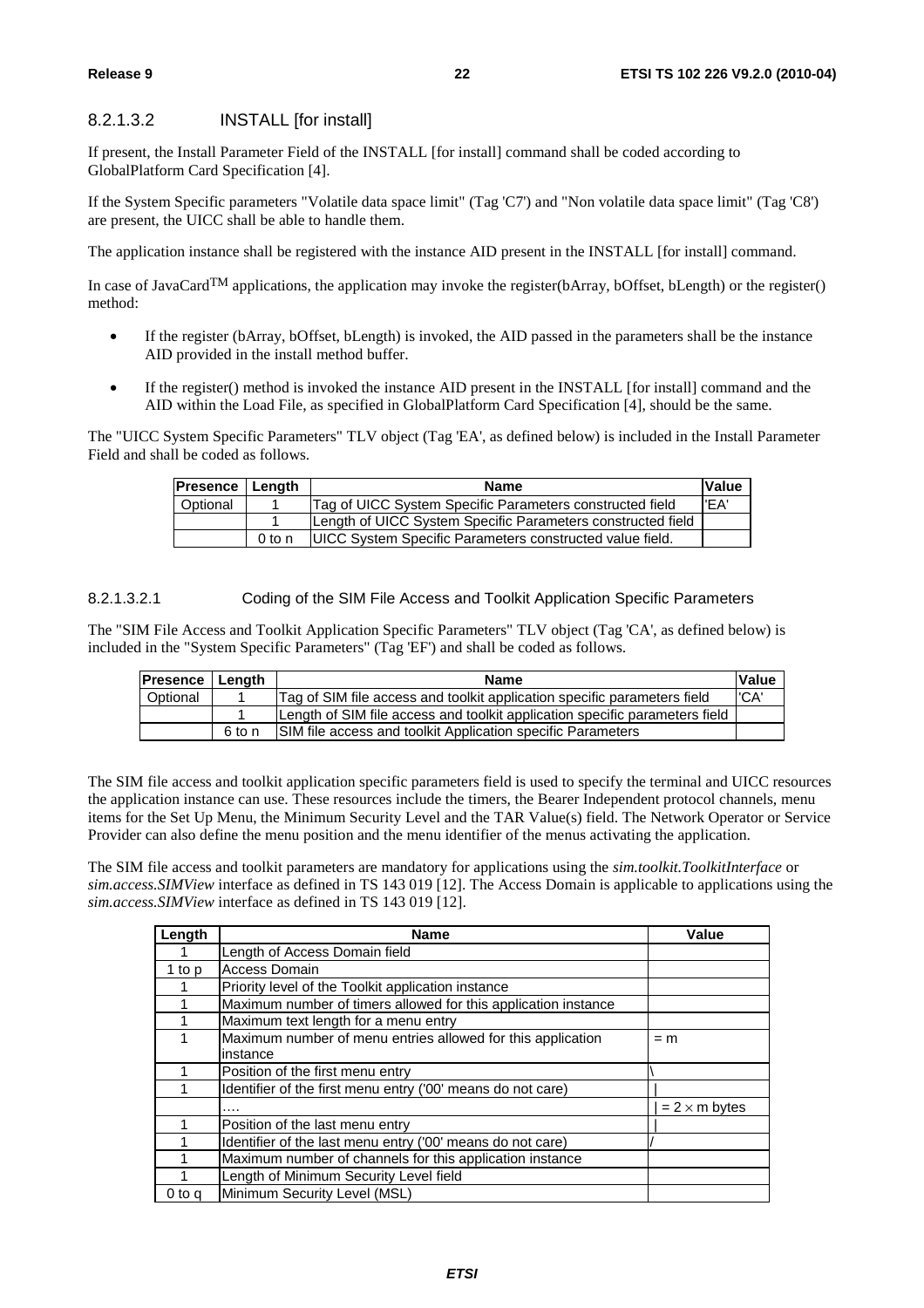| Length       | Name                                                    | Value |
|--------------|---------------------------------------------------------|-------|
|              | Length of TAR Value(s) field                            |       |
| $3 \times v$ | <b>TAR Value(s) of the Toolkit Application instance</b> |       |

See the following clauses for the description of the parameters fields.

#### 8.2.1.3.2.2 Coding of the UICC System Specific Parameters

If the SIM file access and toolkit parameters TLV object (tag 'CA') is present and the UICC System Specific Parameters TLV object (tag 'EA') is present, the card shall return the Status Word '6A80', incorrect parameters in data field, to the INSTALL [for install] command.

The UICC System Specific Parameters constructed value field of the INSTALL [for Install] command shall be coded as follows:

| Presence | Length | <b>Name</b>                                                                | <b>Value</b> |
|----------|--------|----------------------------------------------------------------------------|--------------|
| Optional |        | Tag of UICC Toolkit Application specific parameters field                  | '80'         |
|          |        | Length of UICC Toolkit Application specific parameters field               |              |
|          | N      | <b>UICC Toolkit Application specific parameters</b>                        |              |
| Optional |        | Tag of UICC Toolkit parameters DAP                                         | 'C3'         |
|          |        | Length of UICC Toolkit parameters DAP                                      |              |
|          | N      | <b>UICC Toolkit parameters DAP</b>                                         |              |
| Optional |        | Tag of UICC Access Application specific parameters field                   | '81'         |
|          |        | Length of UICC Access Application specific parameters field                |              |
|          | N      | <b>UICC Access Application specific parameters</b>                         |              |
| Optional |        | Tag of UICC Administrative Access Application specific parameters field    | '82'         |
|          |        | Length of UICC Administrative Access Application specific parameters field |              |
|          | N      | UICC Administrative Access Application specific parameters                 |              |

Access parameters for the same ADF may be present in both the UICC Access Application specific parameters field and the UICC Administrative Access Application specific parameters field. The same applies for the UICC file system.

#### 8.2.1.3.2.2.1 UICC Toolkit Application specific parameters field

The UICC toolkit application specific parameters field is used to specify the terminal and UICC resources the application instance can use. These resources include the timers, the Bearer Independent Protocol channels, the services for local bearers, menu items for the Set Up Menu, the Minimum Security Level and the TAR Value(s) field. The Network Operator or Service Provider can also define the menu position and the menu identifier of the menus activating the application.

The UICC toolkit parameters are mandatory for applications using the *uicc.toolkit.ToolkitInterface* defined in TS 102 241 [6] and for Applets extending the SCWSExtension interface as defined in TS 102 588 [17] that make use of the *ProactiveHandler* and the *ProactiveResponseHandler*. None of the toolkit resources will be accessible if the UICC toolkit parameters are missing. These parameters shall be coded as follows:

| Length       | <b>Name</b>                                                             | Value                |
|--------------|-------------------------------------------------------------------------|----------------------|
|              | Priority level of the Toolkit application instance                      |                      |
|              | Maximum number of timers allowed for this application instance          |                      |
|              | Maximum text length for a menu entry                                    |                      |
|              | Maximum number of menu entries allowed for this application<br>instance | $=m$                 |
|              | Position of the first menu entry                                        |                      |
|              | Identifier of the first menu entry ('00' means do not care)             |                      |
|              | .                                                                       | $= 2 \times m$ bytes |
|              | Position of the last menu entry                                         |                      |
|              | Identifier of the last menu entry ('00' means do not care)              |                      |
|              | Maximum number of channels for this application instance                |                      |
|              | Length of Minimum Security Level field                                  |                      |
| 0-a          | Minimum Security Level (MSL)                                            |                      |
|              | Length of TAR Value(s) field                                            |                      |
| $3 \times v$ | TAR Value(s) of the Toolkit Application instance                        |                      |
|              | Maximum number of services for this application instance                |                      |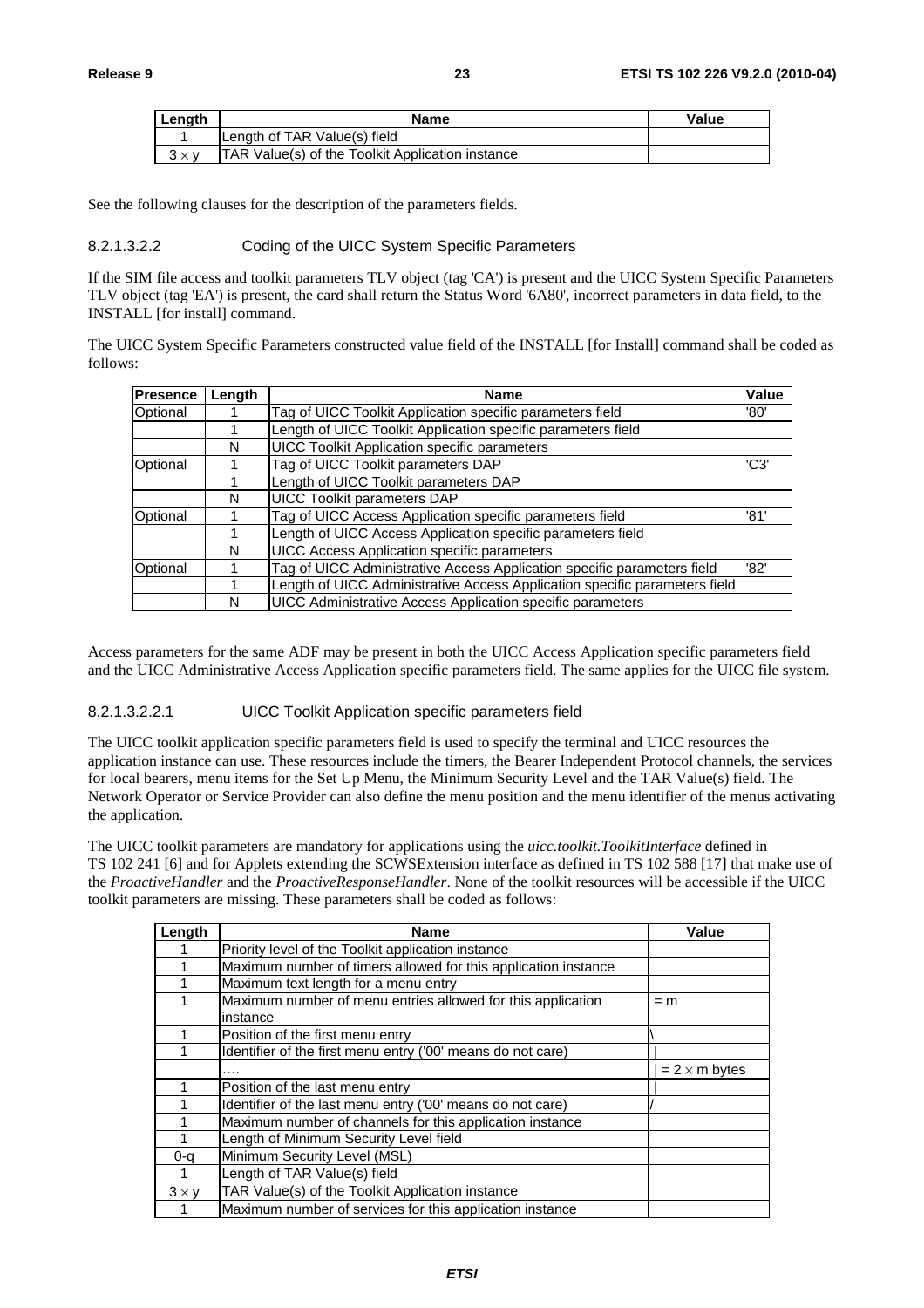Any additional parameters shall be ignored by the card.

#### 8.2.1.3.2.2.2 UICC Access Application specific parameters field

The UICC access application specific parameters field is used to specify the access rights. The application instance is granted access rights to files only according to these UICC access parameters.

The UICC access parameters are applicable to applications using the *uicc.access.FileView* defined in TS 102 241 [6]. These parameters shall be coded as follows:

| <b>Presence</b> | <b>Name</b>                                  | Length  |
|-----------------|----------------------------------------------|---------|
|                 | Length of UICC file system AID               |         |
|                 | Empty UICC file system AID                   | 0       |
| Ω               | Length of Access Domain for UICC file system |         |
|                 | Access Domain for UICC file system           | n       |
|                 | Length of Access Domain DAP                  |         |
|                 | Access Domain DAP                            | 0 or n  |
|                 | Length of ADF #1 AID                         |         |
|                 | ADF #1 AID                                   | 5 to 16 |
| ∩               | Length of Access Domain for ADF #1           |         |
|                 | Access Domain for ADF #1                     | N       |
|                 | Length of Access Domain DAP #1               |         |
|                 | Access Domain DAP #1                         | 0 or n  |
| .               | .                                            | .       |
| .               |                                              |         |
|                 | Length of ADF #n AID                         |         |
| ∩               | ADF #n AID                                   | 5 to 16 |
|                 | Length of Access Domain for ADF #n           |         |
|                 | Access Domain for ADF #n                     | n       |
|                 | Length of Access Domain DAP #n               |         |
|                 | Access Domain DAP #n                         | 0 or n  |

See the following clauses for the description of the parameters fields.

#### 8.2.1.3.2.2.3 UICC Toolkit Parameters DAP

The UICC toolkit parameters DAP is an optional signature. The card issuer's security policy may require the presence of this DAP.

The input data used to compute this DAP is the concatenation of the following data:

| <b>Description</b>                | Length  |
|-----------------------------------|---------|
| Length of instance AID            |         |
| lInstance AID                     | 5 to 16 |
| Length of UICC Toolkit parameters |         |
| <b>UICC Toolkit parameters</b>    |         |

The key used to compute this DAP is: Key identifier '02' of Key Version number '11' in the Issuer Security Domain.

Depending on the key type:

- If padding is required by the algorithm, the data is appended by '80' and filled up with zero or more '00'.
- If DES is used, MAC in CBC mode with initial chaining value set to zero shall be used.
- If AES [13] is used, CMAC mode [15] shall be used. The length of the MAC shall be associated with the key.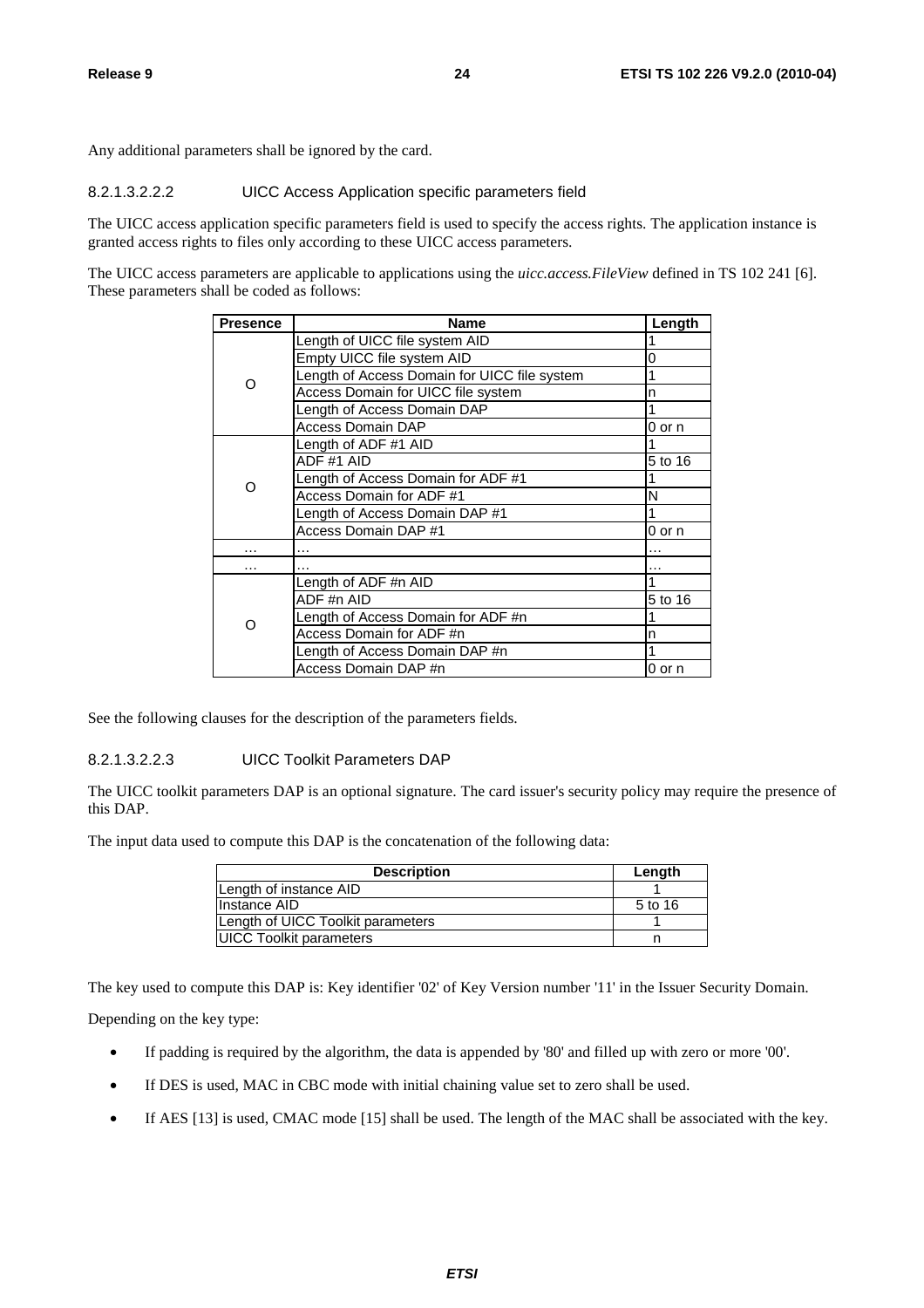#### 8.2.1.3.2.2.4 UICC Administrative Access Application specific parameters field

The UICC Administrative access application specific parameters field is used to specify the access rights. The application instance is granted access rights to administrate files only according to these UICC Administrative access parameters.

The UICC Administrative access parameters are applicable to applications using the *uicc.access.fileadministration.AdminFileView* defined in TS 102 241 [6]. These parameters shall be coded as defined in clause 8.2.1.3.2.2.2.

#### 8.2.1.3.2.3 Description of Toolkit Application Specific Parameters

If the maximum number of timers required is greater than '08' (maximum numbers of timers specified in TS 102 223 [3]), the card shall return the Status Word '6A80', incorrect parameters in data field, to the INSTALL [for install] command.

If the maximum number of channels required is greater than '07' (maximum numbers of channels specified in TS 102 223 [3]), the card shall return the Status Word '6A80', incorrect parameters in data field, to the INSTALL [for install] command.

If the maximum number of services requested is greater than '08' (maximum numbers of services specified in TS 102 223 [3]), the card shall return the Status Word '6A80', incorrect parameters in data field, to the INSTALL [for install] command.

The mechanism to manage the position of the Menu Entries is defined in TS 102 241 [6].

A part of the item identifier shall be under the control of the card system and the other part under the control of the card issuer. Item identifiers are split in two ranges:

- [1...127] under control of the card issuer.
- [128...255] under the control of the toolkit framework.

If the requested item identifier is already allocated, or in the range [128...255], then the card shall reject the INSTALL command. If the requested item identifier is '00', the card shall take the first free value in the range [128...255].

#### 8.2.1.3.2.4 Coding of the Minimum Security Level (MSL)

If the length of the Minimum Security Level (MSL) field is zero, no minimum security level check shall be performed by the Receiving Entity.

If the length of the Minimum Security Level (MSL) field is greater than zero, the Minimum Security Level (MSL) field shall be coded according to the following table.

| l Lenath | Name                 |
|----------|----------------------|
|          | <b>MSL Parameter</b> |
| a to 1   | <b>MSL Data</b>      |

The MSL Data coding and length is defined for each MSL Parameter.

#### 8.2.1.3.2.4.1 MSL Parameter

The possible values for the MSL Parameter are:

| Value        | <b>Name</b>                                | <b>Support</b> | <b>MSL Data length</b> |
|--------------|--------------------------------------------|----------------|------------------------|
| '00'         | RFU                                        | <b>RFU</b>     | N/A                    |
| '01'         | Minimum SPI1                               | Optional       |                        |
| '02' to '7F' | <b>IRFU</b>                                | <b>RFU</b>     | N/A                    |
| '80' to 'FE' | <b>Reserved for Proprietary Mechanisms</b> | Optional       | N/A                    |
| 'FF'         | <b>RFU</b>                                 | <b>RFU</b>     | N/A                    |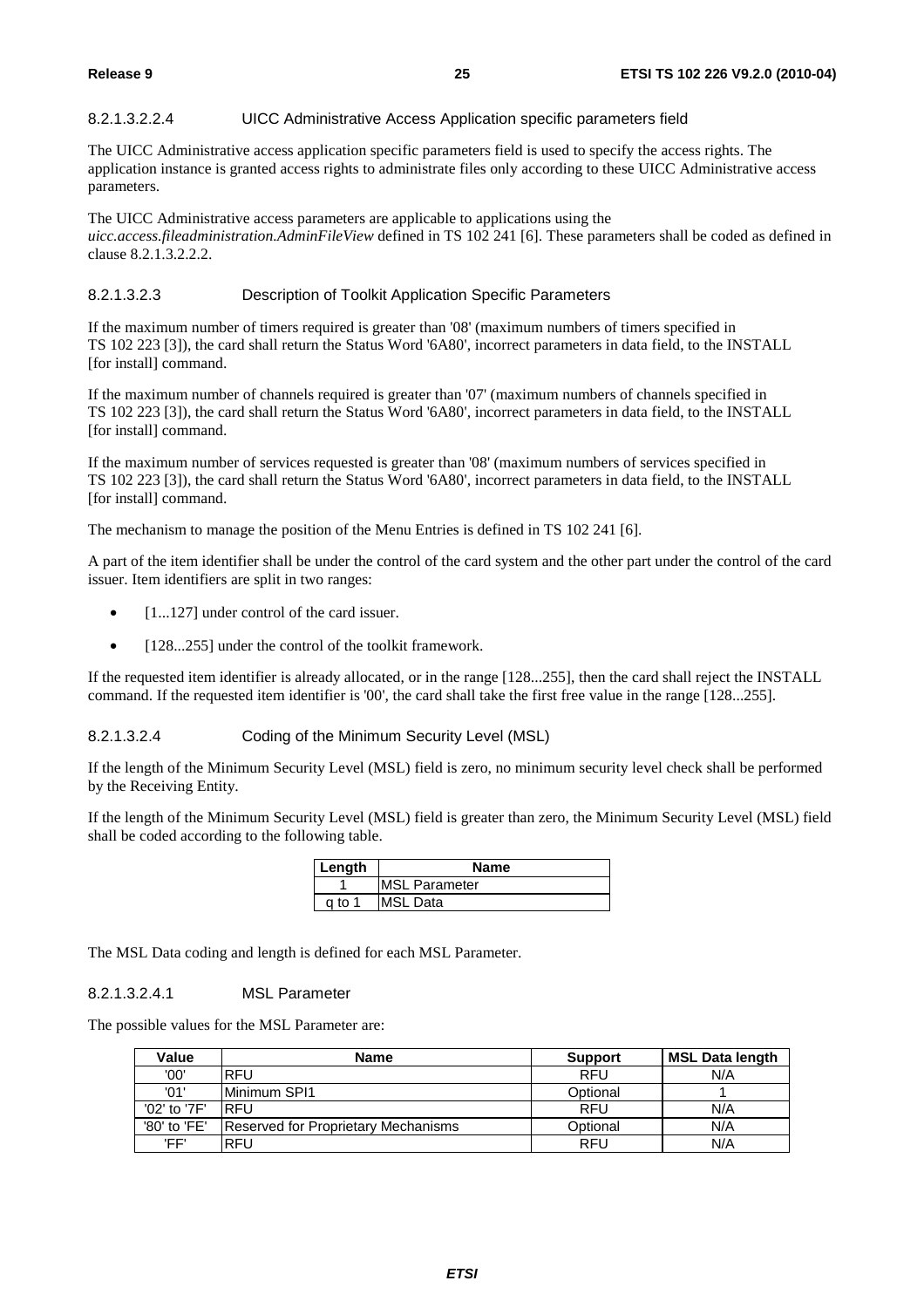#### 8.2.1.3.2.4.2 Minimum SPI1

The Minimum Security Level Data (MSLD) for the Minimum SPI1 MSL parameter shall use the same coding as the first octet of the SPI of a command packet (see clause 5.1.1 of TS 102 225 [1]).

The first octet of the SPI field in the incoming message Command Packet (SPI1) shall be checked against the Minimum Security Level Data (MSLD) byte by the receiving entity according to the following rules:

- if SPI1.b2b1 is equal to or greater than MSLD.b2b1;
- if SPI1.b3 is equal to or greater than MSLD.b3; and
- if SPI1.b5b4 is equal to or greater than MSLD.b5b4.

then the Message Security Level is sufficient and the check is successful, otherwise the check is failed.

8.2.1.3.2.5 Coding of the Access domain

The Access Domain field is formatted as follows.

| Length | <b>Name</b>                   |
|--------|-------------------------------|
|        | Access Domain Parameter (ADP) |
| n to 1 | Access Domain Data (ADD)      |

The Access Domain Data (ADD) coding and length is defined for each Access Domain Parameter (ADP).

#### 8.2.1.3.2.5.1 Access Domain Parameter

This parameter indicates the mechanism used to control the application instance access to the File System.

| Value        | <b>Name</b>                          | <b>Support</b> | <b>ADD length</b> |
|--------------|--------------------------------------|----------------|-------------------|
| '00'         | Full access to the File System       | Mandatory      |                   |
| '01'         | Reserved (for APDU access mechanism) |                |                   |
| '02'         | IUICC access mechanism               | Mandatory      |                   |
| '03' to '7F' | RFU                                  | <b>RFU</b>     | <b>RFU</b>        |
| '80' to 'FE' | Proprietary mechanism                |                |                   |
| 'FF'         | No access to the File System         | Mandatory      |                   |

The access rights granted to an application and defined in the access domain parameter shall be independent from the access rights granted at the UICC/Terminal interface.

NOTE: This implies in particular that the status of a secret code (e.g. disabled PIN1, blocked PIN2, etc.) at the UICC/Terminal interface does not affect the access rights granted to an application.

If an application with Access Domain Parameter (ADP) 'FF' (i.e. No Access to the File System) tries to access a file the framework shall throw an exception.

If an application has Access Domain Parameter (ADP) '00' (i.e. Full Access to the File System), all actions can be performed on a file except the ones with NEVER access condition.

If the Access Domain Parameter (ADP) requested is not supported, the card shall return the Status Word '6A80', incorrect parameters in data field, to the INSTALL [for install] command.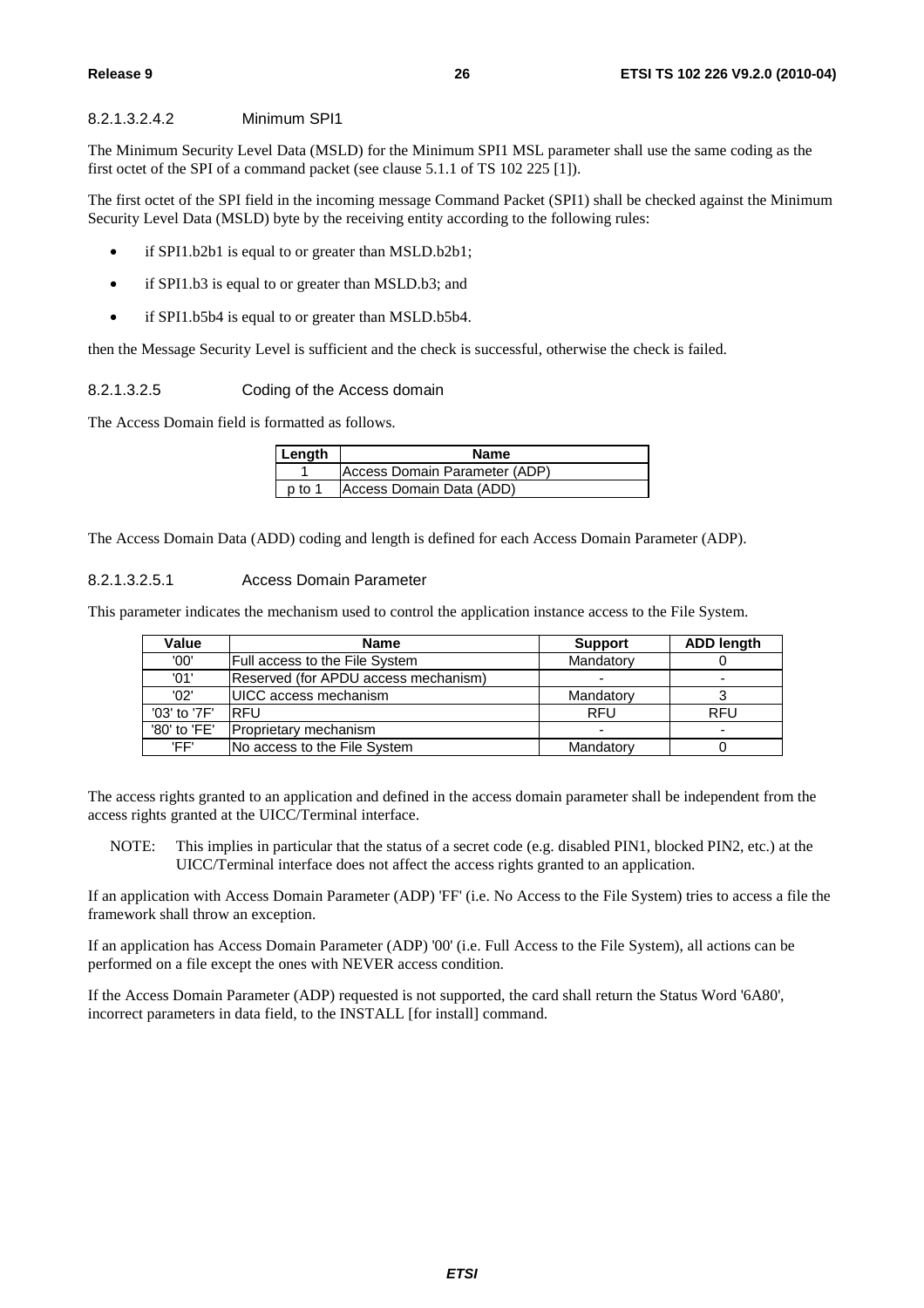#### 8.2.1.3.2.5.2 Access Domain Data: for UICC access mechanism

The UICC access mechanism shall be coded as follows:

#### Byte 1:



Byte 2:



Byte 3:



These access rights shall be checked against SE ID 01 access rules as defined in TS 102 221 [2].

#### 8.2.1.3.2.5.3 Access Domain DAP

The Access Domain DAP is an optional signature. The security policy of the provider of the application to which the file system belongs may require the presence of this DAP.

The input data used to compute this DAP is the concatenation of the following data:

| <b>Description</b>        | Length  |
|---------------------------|---------|
| Length of instance AID    |         |
| Instance AID              | 5 to 16 |
| Length of File System AID |         |
| <b>File System AID</b>    | 0 or n  |
| Length of Access Domain   |         |
| <b>Access Domain</b>      |         |

In case of UICC shared File system, the Length of File System AID is 0 and the File System AID is not present.

The key used to compute this DAP is: Key identifier '02' of Key Version number '11' in the Security Domain associated to the application to which the File System belongs. In case of UICC shared file system, the associated Security Domain may be the Issuer Security Domain or another Security Domain, depending on the card issuer's security policy.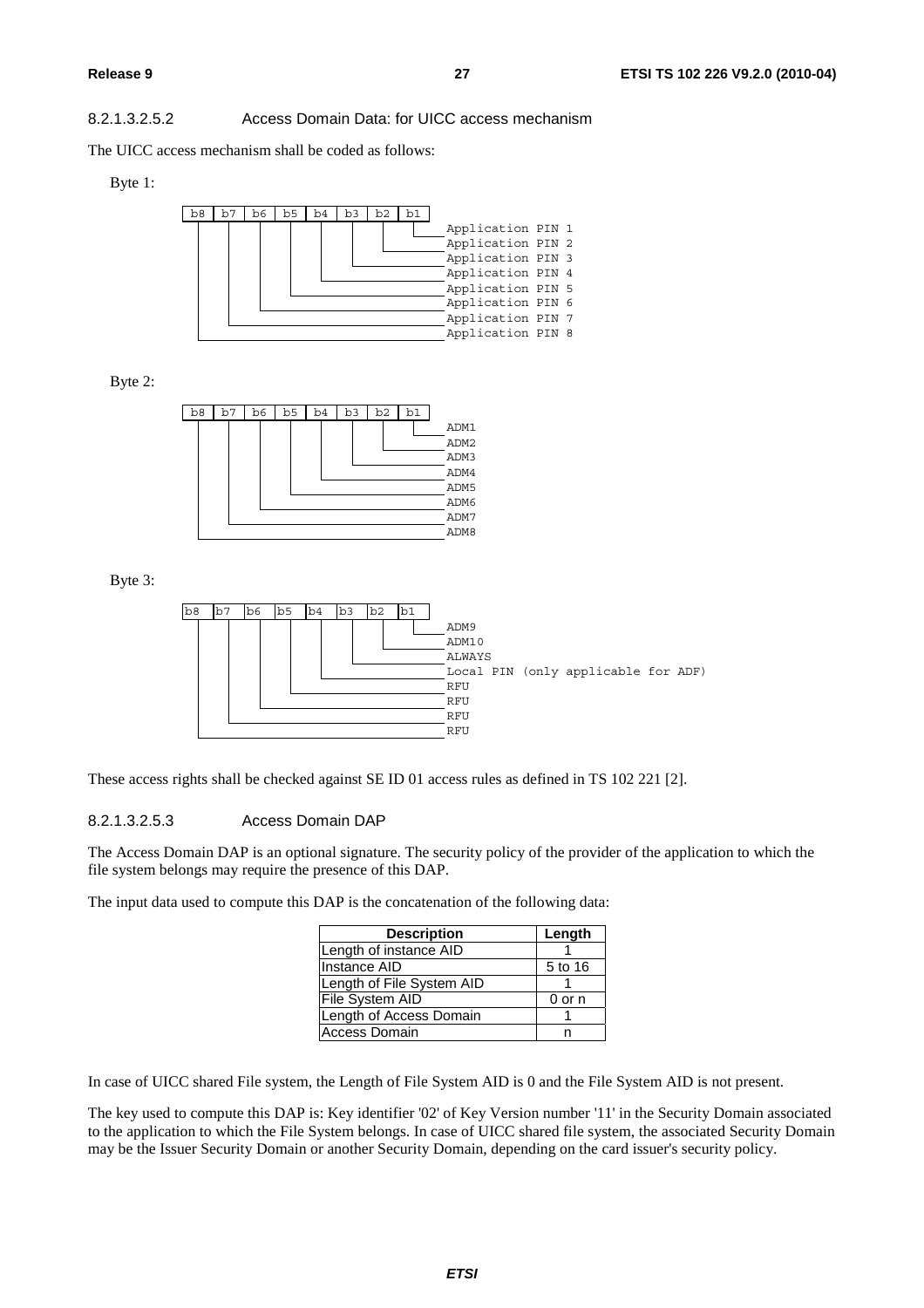Depending on the key type:

- If padding is required by the algorithm, the data is appended by '80' and filled up with zero or more '00'.
- If DES is used, MAC in CBC mode with initial value set to zero shall be used.
- If AES [13] is used, CMAC mode [15] shall be used. The length of the MAC shall be associated with the key.

#### 8.2.1.3.2.6 Priority level of the toolkit application

The priority specifies the order of activation of an application compared to the other application registered to, the same event. If two or more applications are registered to the same event and have the same priority level, the applications are activated according to their installation date (i.e. the most recent application is activated first). The following values are defined for priority:

- '00': RFU.
- '01': Highest priority level.
- $\bullet$  ...
- 'FF': Lowest priority level.

#### 8.2.1.3.2.7 Coding of TAR Value(s) field

The TAR is defined and coded according to TS 101 220 [5].

It is possible to define several TAR Values at the installation of a Toolkit Application.

The TAR Value(s) field shall be coded according to the following table.

| <b>Bytes</b>                   | <b>Description</b> | Length |
|--------------------------------|--------------------|--------|
| 1 to $3$                       | <b>TAR Value 1</b> |        |
| $4$ to 6                       | TAR Value 2        |        |
| .                              | .                  | .      |
| $3 \times$ y-2 to $3 \times$ y | TAR Value y        |        |

If the length of TAR Value(s) is zero, the TAR may be taken out of the AID if any.

If the length of the TAR Value(s) is greater than zero then the application instance shall be installed with the TAR Value(s) field defined above and the TAR indicated in the AID if any shall be ignored.

If a TAR Value(s) is already assigned on the card for a Toolkit Application instance or if the length of TAR Value(s) field is incorrect, the card shall return the Status Word '6A80', incorrect parameters in data field, to the INSTALL [for install] command.

#### 8.2.1.3.2.8 Parameters for contactless applications

An application intended to operate in contactless card emulation mode as defined in TS 102 622 [23] shall be installed with Contactless Protocol Parameters and User Interaction Parameters as specified in GlobalPlatform Amendment C [22].

An application intended to operate in contactless reader mode as defined in TS 102 622 [23] shall be installed with parameters given below.

If present, the "Additional Contactless Parameters" TLV object (tag 'B0') shall be included in the "System Specific Parameters" (tag 'EF'). Its value part shall be coded as follows:

| ™ag  | Length | Value                            | <b>Presence</b> |
|------|--------|----------------------------------|-----------------|
| '86' |        | Reader mode protocol data Type A | Optional        |
| '87' | N+2    | Reader mode protocol data Type B | Optional        |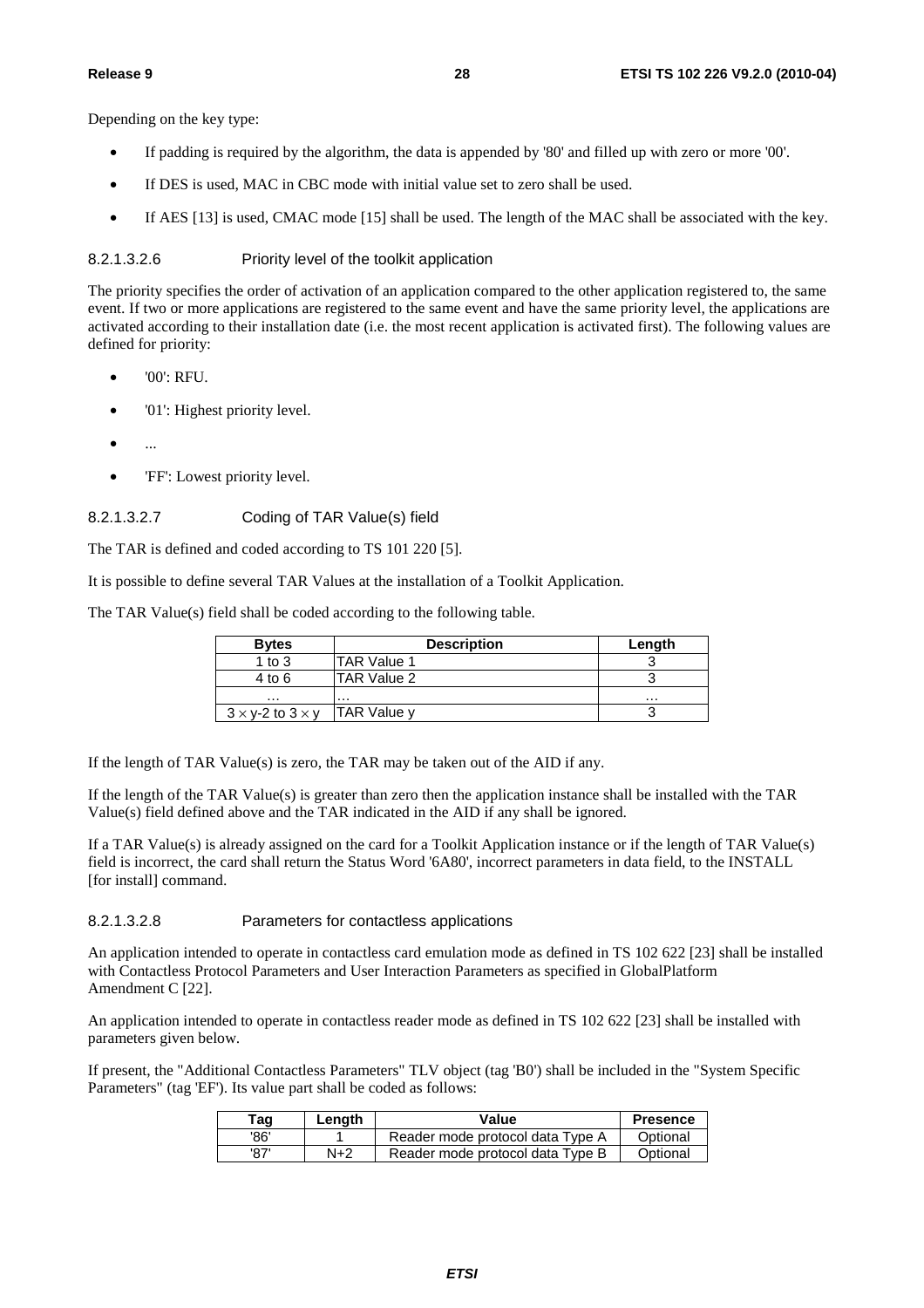The presence of the TLVs "Reader mode protocol data Type" indicates the RF technology/technologies that will be active once the Application Availability State of the application as defined in GlobalPlatform Amendment C [22] changes to ACTIVATED.

To present a reader mode application to the user, user interaction parameters as specified in GlobalPlatform Amendment C [22] shall be included in the installation parameters. Applicable parameters for reader mode applications are Application Visibility and Application Family.

#### 8.2.1.3.2.8.1 Reader mode protocol data Type A

The value part of the Reader mode protocol data Type A has the following coding.

| Parameter | <b>Value</b>                                                           | Lenath |
|-----------|------------------------------------------------------------------------|--------|
|           | DATARATE_MAX Maximum data rate supported as defined in TS 102 622 [23] |        |

#### 8.2.1.3.2.8.2 Reader mode protocol data Type B

The value part of the Reader mode protocol data Type B has the following coding.

| <b>Parameter</b>                                     | Value                                                       | Length |
|------------------------------------------------------|-------------------------------------------------------------|--------|
| AFI                                                  | Application family identifier as defined in TS 102 622 [23] |        |
| HIGHER LAYER DATA LENGTH Length of HIGHER LAYER DATA |                                                             |        |
| IHIGHER LAYER DATA                                   | Higher layer data as defined in TS 102 622 [23]             | ١N     |

#### 8.2.1.4 LOAD

A card supporting DAP verification shall support at least DES scheme for Load File Data Block Signature computation according to GlobalPlatform Card Specification [4].

#### 8.2.1.5 PUT KEY

Key version number and key identifiers of KIc, KID and DEK shall be defined according to TS 102 225 [1].

The key used for ciphering the key values (e.g. KIc, KID or DEK) of the PUT KEY command is the key with identifier 3 (i.e. DEK). It is a static key. If a DES key is used to cipher a key value, the ciphering mode shall be ECB as defined in NIST SP 800-38A [14].

When replacing or adding key(s) within the same key set, or when updating the key version number of a key set, the encrypting key to be used is the DEK of the same key version number as the changed key(s).

When creating keys or key set(s) or when replacing keys that do not belong to a keyset, the encrypting key to be used is the DEK of the same key version number as KIc and KID in the Command Packet containing the PUT KEY command.

The key version number of KIc and KID used to secure the Response Packet shall be the same as the key version number indicated in the Command Packet.

The transport security keys (i.e. KIc/KID) used to secure the Response Packet shall be the same as the ones of the Command Packet containing the PUT KEY command.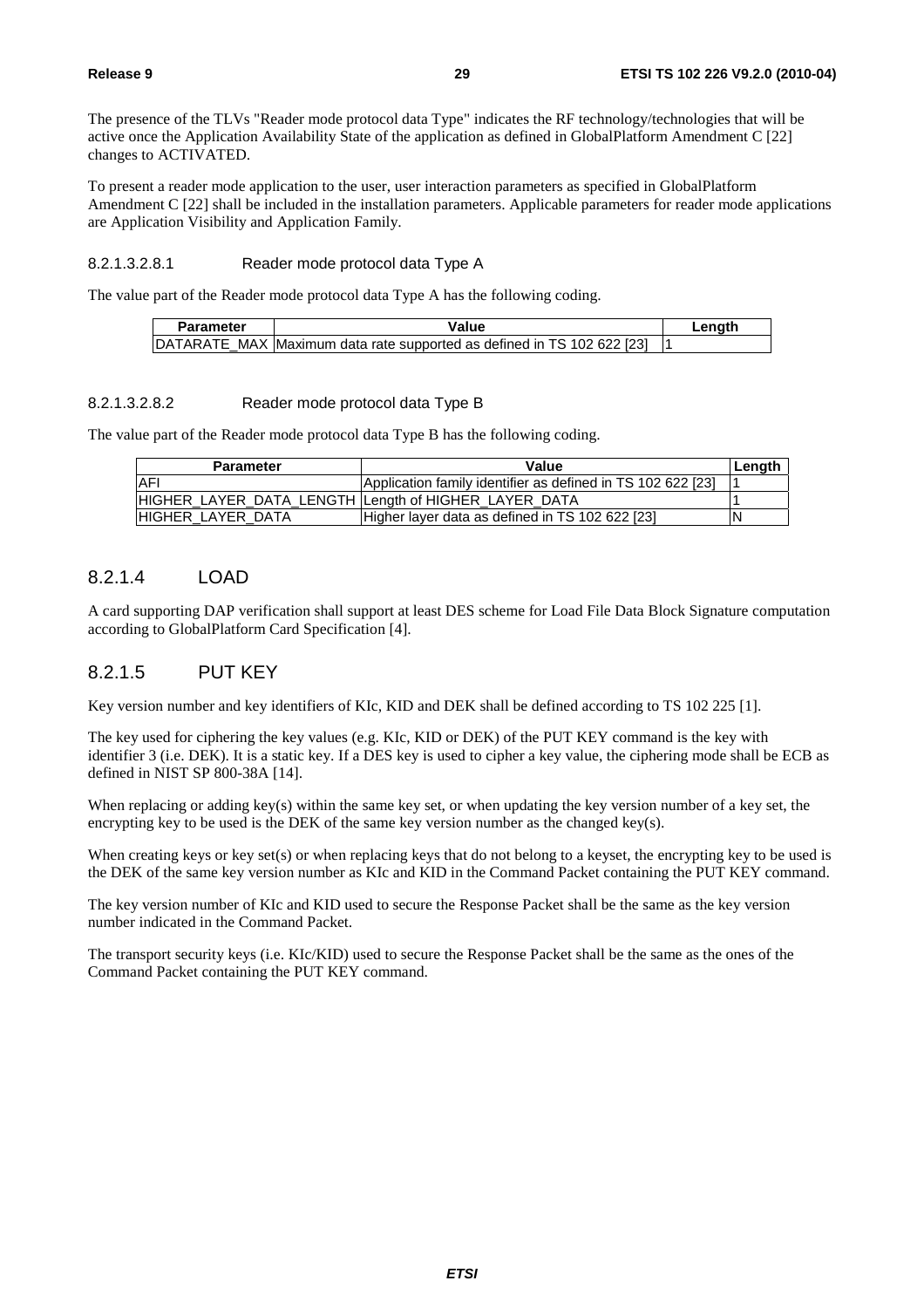#### 8.2.1.5.1 PUT KEY for AES

AES is the algorithm defined in [13].

The remote entity shall cipher key values of AES keys only with an AES key of the same or greater length.

The coding of the key type for AES keys shall be '88'.

If an AES key is used to cipher a key value, the following data formatting shall be used:

- The length of the key shall be set to the length of the key data value.
- The key data value shall be constructed as follows:

| <b>Description</b>         | Length   | Value                   | <b>Presence</b> |
|----------------------------|----------|-------------------------|-----------------|
| Length of the key in bytes |          | 16, 24 or 32 for AES    | Mandatory       |
|                            |          | 16 or 24 for triple DES |                 |
| Ciphered key               | 16 or 32 |                         | Mandatory       |
| Length of the MAC in bytes |          | 4 or 8                  | Conditional     |

- The "length of the MAC" field shall be present if "ciphered key" contains an AES key with key identifier '02' and key version '01' to '0F' or '11'.
- Key ciphering shall use CBC mode as defined in [14] with initial chaining value set to zero.
- Keys that do not fill whole blocks of the AES ciphering scheme (e.g. AES with a key length of 192 bits or triple DES using three different keys) shall be padded to the next block boundary. Padding octets may consist of any plaintext value.

#### 8.2.1.6 GET STATUS

In addition to the mandatory values of the P1 parameter defined in GlobalPlatform Card Specification [4], combinations of the P1 parameter, i.e. setting more than one bit of b5 to b8, may be supported.

The LOGICALLY\_DELETED Life Cycle State may be returned as defined in Open Platform Card Specification 2.0.1 [7].

If bit 2 of the P2 parameter is set, the returned GlobalPlatform Registry Data TLV shall include an SCP Registry Data TLV (see table 8.2 for coding) which includes a Menu Parameters TLV for Issuer Security Domain, Security Domains and Applications.

| Table 8.2: Format of SCP Registry Data |  |  |  |  |  |
|----------------------------------------|--|--|--|--|--|
|----------------------------------------|--|--|--|--|--|

| TAG  | Lenath   | Value                                  |
|------|----------|----------------------------------------|
| 'FA' | Variable | <b>SCP Registry Data</b>               |
| '80' | Variable | Menu parameters (see clause 8.2.1.6.1) |

#### 8.2.1.6.1 Menu parameters

#### **Table 8.3: Format of Menu parameters**

| <b>Description</b>          | Length |
|-----------------------------|--------|
| First menu entry position   |        |
| First menu entry identifier |        |
| First menu entry state      |        |
|                             | .      |
| Last menu entry position    |        |
| Last menu entry identifier  |        |
| Last menu entry state       |        |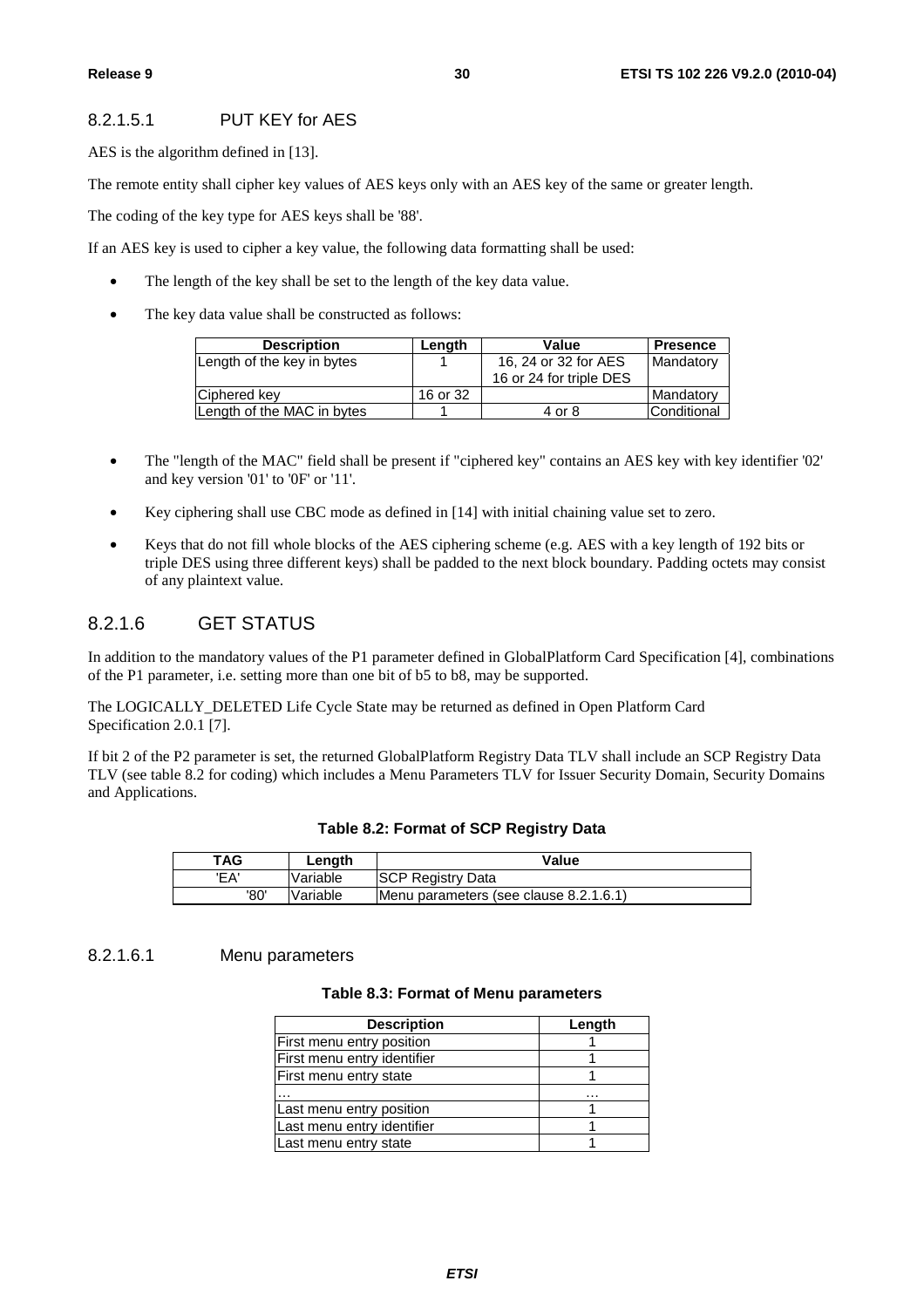The menu entry identifiers and positions shall be the ones provided in the Menu Entries list defined in TS 102 241 [6], and shall be returned regardless of the menu entry state as well as regardless of the Application life cycle state (e.g. Selectable/Locked, etc.).

The menu entry state is defined as follows:

- '00': menu entry is disabled.
- '01': menu entry is enabled.
- other values: RFU.

#### 8.2.1.7 GET DATA

The value '80' for the CLA byte shall be supported. The value '00' for the CLA byte is optional.

The Issuer Security Domain shall support at least the following data object tags:

- Tag '66': Card Data.
- Tag 'E0': Key Information Template.
- If a UICC contains an Application Provider Security Domain with Delegated Management privilege, the tag values '42' and '45' shall be supported by the ISD as specified in the UICC Configuration [16].

An Application Provider Security Domain shall support at least the following data object tags:

• Tag 'E0': Key Information Template.

The command Get Data is extended to retrieve specific card information with tag values in P1 and P2. The following values have been defined:

- 'FF 1F': Reserved for TS 123 048 [10].
- FF 20': Reserved for TS 123 048 [10].
- 'FF 21': Extended Card Resources Tag, this retrieves information on the card resources used and available.
- 'FF 22' to 'FF 3F': reserved for allocation in the present document.

#### 8.2.1.7.1 Void

#### 8.2.1.7.2 Extended Card resources information

After the successful execution of the command, the GET DATA response data field shall be coded as defined in GlobalPlatform [4]. The value of the TLV coded data object referred to in reference control parameters P1 and P2 of the command message is:

| Length | <b>Description</b>                     | <b>Value</b> |
|--------|----------------------------------------|--------------|
|        | Number of installed application tag    | '81'         |
|        | Number of installed application length |              |
| X      | Number of installed application        |              |
|        | Free non volatile memory tag           | '82'         |
|        | Free non volatile memory length        |              |
|        | Free non volatile memory               |              |
|        | Free volatile memory tag               | '83'         |
|        | Free volatile memory length            | 7            |
| 7      | Free volatile memory                   |              |

The free memory indicated shall be at least available for applications to be loaded onto the UICC.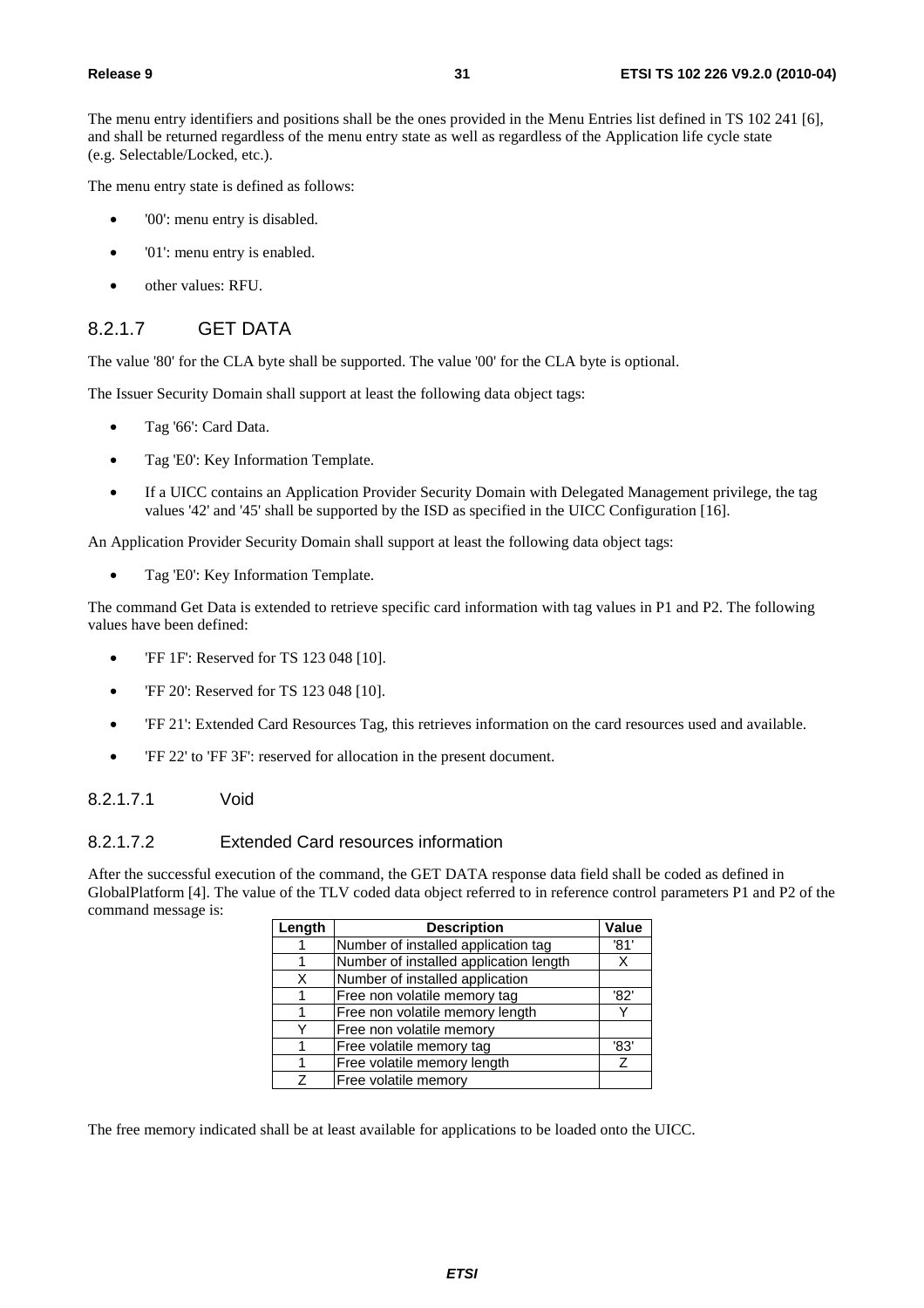#### 8.2.1.8 STORE DATA

A UICC supporting confidential application management as specified in clause 10 shall support the STORE DATA command as specified in the UICC Configuration [16].

Support of the STORE DATA command described in GlobalPlatform Card Specification [4] is optional, but if the Third Party Security Policy requires management of Executable Load Files access constraints, it shall be supported as specified in the following.

The STORE DATA Command is sent to a Security Domain to specify access rights restrictions to its Executable Load Files for a specified Third Party Security Domain.

If the Forbidden Executable Load File List is present in the STORE DATA command, each Executable Load File specified in the list shall be considered as Forbidden for the indicated Third Party Security Domain. Any other Executable Load File not present in the list is allowed for the specified Third Party Security Domain.

Any subsequent loading of Load Files performed by the Third Party Security Domain shall fail if the Load File references one or more Forbidden Executable Load Files. Access rights of Executable Load Files already present on card are not affected by the command.

If a STORE DATA Command is resent to a Security Domain, specifing a Third Party Security Domain for which a Forbidden Executable Load File List has already been defined, the new Forbidden Executable Load File List replaces the previous list for this Third Party Security Domain. If the new Forbidden Executable Load File List is empty the access restrictions for this Third Party Security Domain are removed from the addressed Security Domain.

The UICC shall prevent an Executable Load File from being set as Forbidden for its associated Security Domain.

The STORE DATA command to load Forbidden Load File List shall support the chaining of multiple STORE DATA commands to transfer large amounts of data. Parameter P1 of the command shall indicate non encrypted data and BER-TLV format of the command data field.

TAG 'BE' is used to specify a Forbidden Load File List; the Third Party Security Domain AID TLV object and the Forbidden Load Files AID TLV objects are included in the Store Data Command Message to define the list of Forbidden Load Files for the Third Party Security Domain.

| <b>Presence</b> | Length | <b>Name</b>                                                      | Value |
|-----------------|--------|------------------------------------------------------------------|-------|
| Mandatory       |        | Tag of Forbidden Executable Load Files AIDs constructed field    | 'BE'  |
| Mandatory       | 1 or 2 | Length of Forbidden Executable Load Files AIDs constructed field |       |
| Mandatory       |        | Third Party Security Domain AID TLV                              |       |
| Optional        |        | Forbidden Executable Load File #1 AID TLV                        |       |
| Optional        |        | IForbidden Executable Load File #2 AID TLV                       |       |
|                 | .      | .                                                                |       |
| Optional        |        | Forbidden Load File #N AID TLV                                   |       |

The Third Party Security Domain AID TLV and the Forbidden Load File AID TLVs are coded as BER-TLV as defined in TS 101 220 [5] using tag '4F'.

### 8.3 RAM implementation over HTTPS

When using remote APDUs to perform RAM over HTTPS, the header values defined in Amendment B of the Global Platform Card Specification v 2.2 [19] apply.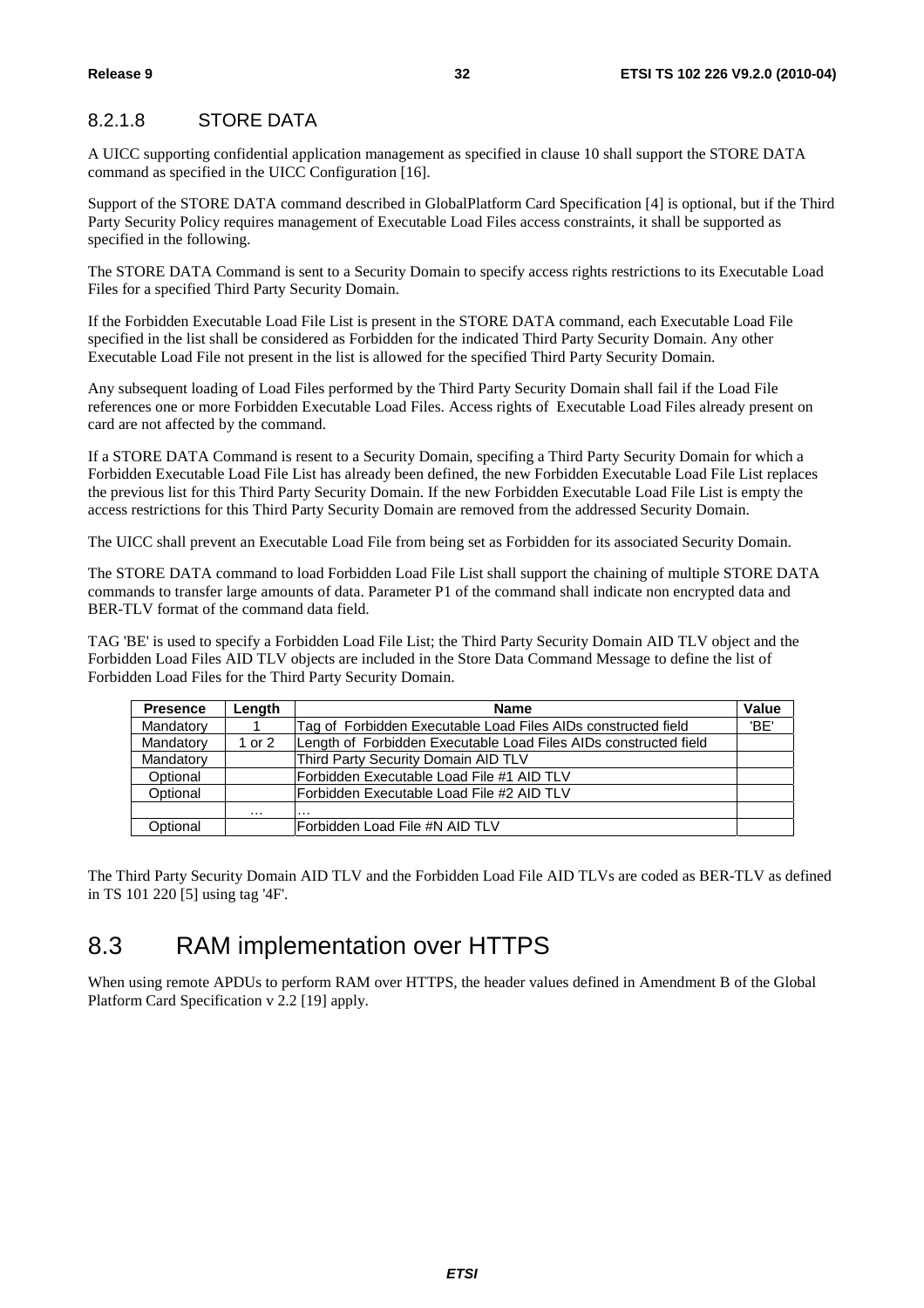### 9 Additional command for push

The PUSH command enables an application to open a BIP channel, to establish a CAT\_TP link, to open a TCP connection and/or to send an identification packet on TCP upon a remote entity request.

### 9.1 Push command behaviour

### 9.1.1 Request for open channel

The request for open channel allows a remote entity to ask an application on the UICC to open a BIP channel using the OPEN CHANNEL proactive command specified in TS 102 223 [3].

The PUSH command shall be considered completed once the terminal response to the OPEN CHANNEL proactive command has been received by the application.

### 9.1.2 Request for CAT TP link establishment

The request for link establishment allows a remote entity to ask an application on the UICC to establish a CAT\_TP link as defined in TS 102 127 [11].

The PUSH command shall be considered completed once the link reaches the OPEN state in CAT\_TP or the link establishment is terminated due to an error condition.

### 9.1.3 Behaviour for responses

It is mandatory for applications that process PUSH commands to support additional response data management. The additional response data shall be coded as defined below.

When defining how to send response packets, it shall be taken into account that the processing of the PUSH command will result in proactive commands being issued.

### 9.1.4 Request for TCP connection

The request for a TCP connection allows a remote entity to ask an application on the UICC to establish a TCP connection as defined in TS 102 483 [20].

### 9.1.5 Request for Identification Packet

The request for an identification packet allows a remote entity to ask an application on the UICC to send a data packet containing identification information on a TCP connection.

### 9.2 Commands coding

Each command is coded as an APDU. This table extends the command tables defined in clauses 7 and 8 for applications supporting BIP and/or CAT\_TP.

#### **Table 9.1: Commands**

| <b>Operational command</b> |  |
|----------------------------|--|
| <b>PUSH</b>                |  |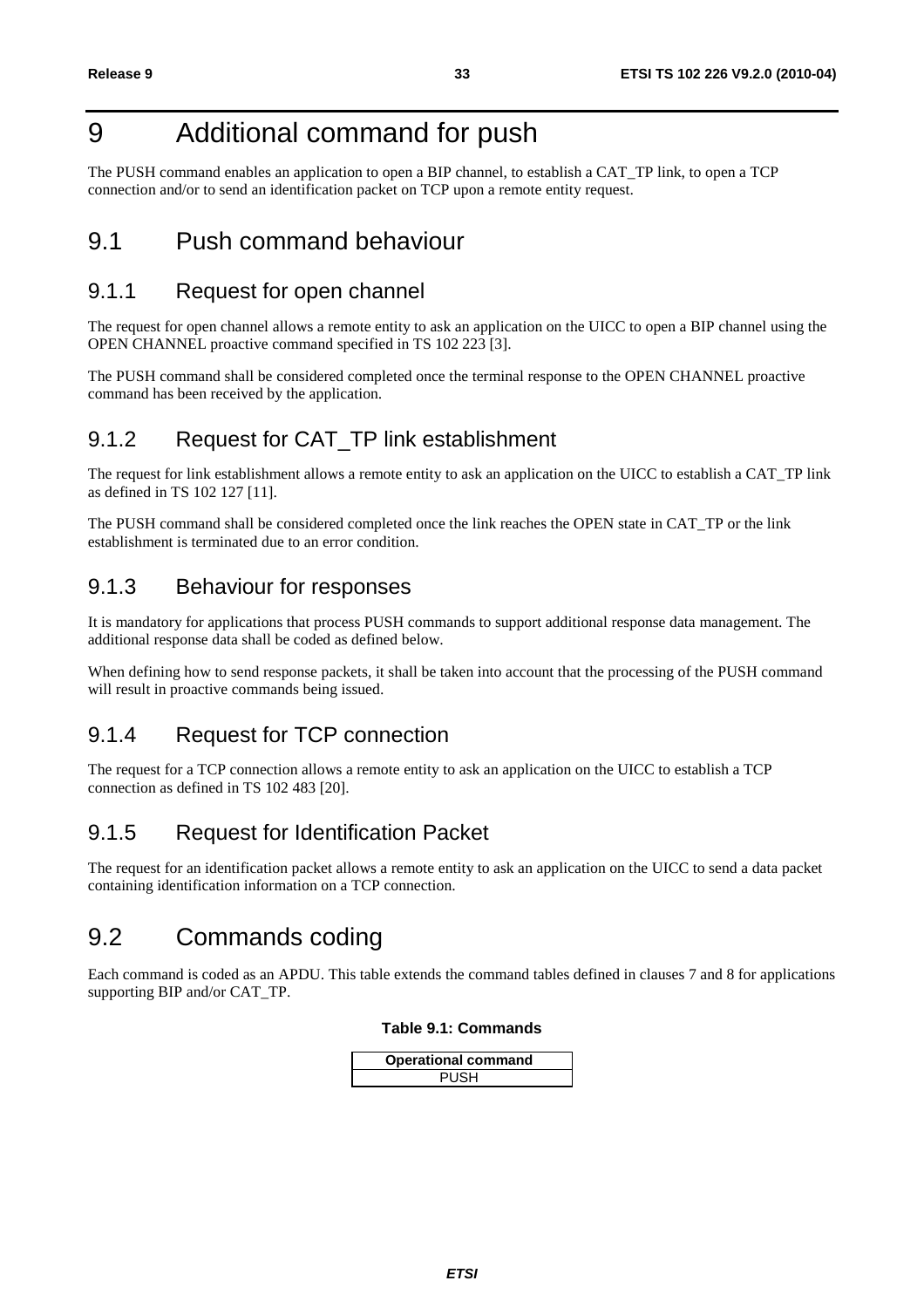The PUSH command shall be coded as follows:

| Code           | Value                                        |
|----------------|----------------------------------------------|
| <b>CLA</b>     | '80'                                         |
| <b>INS</b>     | 'FC'                                         |
| P <sub>1</sub> | '01'                                         |
|                | '80' reserved for application specific usage |
| P <sub>2</sub> | '01': Request for BIP channel opening        |
|                | '02': Request for CAT_TP link establishment  |
|                | '03': Request for TCP connection             |
|                | '04': Request for Identification Packet      |
|                | (see note)                                   |
| Lc.            | Length of subsequent data field              |
| Data           | Described below                              |
|                | These values only apply for $P1 = '01'.$     |

### 9.2.1 Data for BIP channel opening

#### **Command data:**

Any COMPREHENSION-TLV data objects as defined for OPEN CHANNEL in TS 102 223 [3] can be present in the data field of the PUSH command. In addition, the application may define default values for one or more of these data objects. The application shall use the data objects provided by both means to construct the OPEN CHANNEL command, whereby the objects provided in the PUSH command take precedence.

For OPEN CHANNEL, related to packet data service bearer, in TS 102 223 [3] the following rules shall apply:

- The "Other address (local address)" parameter shall not be included in the command.
- "Login" parameter and "Password" parameter shall be both present or absent in the command.

If these rules are not satisfied the Push requesting BIP open channel is rejected with status word set to '6A 80'.

#### **Response parameters/data:**

If the OPEN CHANNEL command was successful (general result < '10'), the status word of the PUSH command shall be set to '90 00'.

If the OPEN CHANNEL command fails (general result  $\geq$  '10'), the status word of the PUSH command shall be set to '6F 00' and the Result TLV of the TERMINAL RESPONSE shall be used as response data in the additional response data.

### 9.2.2 Data for CAT\_TP link establishment

#### **Command data:**

| <b>Description</b>              | Format from TS 102 223 [3]                      | M/O/C |
|---------------------------------|-------------------------------------------------|-------|
| <b>ICAT TP Destination Port</b> | <b>IUICC/terminal interface transport level</b> | м     |
| Max SDU size                    | <b>IBuffer</b> size                             |       |
| Ildentification data            | Channel data                                    |       |

For CAT TP Destination Port the transport protocol type is insignificant and shall be set to zero. For the PUSH command, an allocable port number shall be used.

If the Max SDU size data object is present in the command data field of the PUSH command and is non null data object, and if the size is available on the UICC, then the UICC shall use the requested size.

If the Max SDU size data object is not present in the command data field of the PUSH command or is null data object, or if the UICC is not able to provide the requested size, then the UICC shall use another appropriate value.

NOTE: Max PDU length is already defined in the OPEN CHANNEL proactive command and the TERMINAL RESPONSE to it.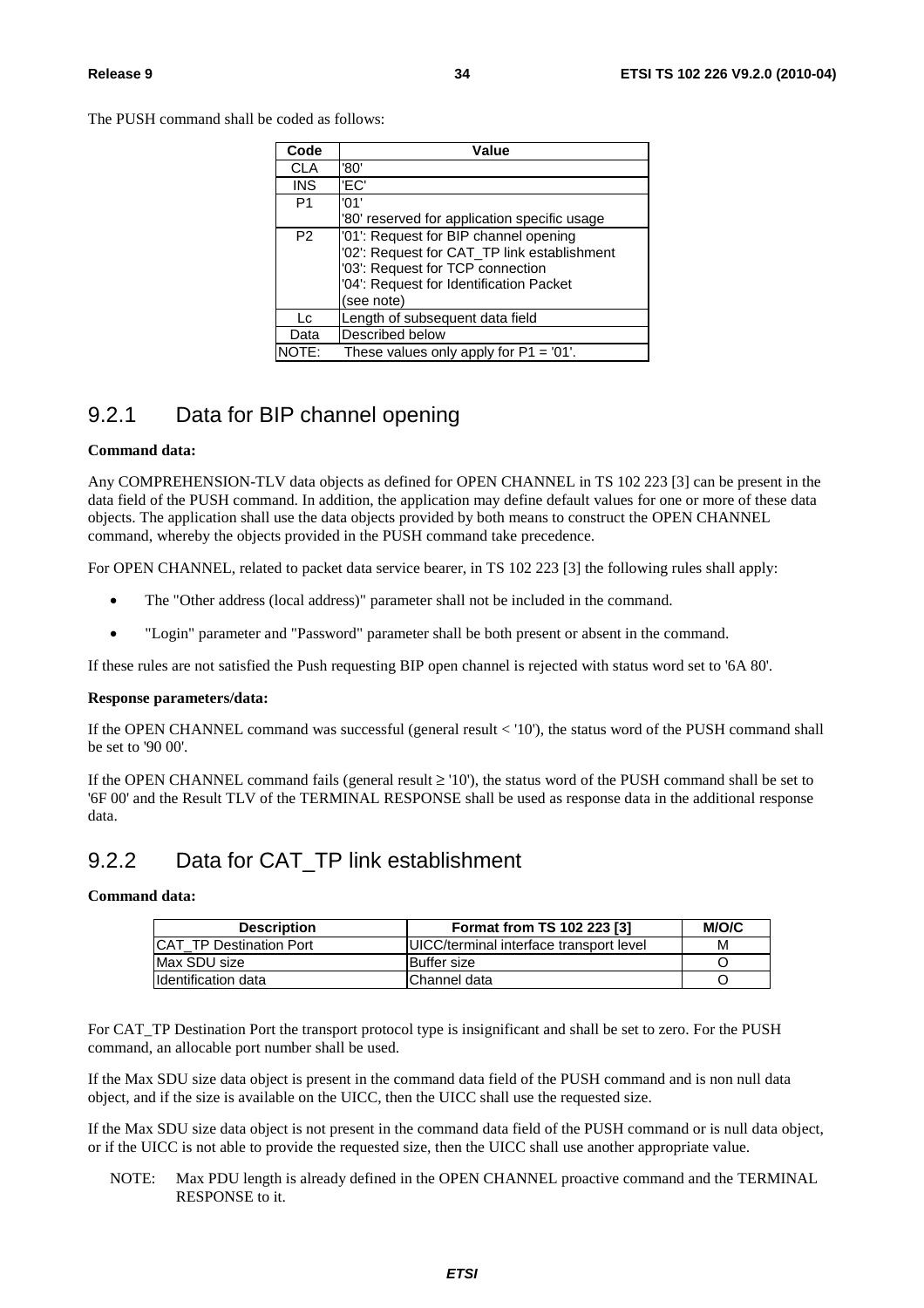The identification data object present in the command data field of the PUSH command shall be used as identification data in the SYN PDU sent from the UICC. If it is of zero length, the length of the identification data in the SYN PDU shall also be zero. If identification data is not present, the ICCID shall be used as identification data in the SYN PDU. The SYN/ACK PDU sent from the remote entity shall have a null identification data field.

#### **Response parameters/data:**

If the link reaches the OPEN state in CAT\_TP, the status word of the PUSH command shall be set to '90 00'.

If the CAT\_TP OPEN state is not reached, the PUSH command shall be considered as failed and the status word of the PUSH command shall be set to '6F 00'. The response data in the additional response data shall be coded as follows:

- '01': SYN sent failed.
- '02': SYN/ACK not received.
- '03': ACK sent failed (first ACK).

#### 9.2.3 Data for TCP connection opening

The PUSH command shall be sent to the Multiplexing application identified by its TAR as defined in TS 101 220 [5].

#### **Command data:**

The data field of the PUSH command shall consist of the following COMPREHENSION-TLV data objects:

| Data Object from TS 102 223 [3]         | M/O/C | Comment                                                                                                |
|-----------------------------------------|-------|--------------------------------------------------------------------------------------------------------|
| Bearer description                      | м     |                                                                                                        |
| UICC/terminal interface transport level | M     | Transport protocol type shall be set to "TCP, UICC<br>in client mode, remote connection"               |
| Data destination address                | м     |                                                                                                        |
| Network Access Name                     |       |                                                                                                        |
| Text String (User login)                |       |                                                                                                        |
| Text String (User password)             | C     | Text String (User login)" and "Text String (User<br>password)" shall both be present or both be absent |

#### **Response parameters:**

In case of errors in the command data, the PUSH command shall be rejected with status word set to '6A 80'.

If the TCP connection opening was successful, the status word of the PUSH command shall be set to '90 00'.

If the TCP connection opening failed, the status word of the PUSH command shall be set to '6F 00'.

### 9.2.4 Data for sending of Identification Packet

#### **Command data:**

The data field of the PUSH command may consist of the following COMPREHENSION-TLV data objects:

| <b>Description</b>  | Format from TS 102 223 [3] | M/O/C |
|---------------------|----------------------------|-------|
| Identification data | Channel data               |       |

The identification data object present in the command data field of the PUSH command shall be used as identification data in the identification packet sent from the UICC.

If the identification data object is of zero length, the length of the identification data in the identification packet shall also be zero.

If identification data is not present, the ICCID shall be used as identification data string in the identification packet.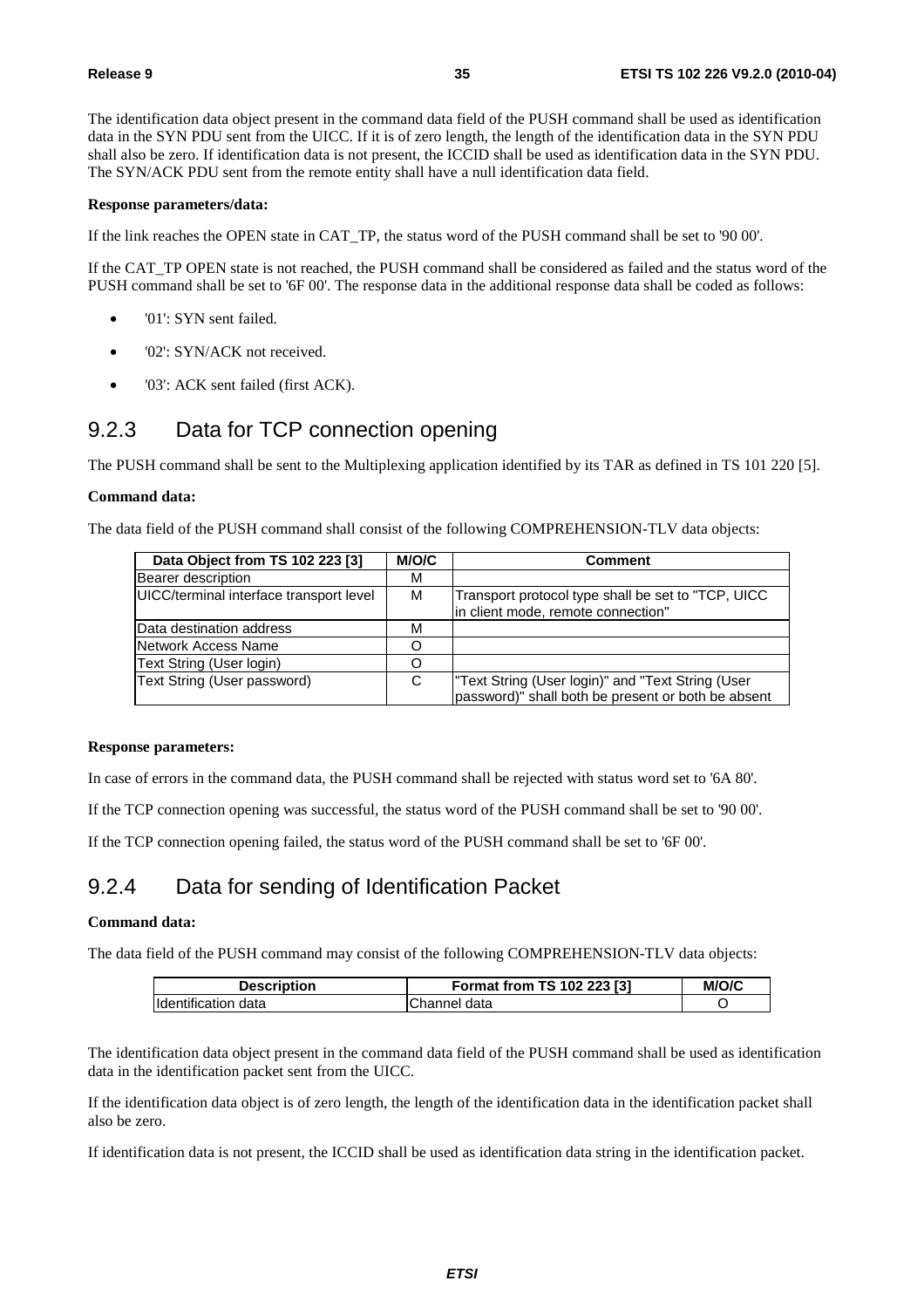#### **Response parameters:**

If the identification packet was sent successfully, the status word of the PUSH command shall be set to '90 00'.

If sending of the identification packet failed, the status word of the PUSH command shall be set to '6F 00'.

### 9.3 Closing of the BIP channel

The BIP channel shall be closed using the CLOSE CHANNEL proactive command specified in TS 102 223 [3] once the only or last link using the channel has been closed.

### 10 Confidential application management

The features in this clause are defining confidential application management, which enables application providers to securely manage their applications on the UICC through the network of the card owner while keeping confidentiality.

Dependent on the scenario, confidential application management requires additional Security Domains:

- APSDs (Application Provider Security Domains) that provide cryptographic services for applications of the AP;
- APSDs that provide OTA capabilities;
- APSDs that provide GlobalPlatform secure channel capabilities without having OTA capabilities themselves:
- APSDs that are separated from the ISD; and
- combinations of the above;
- a CASD (Controlling Authority Security Domain), which provides security services for confidential setup of security domains.

The following feature is required for the APSDs:

The ability to personalise its applications.

Dependent on the use case, APSDs can be configured in different hierarchies as specified in GlobalPlatform Card Specification [4] and the UICC Configuration [16].

The following clauses specify different features for confidential application management that may be supported by APSDs and the CASD.

The instantiation and the personalisation of a Security Domain are defined in the UICC Configuration [16].

### 10.1 Confidential loading

If confidential loading of applications is supported, it shall be implemented as specified in the UICC Configuration [16] for the LOAD command using tag 'D4' for encrypted load files, for the key used for deciphering the load file, and for the Ciphered Load File Data Block privilege.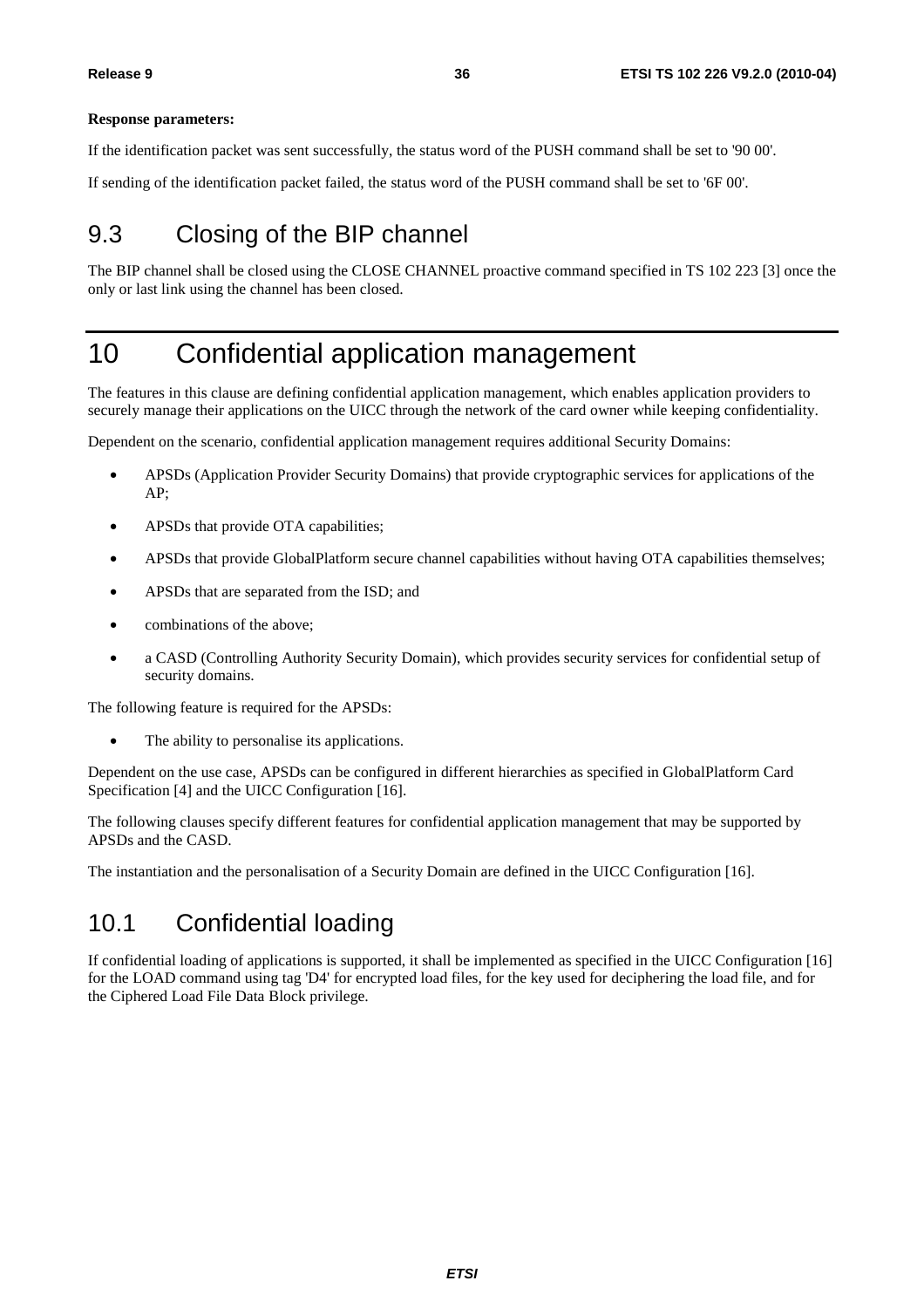### 10.2 Additional application provider security

If an application provider wants to communicate confidentially with his security domain or an application in this security domain, and his security domain has no OTA capability, encapsulation of secured APDUs in secured packets shall be implemented as follows:

- The command string shall use the Expanded Remote Application data format.
- The command string shall be secured using SCP02 with implementation option "i" = '55' according to GlobalPlatform Card Specification [4], i.e. the APDUs to be protected shall be included in a GlobalPlatform secure channel session starting with INITIALIZE UPDATE and EXTERNAL AUTHENTICATE, using the GlobalPlatform secure channel keys of a security domain that has no OTA capabilities.
- If a script does not contain chaining information, the SCP02 secure channel session shall be terminated at the end of the command string.
- If a script contains the chaining information "first script" or "subsequent script(s) will follow", the SCP02 secure channel session shall continue with the next script until the last script, unless one of the following conditions, which shall terminate the secure channel session, applies:
	- a new first script or a script without chaining information is received but no last script of the previous secure channel session has been received;
	- card reset.
- The TAR of the command string shall represent the security domain that processes the SCP02 security or an application associated to this security domain. In the latter case, the GlobalPlatform API for the secure channel services, which is specified in GlobalPlatform Card Specification [4], shall be available for the application.
- The security domain that processes the SCP02 security shall be part of a hierarchy of security domains, where at least one ancestor has OTA capabilities.
- The command string shall be contained in a secure packet that is unwrapped by the closest ascendant security domain with OTA capabilities as specified in UICC Configuration [16].

The support of the API described in Card Specification Version 2.2, Amendment A [18] is optional.

### 10.3 Confidential setup of security domains

If confidential setup of security domains is supported, it shall be implemented as follows:

- Scenario #2.B (Push Model) as specified in the UICC Configuration [16] shall be supported.
- Scenario #1 (Pull Model) as specified in the UICC Configuration [16] may be supported.

NOTE: An additional Scenario for the Pull Model is FFS.

### 10.4 Application personalisation in an APSD

The mechanism specified in the UICC Configuration [16] to personalize their associated applications, using INSTALL [for personalization] and STORE DATA, shall be supported by all security domains.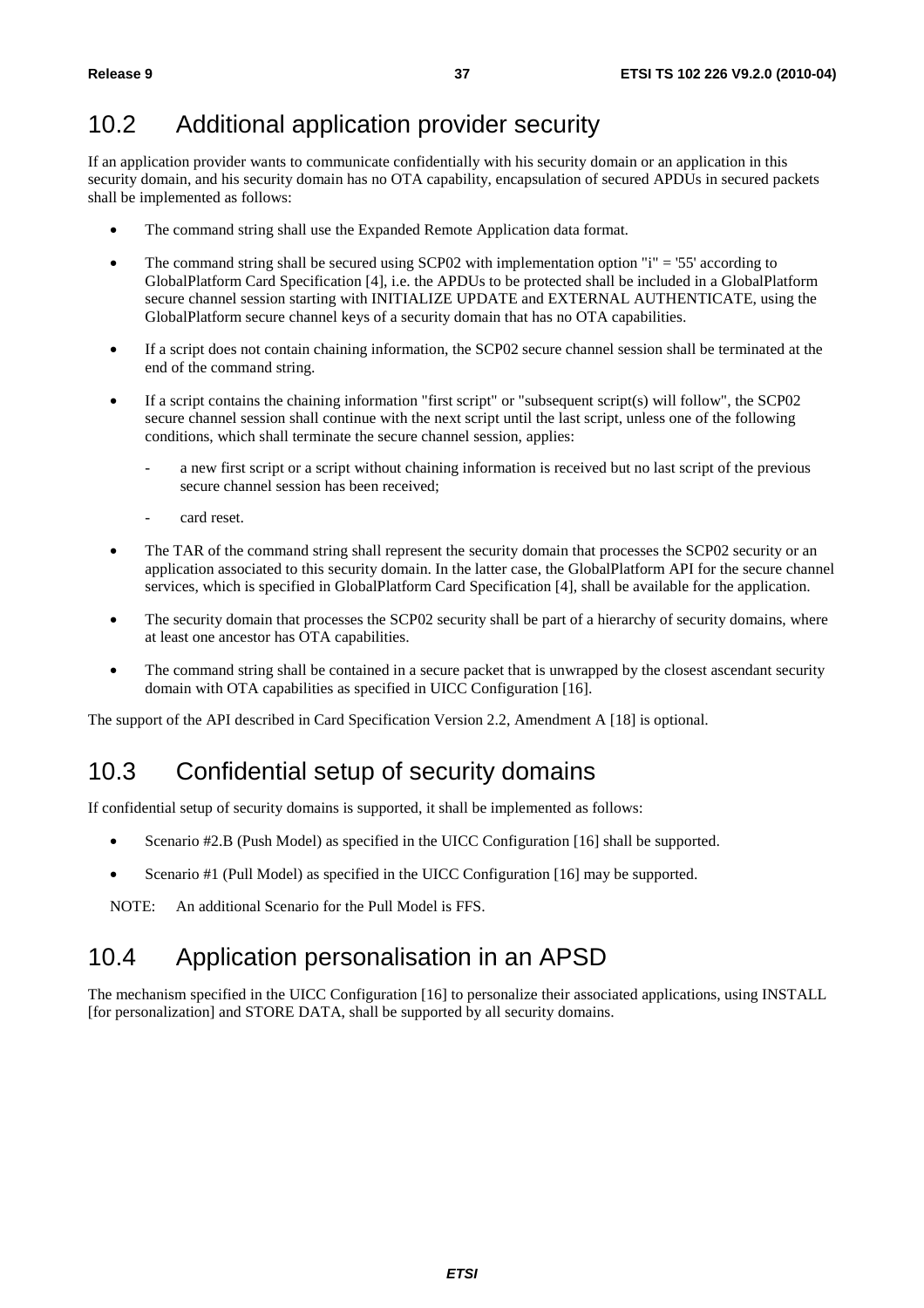### Annex A (normative): BER-TLV tags

#### **Table A.1: BER-TLV tags**

| <b>Description</b>                                           | Length of tag | Value                     |
|--------------------------------------------------------------|---------------|---------------------------|
| Command Scripting template tag for definite length coding    |               | Defined in TS 101 220 [5] |
| Response Scripting template tag for definite length coding   |               | Defined in TS 101 220 [5] |
| Command Scripting template tag for indefinite length coding  |               | Defined in TS 101 220 [5] |
| Response Scripting template tag for indefinite length coding |               | Defined in TS 101 220 [5] |
| Number of executed command TLV objects tag                   |               | Defined in TS 101 220 [5] |
| Bad format TLV tag                                           |               | Defined in TS 101 220 [5] |
| Immediate Action tag                                         |               | Defined in TS 101 220 [5] |
| Immediate Action Response tag                                |               | Defined in TS 101 220 [5] |
| Error Action tag                                             |               | Defined in TS 101 220 [5] |
| Script Chaining tag                                          |               | Defined in TS 101 220 [5] |
| Script Chaining Response tag                                 |               | Defined in TS 101 220 [5] |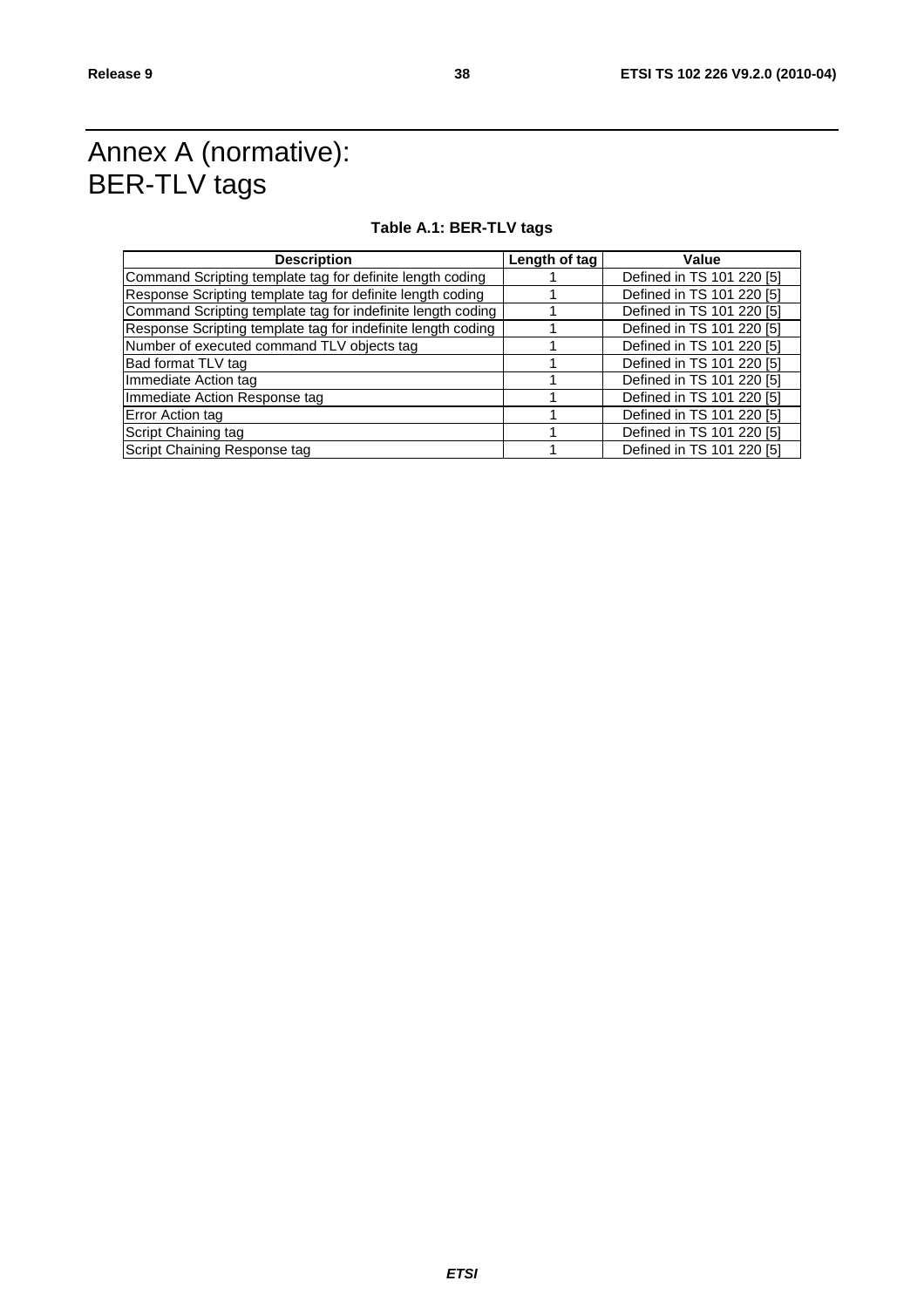### Annex B (informative): RFM over HTTP Communication Flow

The following diagram illustrates an RFM process communication flow over a TLS connection (established over a BIP TCP connection as specified in TS 102 223 [3] or a direct IP connection as specified in TS 102 483 [20]). The TCP connection opening is typically triggered by a triggering message following the format specified in Amendment B of the Global Platform Card Specification v 2.2 [19].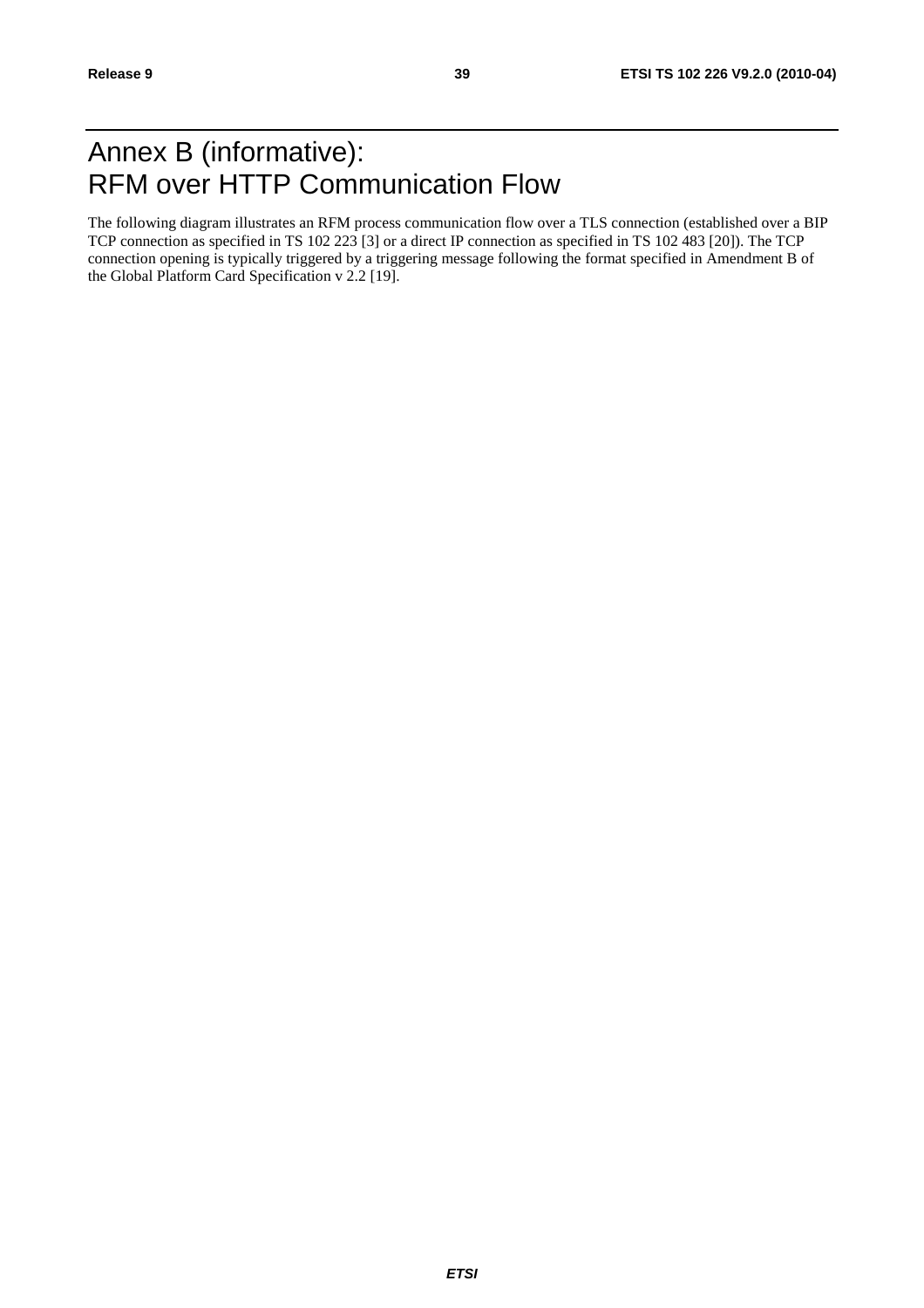

**Figure B.1**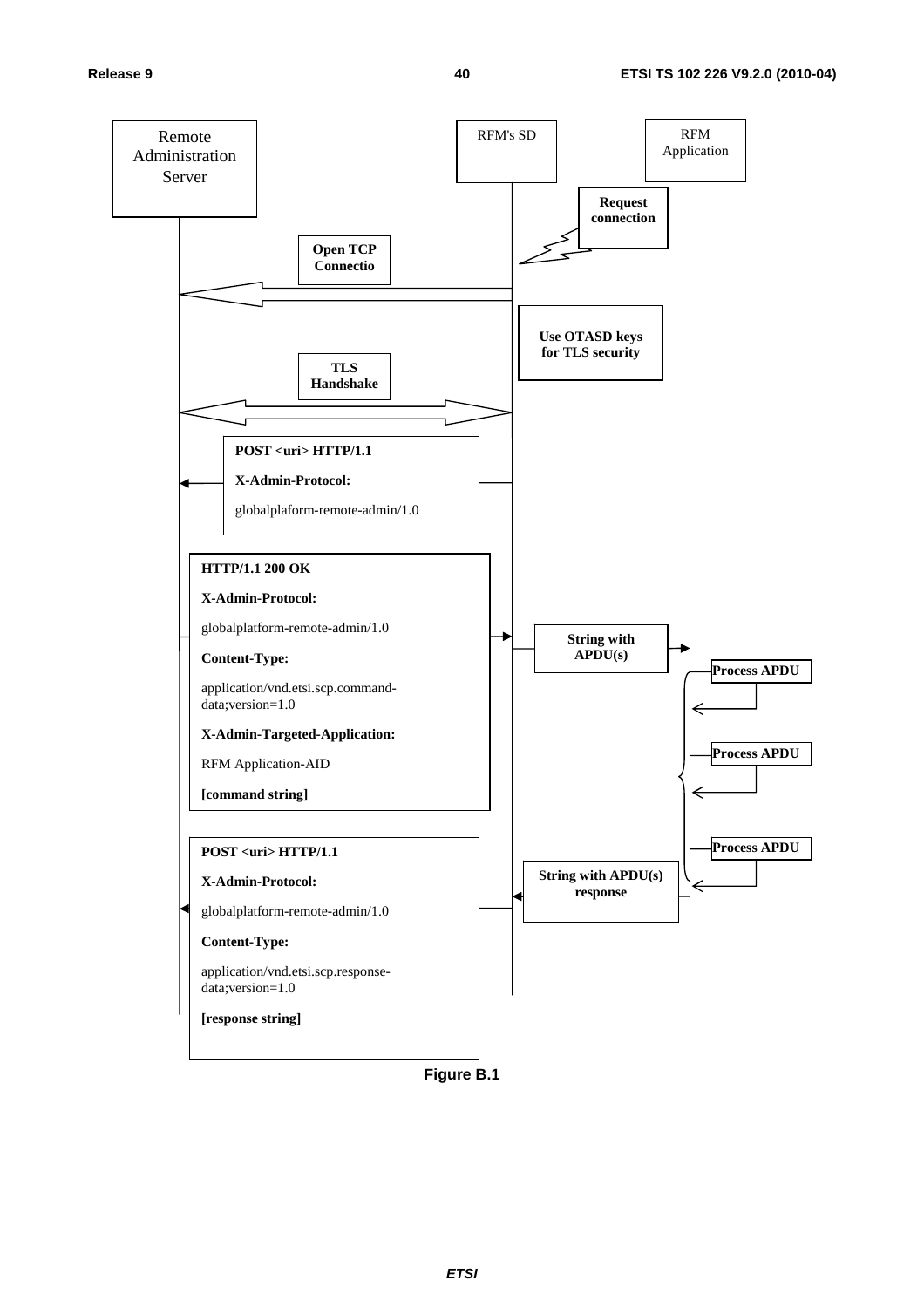## Annex C (informative): Change history

This annex lists all changes made to the present document.

| <b>Change History</b> |                |                 |           |                |     |                                                                                                                                   |       |                 |
|-----------------------|----------------|-----------------|-----------|----------------|-----|-----------------------------------------------------------------------------------------------------------------------------------|-------|-----------------|
| Date                  | <b>Meeting</b> | <b>Tdoc</b>     | <b>CR</b> | Rv             | Cat | <b>Changes</b><br>Initial version is based on 3GPP TS 23.048 V4.0.0. Submitted to                                                 | Old   | <b>New</b>      |
| 2001-07               | T3 API -7      | T3a010114       |           |                |     | EP SCP#7 for information.                                                                                                         |       | 0.0.0           |
| 2001-10               | <b>SCP2-1</b>  | SCP2-010004     |           |                |     | Alignment with 3GPP TS 23.048 V5.1.0 and editorial<br>enhancements.                                                               | 0.0.0 | 0.1.0           |
| 2001-10               | T3 API -9      | T3a010196       |           |                |     | Updated to include the results of EP SCP WG2 #1.                                                                                  | 0.1.0 | 0.2.0           |
| 2001-11               | $T3-21/$       | T3-010670/      |           |                |     | Submitted to 3GPP T3#21 - EP SCP#8. Editorial changes.                                                                            | 0.2.0 | 0.2.1           |
|                       | SCP-8          | SCP-010346      |           |                |     |                                                                                                                                   |       |                 |
| 2001-11               | SCP-8          | SCP-010377      |           |                |     | Editorial and formatting enhancements. Version number raised to                                                                   | 0.2.1 | 1.0.0           |
| 2002-01               | <b>SCP2-2</b>  | SCP2-020019     |           |                |     | 1.0.0 in line with decision at EP SCP #8.<br>Updated to include the results of TSG-T#14 and editorial                             | 1.0.0 | 1.1.0           |
|                       |                |                 |           |                |     | changes.                                                                                                                          |       |                 |
| 2002-03               | SCP-9          | SCP-020049      |           |                |     | Updated to include the results of TSG-T#15 and editorial<br>changes.<br>Submitted to SCP#9 for approval.                          | 1.1.0 | 2.0.0           |
| 2002-03               | SCP-9          | SCP-020057      |           |                |     | Editorial changes after discussion at SCP#9. This version has                                                                     | 2.0.0 | 6.0.0           |
|                       |                |                 |           |                |     | been sent to the ETSI secretariat for publication in March 2002 as<br>TS 102 226 V6.0.0. No technical changes compared to V2.0.0. |       |                 |
| 2002-06               | SCP-10         | SCP-020169      | 001       | $\mathbf{1}$   | B   | Definition of the TAR Value(s) parameter in the Application                                                                       | 6.0.0 | 6.1.0           |
|                       |                |                 |           |                |     | Specific Parameters of the Install(Install) command.                                                                              |       |                 |
| 2002-09               | <b>SCP-11</b>  | SCP-020232      | 003       |                | Α   | Toolkit Access with modified secret code status                                                                                   | 6.1.0 | 6.2.0           |
|                       |                |                 | 004       |                | A   | Minimum Security Level for the Remote Management                                                                                  |       |                 |
|                       |                |                 |           |                |     | Applications and Access conditions for Remote File Management                                                                     |       |                 |
|                       |                |                 |           |                |     | Application.                                                                                                                      |       |                 |
|                       |                |                 | 005       |                | Α   | Clarification on Put Key command                                                                                                  |       |                 |
|                       |                |                 | 006       |                | Α   | Maximum number of channels allowed for this applet instance                                                                       |       |                 |
|                       |                | SCP-020237      | 007       |                | A   | Clarification on letter 'n' describing the length of parameters of the<br>Install(Install) command                                |       |                 |
| 2003-01               | <b>SCP-12</b>  | SCP-030022      | 008       |                | D   | Deletion of the load command example.                                                                                             | 6.2.0 | 6.3.0           |
| 2003-05               | <b>SCP-13</b>  | SCP-030173      | 009       | $\mathbf{1}$   | A   | Clarification of the Install(Install) command in case of installing a                                                             | 6.3.0 | 6.4.0           |
|                       |                |                 |           |                |     | non Toolkit Applet                                                                                                                |       |                 |
| 2003-09               | <b>SCP-14</b>  | SCP-030225      | 010       |                | В   | Modification of commands for remote application management                                                                        | 6.4.0 | 6.5.0           |
|                       |                |                 | 011       |                | B   | <b>Menu Entries Position</b>                                                                                                      |       |                 |
| 2003-12               | $SCP-15$       | SCP-030464      | 016       | 1              | F   | Clarification on case 4 command handling                                                                                          | 6.5.0 | 6.6.0           |
|                       |                | SCP-030465      | 015       | $\overline{2}$ | C   | Remote command coding with P3="00"                                                                                                |       |                 |
|                       |                | SCP-030466      | 017       | 1              | В   | Addition of Push for CAT_TP                                                                                                       |       |                 |
|                       |                | SCP2-030247     | 013       | $\mathbf{1}$   | B   | Update of TS 102 226 to GlobalPlatform Card Specification<br>version 2.1.1                                                        |       |                 |
|                       |                | SCP2-030248     | 014       |                | F   | Clarification of the description of Remote Management<br>Applications                                                             |       |                 |
|                       |                | SCP2-030268     | 018       |                | В   | Addition of the CREATE command for Remote File Management.                                                                        |       |                 |
| 2004-02               | SCP-16         | SCP2-040040     | 022       |                | В   | Remote File Management definitions                                                                                                | 6.6.0 | 6.7.0           |
|                       |                | SCP-040094      | 023       |                | В   | Introduction of UICC toolkit and access domain parameters                                                                         |       |                 |
|                       |                | SCP-040100      | 024       | $\overline{2}$ | F   | Clarification for READ BINARY with P3='00'                                                                                        |       |                 |
|                       |                | SCP2-040052     | 026       |                | В   | Addition of the DELETE FILE command for Remote File                                                                               |       |                 |
|                       |                |                 |           |                |     | Management                                                                                                                        |       |                 |
|                       |                | SCP2-040053     | 027       |                | В   | Addition of the RESIZE command for Remote File Management.                                                                        |       |                 |
|                       |                | SCP2-040058 030 |           |                | F   | Correction of behaviour for responses in Push for CAT_TP                                                                          |       |                 |
| 2004-05               | <b>SCP-17</b>  | SCP-040219      | 031       | 2              | В   | Expanded Remote Application data format                                                                                           | 6.7.0 | 6.8.0           |
|                       |                | SCP-040219      | 032       |                | D   | Renaming of Resize command to Resize File                                                                                         |       |                 |
|                       |                | SCP-040266      | 033       | 1              | D   | Editorial corrections after integration of change requests                                                                        |       |                 |
|                       |                | SCP-040267      | 034       | 1              | F   | Alignment of Get Data command with GP                                                                                             |       |                 |
|                       |                | SCP-040219      | 035       |                | В   | Clarify Access Domain DAP for UICC Shared File System                                                                             |       |                 |
|                       |                | SCP-040219      | 036       |                | B   | Specification of the UICC Toolkit parameters DAP                                                                                  |       |                 |
|                       |                | SCP-040272      | 037       | 2              | B   | Introduction of SCP Registry Data (TLV) for Get Status                                                                            |       |                 |
| 2004-09               | SCP-18         | SCP-040324      | 039       |                | F   | Correction to the commands coding description of the PUSH<br>command                                                              | 6.8.0 | 6.9.0           |
|                       |                |                 | 040       |                | F   | Clarification on Max SDU size                                                                                                     |       |                 |
|                       |                |                 | 041       |                | В   | Introduction of Administrative Access Domain                                                                                      |       |                 |
|                       |                | SCP-040370      | 038       | 1              | F   | Wrong values of BER-TLV tags in annex A                                                                                           |       |                 |
| 2004-09               | <b>SCP-19</b>  | SCP-040418      | 042       |                | F   | Clarification for non-specific references                                                                                         |       | $6.9.0$ 6.10.0  |
|                       |                |                 | 043       |                | F   | Correction of SW and clarification for truncated responses                                                                        |       |                 |
| 2005-01               | <b>SCP-20</b>  | SCP-050018      | 044       |                | F   | Clarification of presence of access parameters                                                                                    |       | $6.10.0$ 6.11.0 |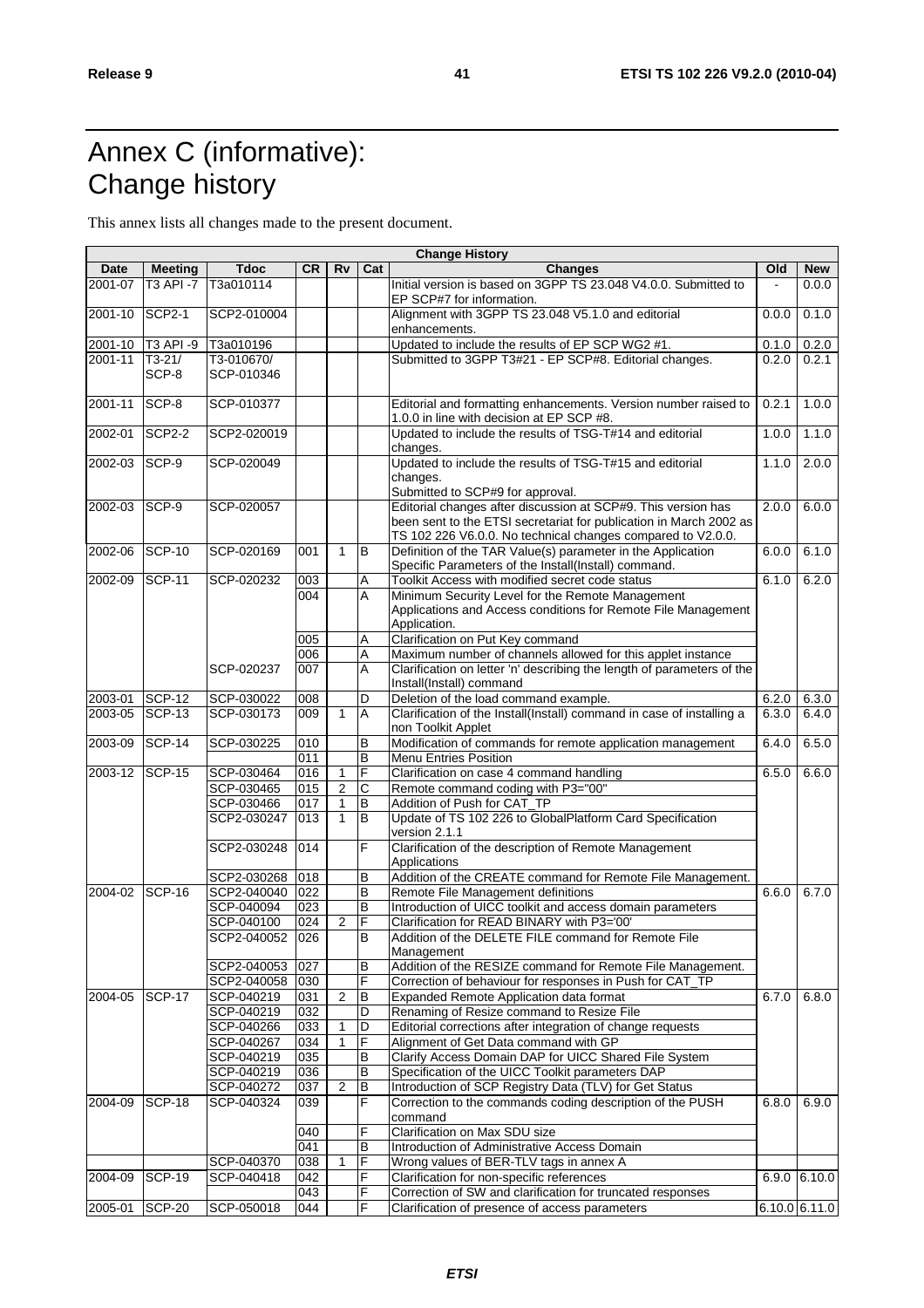| <b>Change History</b> |                |             |           |                |                         |                                                                                                |                |            |
|-----------------------|----------------|-------------|-----------|----------------|-------------------------|------------------------------------------------------------------------------------------------|----------------|------------|
| Date                  | <b>Meeting</b> | <b>Tdoc</b> | <b>CR</b> | <b>Rv</b>      | Cat                     | <b>Changes</b>                                                                                 | Old            | <b>New</b> |
| 2005-09               | <b>SCP-22</b>  | SCP-050243  | 045       |                | F                       | Correction to status words sent back in the Remote Management                                  | 6.11.0 6.12.0  |            |
|                       |                |             |           |                |                         | Application response data in case data is truncated                                            |                |            |
|                       |                |             | 046       |                | F                       | Clarification of data sent in compact remote response                                          |                |            |
| 2006-05               | <b>SCP-25</b>  | SCP-060132  | 048       |                | $\overline{B}$          | Mandatory support of responses to push commands                                                | $6.12.0$ 7.0.0 |            |
| 2006-07               | SCP-26         | SCP-060257  | 048       |                | Α                       | Clarification of the presence of the last R-APDU                                               | 7.0.0          | 7.1.0      |
|                       |                |             | 049       | 1              | D                       | Correction of abbreviation                                                                     |                |            |
|                       |                | SCP-060280  | 050       | 1              | B                       | Reservation of an application specific P1 value in the PUSH<br>command                         |                |            |
| 2006-09               | <b>SCP-27</b>  | SCP-060471  | 051       | 1              | A                       | Correction of the release for references                                                       | 7.1.0          | 7.2.0      |
|                       |                | SCP-060472  | 054       | $\mathbf{1}$   | B                       | Add new response TLV in case of a bad formatted C-APDU.                                        |                |            |
| 2007-01               | SCP-29         | SCP-070053  | 055       |                | $\overline{\mathsf{B}}$ | Action TLVs in Command Scripting Template                                                      | 7.2.0          | 7.3.0      |
| 2007-05               | SCP-30         | SCP-070137  | 058       |                | F                       | Clarification on BIP Open Channel parameters in Push command                                   | 7.3.0          | 7.4.0      |
| 2007-08               | SCP-32         | SCP-070317  | 060       |                | A                       | Correction of the coding of the SCP Registry Data                                              | 7.4.0          | 7.5.0      |
| 2008-09               | SCP-32         | SCP-070317  | 060       |                | A                       | Correction of the coding of the SCP Registry Data<br>(reimplemented)                           | 7.5.0          | 7.5.1      |
| 2008-11               | <b>SCP-33</b>  | SCP-070442  | 053       | $\overline{4}$ | B                       | Remote Management with Script chaining                                                         | 7.5.1          | 7.6.0      |
| 2008-11               | <b>SCP-39</b>  | SCP-080428  | 061       |                | B                       | Addition of AES to PUT KEY command                                                             | 7.6.0          | 8.0.0      |
| 2008-11               | <b>SCP-39</b>  | SCP-080428  | 062       |                | B                       | Automatic application data format detection                                                    | 7.6.0          | 8.0.0      |
| 2009-01               | SCP-40         | SCP-090053  | 063       |                | C                       | Update to GlobalPlatform Card Specification v2.2                                               | 8.0.0          | 8.1.0      |
| 2009-01               | SCP-40         | SCP-090024  | 064       |                | $\overline{B}$          | Creation and replacement of DAP key                                                            | 8.0.0          | 8.1.0      |
| 2009-01               | SCP-40         | SCP-090024  | 067       |                | F                       | Clarification of encryption mode for key values                                                | 8.0.0          | 8.1.0      |
| 2009-05               | SCP-41         | SCP-090117  | 068       |                | B                       | Modification of Install(Install) for Applets registered to the SCWS<br>using Toolkit resources | 8.1.0          | 8.2.0      |
| 2009-05               | SCP-41         | SCP-090117  | 070       |                | Α                       | Correction of script chaining                                                                  | 8.1.0          | 8.2.0      |
| 2009-05               | SCP-41         | SCP-090117  | 071       | $\overline{2}$ | B                       | Support of Confidential Card Content Management                                                | 8.2.0          | 9.0.0      |
| 2009-07               | SCP-42         | SCP-090228  | 072       |                | B                       | Clarification of confidential application management                                           | 9.0.0          | 9.1.0      |
| 2009-10               | SCP-43         | SCP-090326  | 074       |                | B                       | Remote Management over HTTPS                                                                   | 9.1.0          | 9.2.0      |
| 2009-10               | SCP-43         | SCP-090326  | 075       |                | В                       | Indefinite length coding for remote command and response<br>structures                         | 9.1.0          | 9.2.0      |
| 2009-10               | SCP-43         | SCP-090326  | 073       |                | B                       | Script chaining for RAM                                                                        | 9.1.0          | 9.2.0      |
| 2009-10               | <b>SCP-43</b>  | SCP-090326  | 076       |                | B                       | Addition of push mechanism for TCP                                                             | 9.1.0          | 9.2.0      |
| 2009-10               | SCP-43         | SCP-090326  | 077       |                | $\overline{B}$          | Support of Constrained Load File list in the STORE DATA<br>Command                             | 9.1.0          | 9.2.0      |
| 2009-10               | SCP-43         | SCP-090326  | 078       |                | В                       | Addition of confidential setup of security domains                                             | 9.1.0          | 9.2.0      |
| 2010-03               | SCP-44         | SCP(10)0085 | 077       | 1              | в                       | Support of Constrained Load File list in the STORE DATA<br>Command (with corrections)          | 9.1.0          | 9.2.0      |
| 2010-03               | SCP-44         | SCP(10)0034 | 080       |                | $\sf{B}$                | Addition of install parameters for contactless applications                                    | 9.1.0          | 9.2.0      |